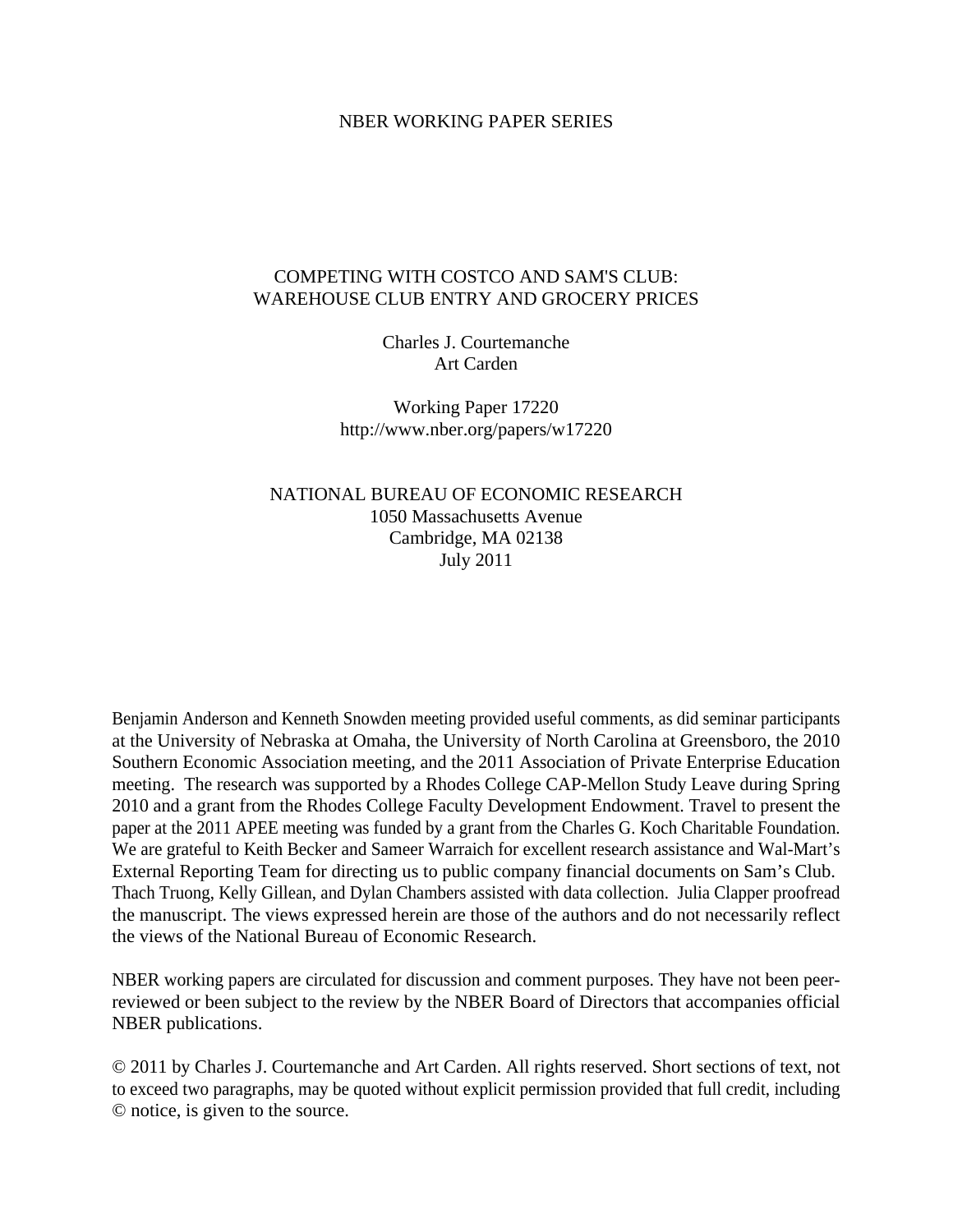Competing with Costco and Sam's Club: Warehouse Club Entry and Grocery Prices Charles J. Courtemanche and Art Carden NBER Working Paper No. 17220 July 2011 JEL No. L11,L13,L81,R10

## **ABSTRACT**

Prior research shows grocery stores reduce prices to compete with Walmart Supercenters. This study finds evidence that the competitive effects of two other big box retailers – Costco and Walmart-owned Sam's Club – are quite different. Using city-level panel grocery price data matched with a unique data set on Walmart and warehouse club locations, we find that Costco entry is associated with higher grocery prices at incumbent retailers, and that the effect is strongest in cities with small populations and high grocery store densities. This is consistent with incumbents competing with Costco along non-price dimensions such as product quality or quality of the shopping experience. We find no evidence that Sam's Club entry affects grocery stores' prices, consistent with Sam's Club's focus on small businesses instead of consumers.

Charles J. Courtemanche University of Louisville College of Business Department of Economics Louisville, KY 40292 and NBER cjcour02@louisville.edu

Art Carden Department of Economics and Business Rhodes College 2000 N. Parkway Memphis TN 38112 cardena@rhodes.edu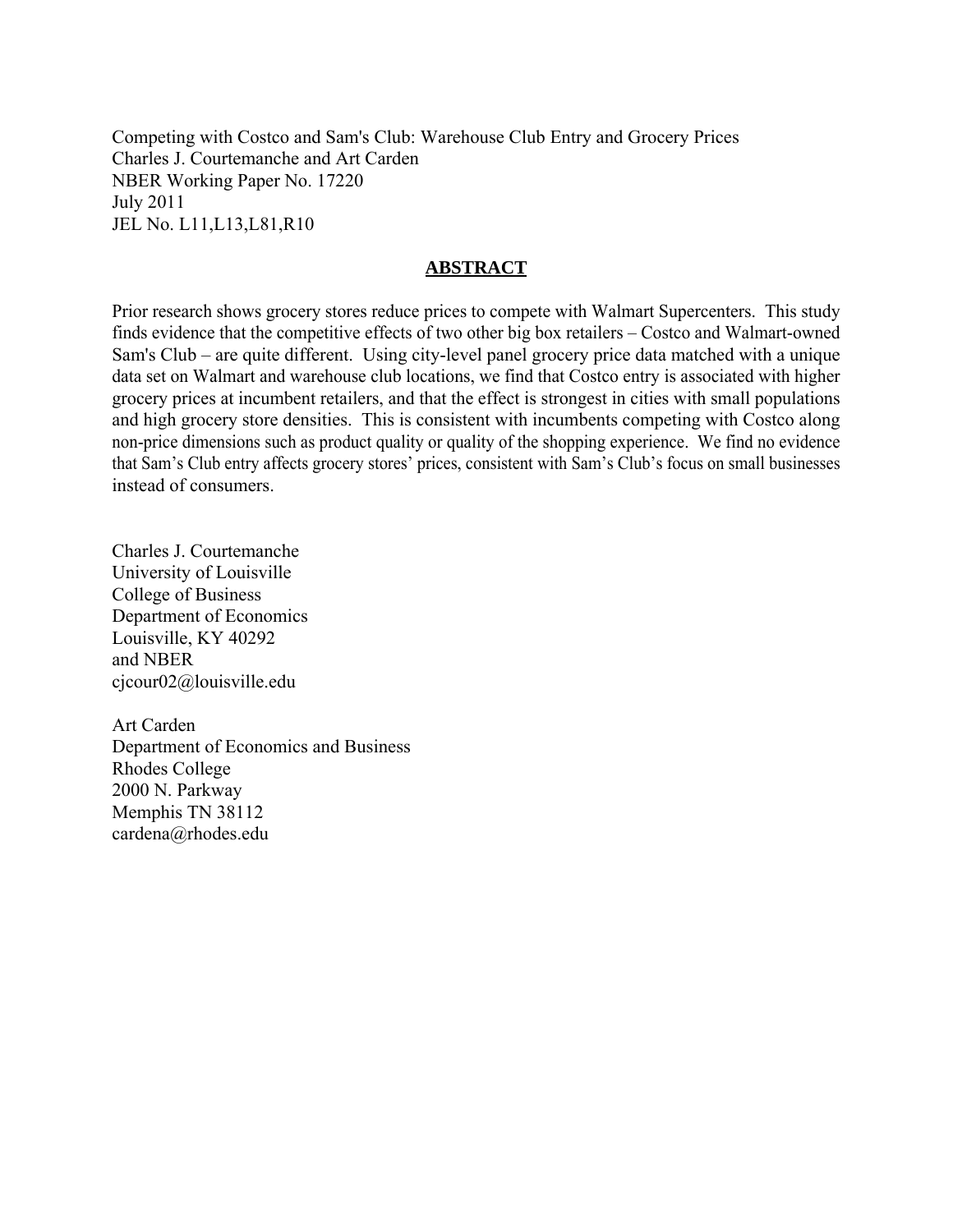#### **INTRODUCTION**

 Firms do not compete on price and quantity alone. They also compete by innovating, experimenting, and differentiating their products. In retail, they can compete by changing the mix of distribution services and amenities that accompany the goods being offered as well. This paper presents evidence that incumbent grocers charge higher prices in response to competition from the discount wholesaler Costco. This is consistent with incumbents electing not to compete on price, and instead focusing on appealing to less price sensitive consumers by offering, for instance, higher quality products or a more pleasant shopping experience. The data suggest that Sam's Club, meanwhile, does not affect grocery store prices.

Ellickson (2007:45) points out three major changes in grocery retail during the twentieth century. The first was the rise of the chain store in the early 1900s. The second was the introduction and diffusion of the supermarket in the middle of the century. The third was the "adoption of technology-intensive distribution systems in the 1980s and 1990s" (Ellickson 2007:45). To this we might add a trend that accelerated in the 1990s: expansion by "big box" discounters and wholesalers like Walmart, Costco, and Target into the grocery business. In 2010, *Supermarket News* reported that Wal-Mart Stores, Inc. was North America's largest grocery retailer, Kroger was North America's second-largest, and Costco Wholesale Corp. was North America's third-largest.<sup>1</sup> This has increased variety in the grocery business. Citing data from the Food Marketing Institute, Ellickson (2007:522) points out that "the number of products offered per store increased from about 14,000 in 1980 to over 30,000 by 2004."

Wal-Mart Stores, Inc. again topped the Fortune 500 in 2010. Costco—categorized by *Fortune* as a "specialty retailer"—was ranked #25. Also in the top 50 were big box retailers

<sup>&</sup>lt;sup>1</sup> "SN's Top 75 Retailers for 2010." http://supermarketnews.com/profiles/top75/2010/index.html/, accessed December 30, 2010.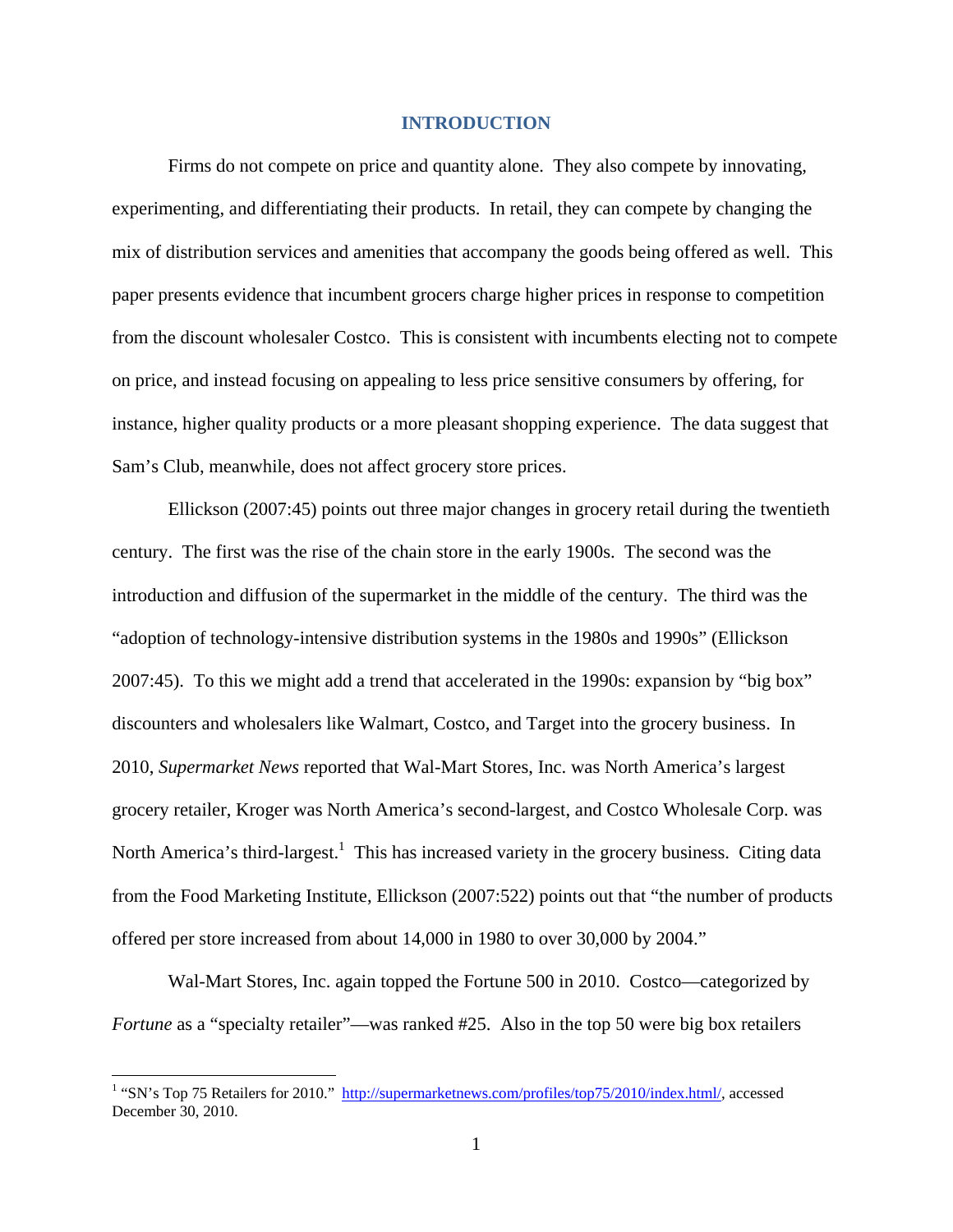Home Depot (#29), Lowe's (#42), and Best Buy (#45), and general merchandisers Target (#30) and Sears Holdings (#48). 2010 revenues for Wal-Mart Stores, Inc. were higher than 2010 revenue for these other firms combined. $<sup>2</sup>$ </sup>

Motivated by this trend toward nontraditional retail outlets, a growing body of research examines the effects of Walmart on a number of outcomes, including prices (Basker 2005b; Basker and Noel 2009; Volpe and Lavoie 2007; Hausman and Leibtag 2007, 2009), labor market outcomes (Basker 2005a; Hicks 2007; Neumark et al. 2008; Dube et al. 2007; Basker 2006), poverty (Goetz and Swaminathan 2006), small business activity (Sobel and Dean 2008), social capital (Goetz and Rupasingha 2006; Carden et al. 2009a), leisure activities (Carden and Courtemanche 2009), traditional values (Carden et al. 2009b), and obesity (Courtemanche and Carden  $2011$ ).<sup>3</sup> However, to our knowledge no previous research has used nationwide data to explore the effects of other big box chains. We provide a first step toward filling this void.

Basker (2005a), Volpe and Lavoie (2007), Hausman and Leibtag (2007, 2009), and Basker and Noel (2009) present evidence that Walmart discount stores and Supercenters reduce market prices, both directly through their price advantages and indirectly through their influence on competitors. The competitive response need not be to reduce prices, however, as retail firms also compete on margins like distribution services, assortment, and convenience. In two papers on the structure of grocery retail, Ellickson (2004, 2007) argues that grocery stores compete by offering greater variety, which requires investments in distribution centers that increases quality by raising fixed costs, but not marginal costs (Ellickson 2004:524). Incumbents incur larger fixed costs to build better distribution networks; according to Ellickson (2004, 2007), this

<sup>&</sup>lt;sup>2</sup> Fortune 500." http://<u>money.cnn.com/magazines/fortune/fortune500/2010/</u>, accessed December 30, 2010.

<sup>&</sup>lt;sup>3</sup> Comprehensive reviews of the literature on Walmart can be found in Basker (2007), Hicks (2007), Carden et al. (2009a), and Carden and Courtemanche (2009).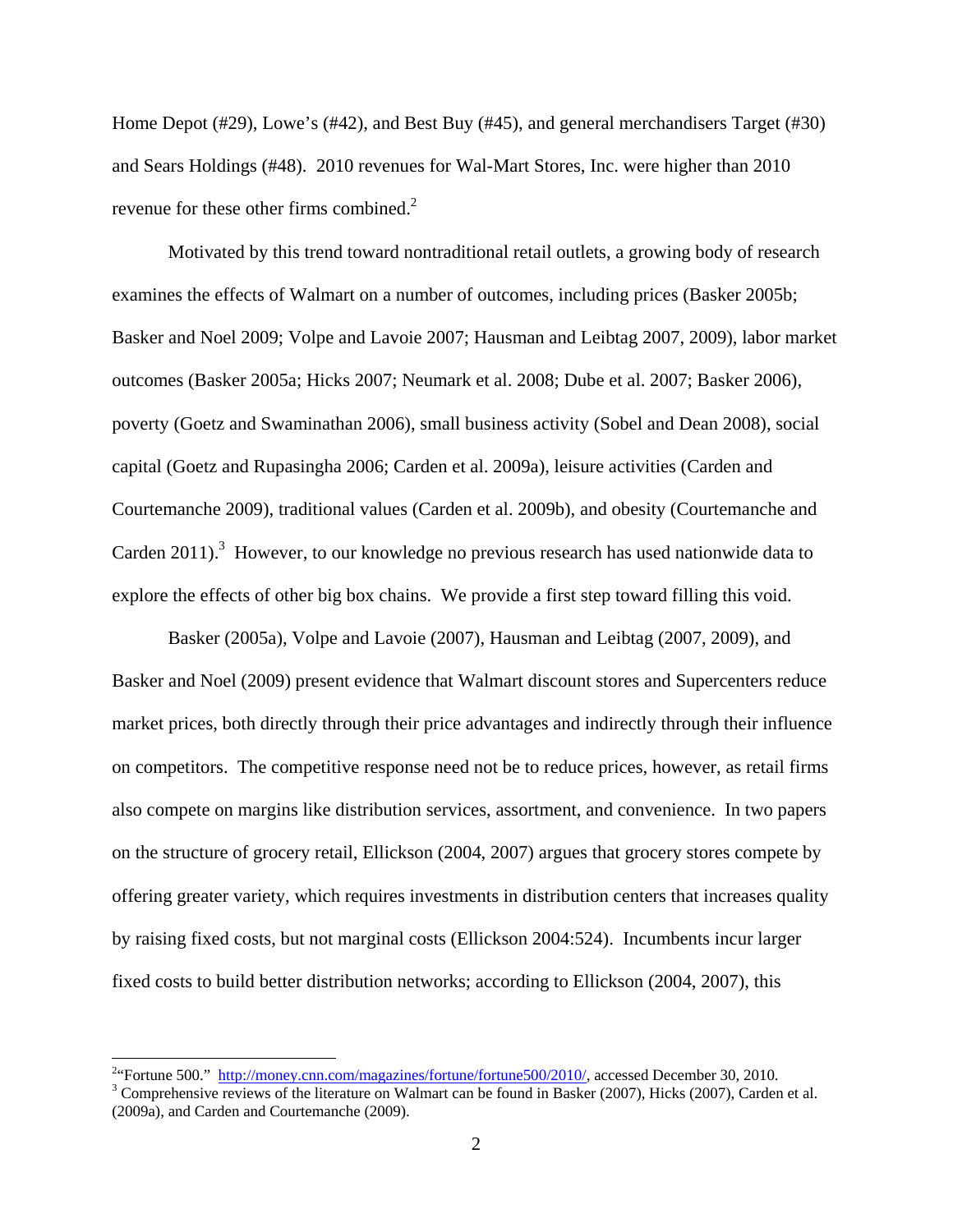explains why larger markets have higher-quality products and greater selection rather than more  $firms.<sup>4</sup>$ 

We estimate the effects of Costco and Sam's Club on grocery prices using a unique dataset of warehouse club entry dates and locations matched with city-level panel data on prices of a range of items from the American Chamber of Commerce Researchers Association Cost of Living Index (ACCRA COLI).<sup>5</sup> The ACCRA COLI does not sample warehouse clubs, so our estimates capture the competitive effects of Costco and Sam's Club on prices charged by incumbent grocers in a market. Controlling for Walmart Supercenters, product-by-year fixed effects, city fixed effects, and lagged price, a new Costco increases competitors' grocery prices by a statistically significant 1.4% in the short run and 2.7% in the long run, while the impact of a new Sam's Club is small and insignificant. The results also provide further evidence that Walmart Supercenters reduce grocery prices.

We conduct a falsification test and a wide range of robustness checks in order to increase confidence that the estimates reflect causal effects rather than spurious correlations. We also stratify by product and product type and find that Costco's effect is somewhat larger for the goods for which ACCRA's data collection process allows product quality to vary across stores. We interpret this as preliminary evidence that firms' responses to Costco entry include some competition along the quality dimension. Finally, we test for heterogeneity on the basis of market characteristics and show that Costco has the strongest effects in cities with low populations and a large number of grocery stores per capita. Our results are consistent with the findings of Basker (2005a), Volpe and Lavoie (2007), and Basker and Noel (2009) that Walmart Supercenters lower prices, Barber and Tietje's (2004) finding that incumbent firms might raise

<sup>&</sup>lt;sup>4</sup> Ellickson (2004, 2007) notes that there is still a low-price, low-quality fringe in these markets.

<sup>&</sup>lt;sup>5</sup> ACCRA is now the Council for Community and Economic Research (www.c2er.org).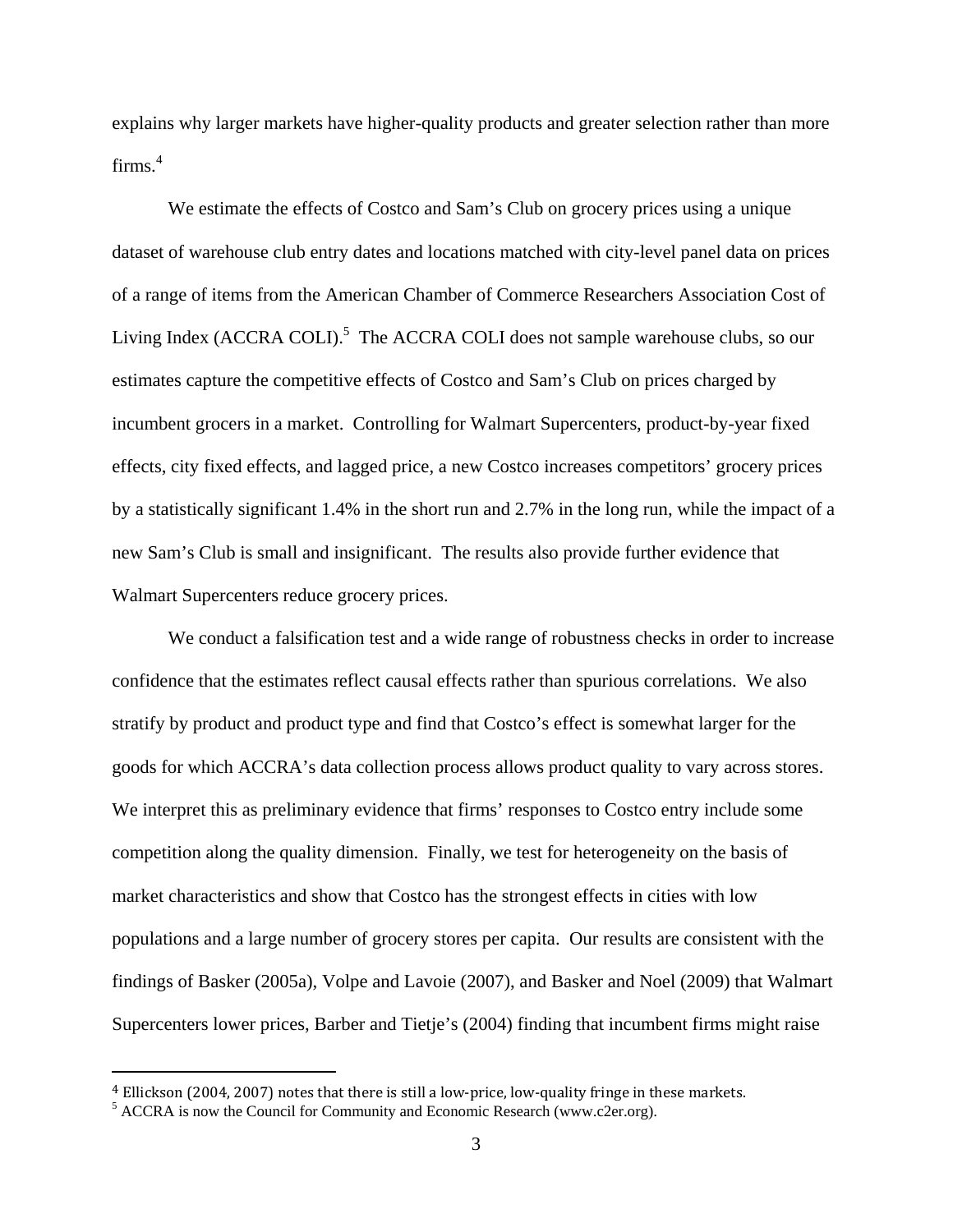prices as a strategic response to new entry, and Ellickson's (2004, 2007) models whereby grocery stores compete on the basis of quality and improved distribution networks. Further, these results suggest that Costco might capture price-sensitive shoppers and leave incumbents to serve shoppers who are less price sensitive.

#### **THEORY AND BACKGROUND**

#### **Retail Price Responses to Competitive Pressure**

The market is a process of harmonizing buyers' and sellers' plans; under *ceteris paribus* conditions, these plans will coordinate fully until equilibrium is obtained and no one has an incentive to change his or her actions (cf. Hayek 1948:41-45). At issue is whether entrepreneurship upsets the process (Schumpeter 1942) or constitutes the process (Kirzner 1973). For Schumpeter (1942), the entrepreneur is a dis-equilibrator who changes the underlying pattern of preferences, technology, and resources. For Kirzner (1973), the entrepreneur is an equilibrator who adjusts the production process to the underlying pattern of preferences, technology, and resources. Regardless, entrepreneurship and competition are processes of active adjustment rather than passive observance and acquiescence to exogenously-changing conditions (Klein 2010:54-55).

The things that we hold constant under the *ceteris paribus* conditions that are used to isolate and analyze pure price competition are often the very elements of the competitive process that are most important (Boudreaux 1994:53, citing Schumpeter 1942:84). Incumbents' reactions to warehouse club entry illustrate the processes of dis-equilibrating and re-equilibrating competition along the margins that make up the retail offer. In this case, we observe disequilibrating entry by large-scale retailers like Walmart and Costco. The price effects that we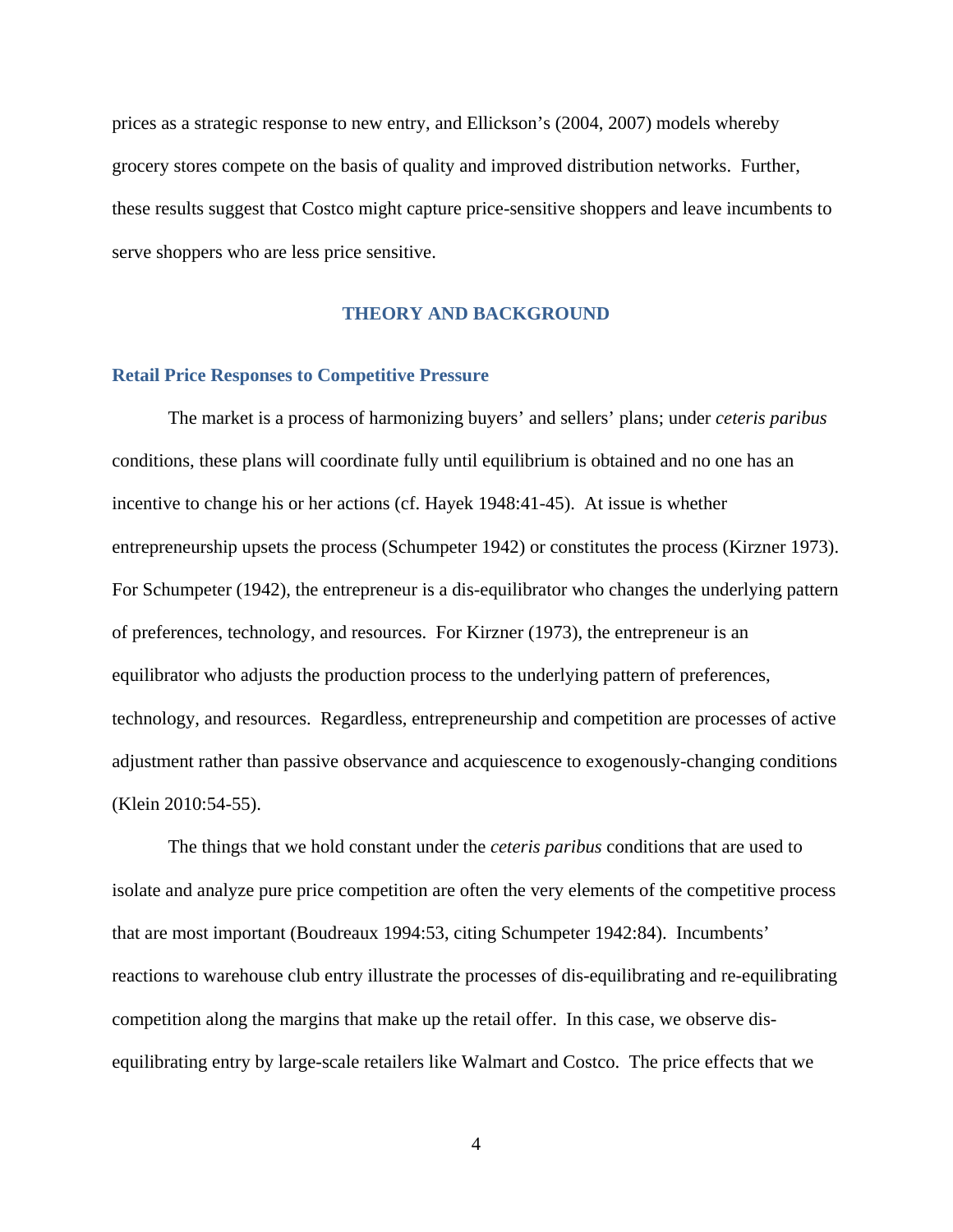observe over the long run represent the re-equilibrating responses of incumbents who have to innovate in response to competitors' entry.

Our finding that neither Costco nor Sam's Club reduces competitors' prices – and in fact that Costco increases them – might be surprising in light of evidence on the price effects of Walmart discount stores and Supercenters. Basker (2005a), Hausman and Leibtag (2007, 2009), and Basker and Noel (2009) have shown not only that retailers like Walmart sell goods at considerable discounts, but also that incumbent retailers reduce their prices when faced with competition from new Walmart stores.

 The theoretical effect of new competitive pressure on retail prices is ambiguous because the retail offer is multi-dimensional. When consumers are deciding whether to buy something from a particular retailer, they are evaluating a bundle that includes a good, a level of service, a location, assortment and variety, a shopping ambiance, and a degree of risk regarding whether the store will have what the shopper seeks. The good is the only part of the mix that is priced explicitly. Other aspects of the retail offer are priced implicitly.

Models of the economics of retail are summarized by Betancourt (2004). Retailers face the following inverse demand function, adapted from Betancourt (2004:23):

$$
P_i = f(Q_i, D_i, P'_i, W) \tag{1}
$$

where *P* is price, *Q* is quantity, *D* is a vector of distribution services, *W* is consumer income, and *P*' is a vector of other prices that might affect the market for (say) bread. Price is non-increasing in  $Q$  and non-decreasing in the elements of  $D$  and  $W$ ; its relationship to  $P_i$ ' is ambiguous a priori. In a market where there are *n* competitors, firm *i* will face an inverse demand function in which its price is also a function of the quantities, distribution services, and prices offered by potential competitors: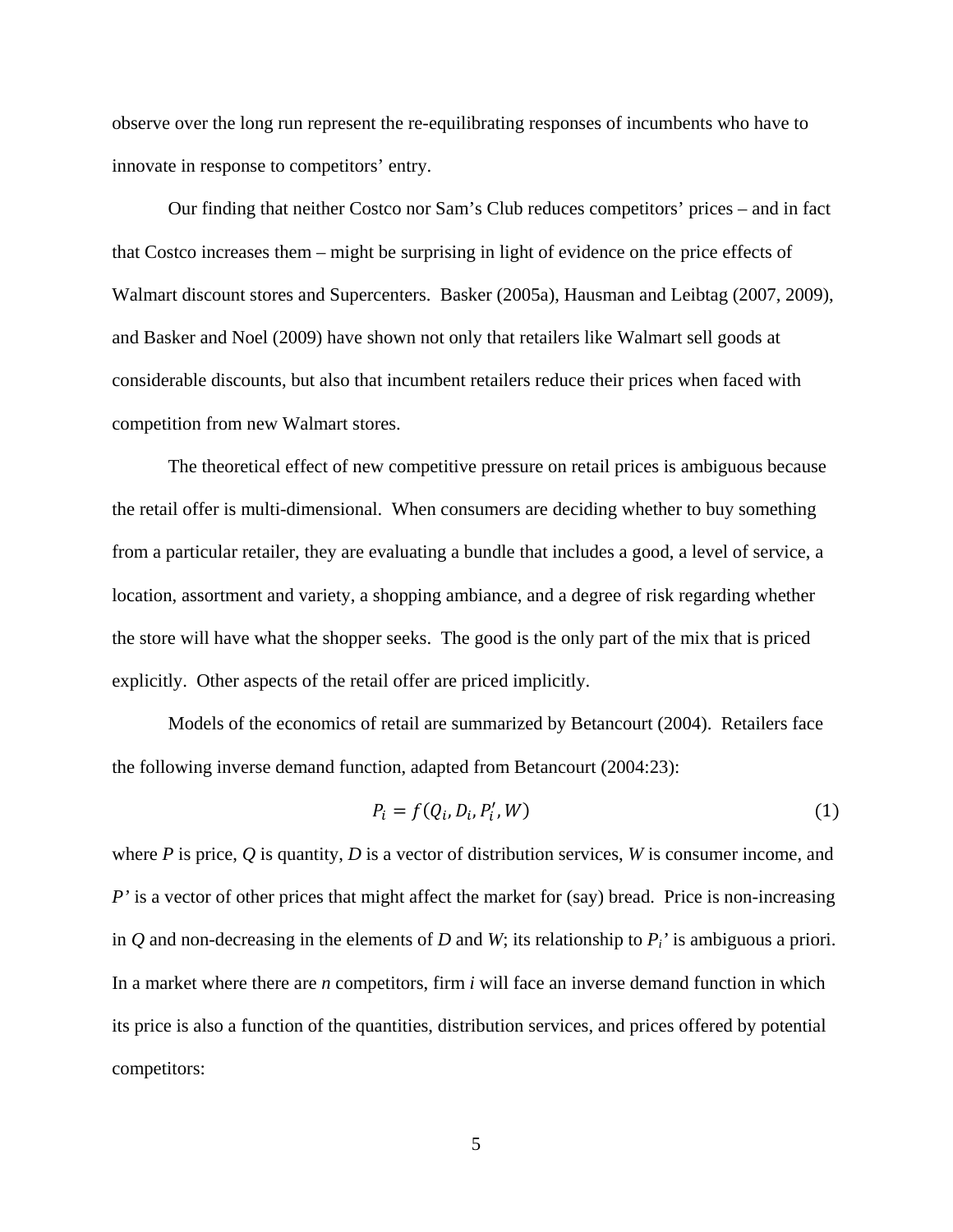$$
P_i = f(Q_i, D_i, P'_i, W; P_j, Q_j, D_j, P'_j; \dots; P_n, Q_n, D_n, P'_n)
$$
\n(2)

More fully, every aspect of a firm's offer will change in response to competing firms' decisions regarding price, quantity, distribution services, and the prices of other goods, yielding the following general inverse demand function:

$$
P_i = f\begin{pmatrix} Q_i(P_j, Q_j, D_j, P'_j; \dots; P_n, Q_n, D_n, P'_n), D_i(P_j, Q_j, D_j, P'_j; \dots; P_n, Q_n, D_n, P'_n), \\ P'_i(P_j, Q_j, D_j, P'_j; \dots; P_n, Q_n, D_n, P'_n), W; P_j, Q_j, D_j, P'_j; \dots; P_n, Q_n, D_n, P'_n \end{pmatrix} \tag{3}
$$

The direct effects of competitors' decisions on a firm's prices might be straightforward: all else equal, a firm will compete by lowering price in response to a competitor's improved service, ambiance, or other amenities. The sensitivity of the other components of the retail offer to competitors' decisions, though, means that the effect of entry on observed prices will be ambiguous *a priori*. Super Walmart, which specializes in low prices and low amenities, will generate a different response than will a retailer like Whole Foods Market that specializes in high amenities and selection of natural and organic products. Similarly, Costco might offer a bundle of prices and distribution services that induces incumbents to make price-increasing changes to their operations, Super Walmart might offer a bundle of prices and distribution services that induces incumbents to make price-reducing changes to their operations, and Sam's Club might offer a bundle or prices and distribution services that leaves incumbents' prices unchanged. Costco, for example, might capture price-sensitive consumers who are willing to drive longer distances for a less pleasant shopping experience in order to obtain deep discounts. In this case, we would expect to see prices rise among incumbent grocers as they lose shoppers who are more price-sensitive and serve shoppers who are less price-sensitive.

According to Ellickson (2004, 2007), large grocery chains compete on the basis of quality and variety, which requires substantial fixed investments in retail services. This is also consistent with Hollander's (1960:37) discussion of "the wheel of retailing," whereby "new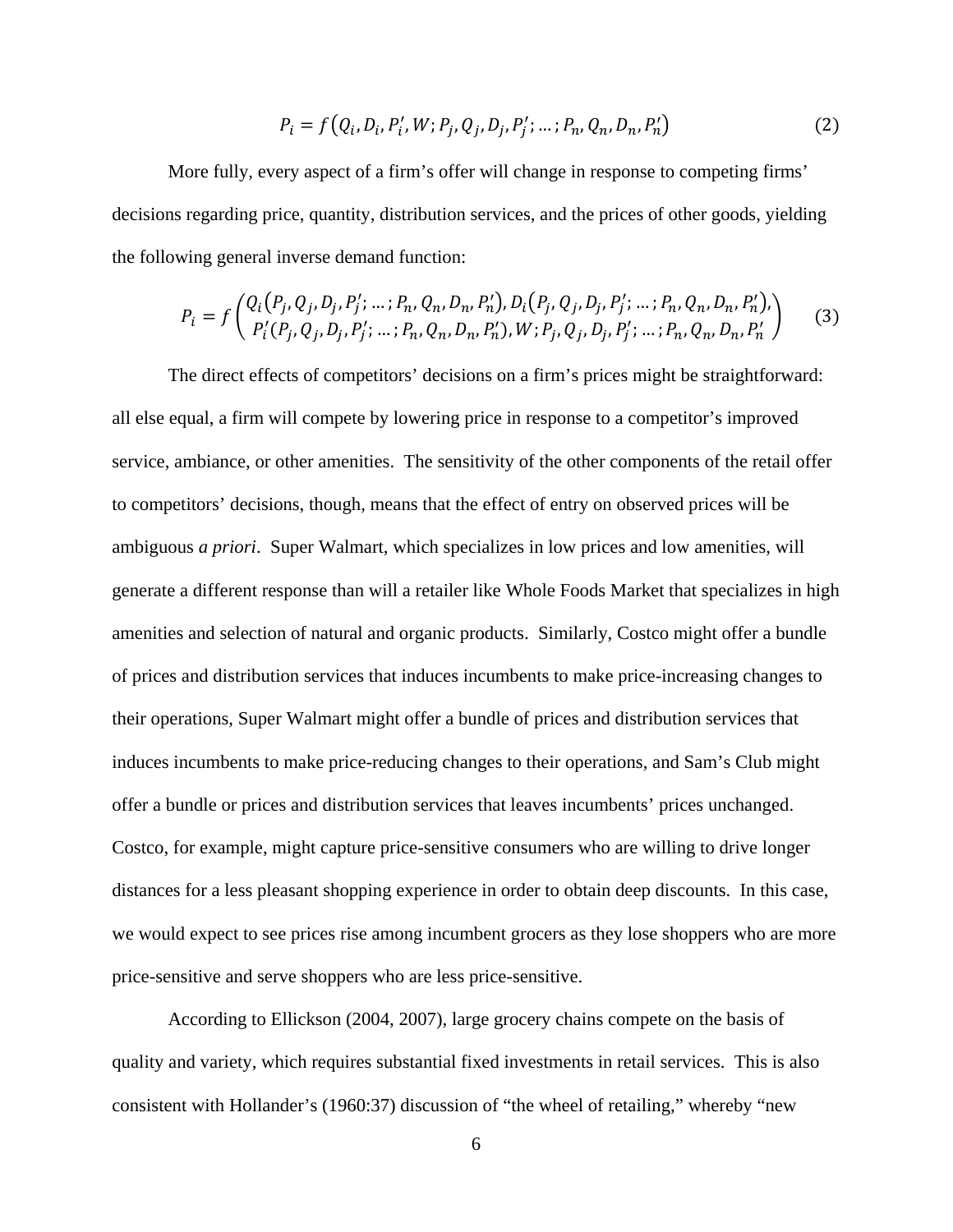types of retailing frequently start off with crude facilities, little prestige, and a reputation for cutting prices and margins.  $6$  As they mature, they often acquire more expensive buildings, provide more elaborate services, impose higher margins, and become vulnerable to new competition." Hollander describes this as "a ratchet process" through which "merchants in any established branch of trade tend to provide increasingly elaborate services at increasingly higher margins" (Hollander 1960:38). As firms move along the wheel toward "increasingly elaborate services," they provide incentives for innovators and entrepreneurs to introduce newer retail forms. Innovators and entrepreneurs introducing new retail forms in turn put pressure on incumbents to provide higher-quality services in order to stay competitive.

#### **Price Effects of Big Box Retailers**

Hausman and Leibtag (2007) examine a basket of 20 food items and find that prices at supercenters, mass merchandisers, and club stores (which include Costco and Sam's Club) are 5%-48% lower than prices at conventional retailers such as supermarkets. Walmart's food prices are lower by 8-27% according to data from studies discussed by Hausman and Leibtag (2009). They argue that Walmart's effect on prices is so large that the Consumer Price Index is biased upward by failing to account for its presence. Membership fee warehouses are an exercise in two-part tariff price discrimination, but entry by a warehouse club like Sam's Club or Costco also introduces a new brand of competition into the marketplace. If, as Hausman and Leibtag (2009) argue, the opportunity to shop at Walmart should be considered a new good by the Bureau of Labor Statistics, this is perhaps doubly true for warehouse clubs like Sam's Club and Costco.

<sup>&</sup>lt;sup>6</sup> We thank John Planchon for directing us to this work.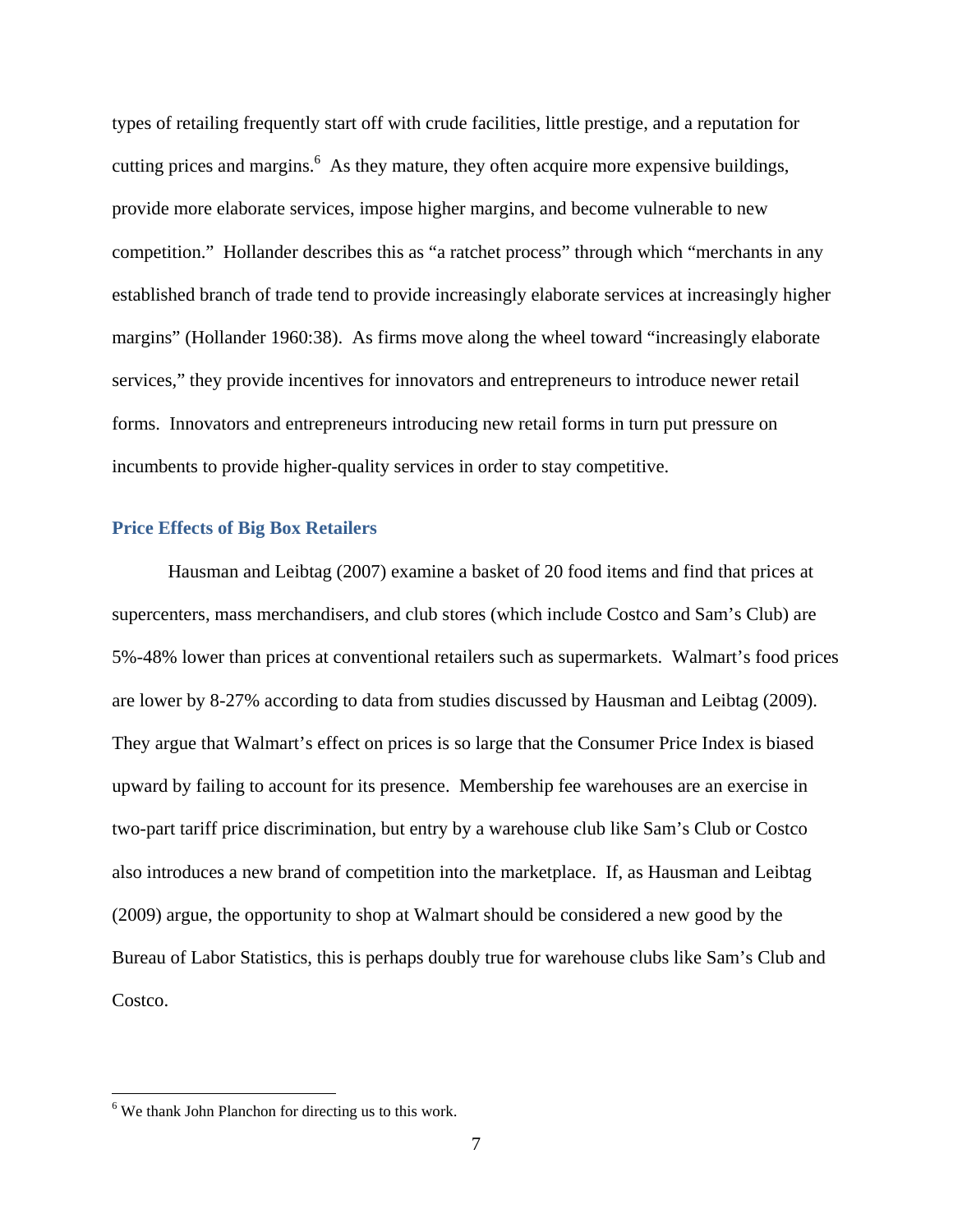Volpe and Lavoie (2007) report that Walmart Supercenters have a distinct price advantage over both stores that compete with them directly (other stores within a five-mile radius) and comparison stores with whom they do not compete directly (stores outside that fivemile radius). Using data on 54 goods collected at 18 stores in Massachusetts, Rhode Island, and Connecticut, they show that the average price of a thirty-good basket of national brand goods is \$82.94 at the comparison stores, \$76.04 at the competing stores, and \$59.38 at Walmart Supercenters. A 24-item basket of private-label goods is \$50.99 at comparison stores, \$46.73 at competing stores, and \$33.99 at Walmart Supercenters. Also relevant for our study is their observation that competition with Walmart occurs across a variety of dimensions, with "(n)onprice strategies includ(ing) improving service, image, or variety" (Volpe and Lavoie 2007:10).

Using ACCRA COLI data from 1982-2002, Basker (2005) estimates the effect of Walmart on the market prices of ten non-food items such as shampoo, toothpaste, and laundry detergent. She finds that Walmart entry generally reduces prices by 1.5%-3% in the short run and about four times as much in the long run. She notes that the ACCRA data do include some Walmart stores, so her estimates represent weighted averages of Walmart's price advantage and its effect on competitors' prices.

The paper most closely related to ours is Basker and Noel (2009), who use 2001-2004 ACCRA COLI data to show that entry by a Walmart Supercenter drives down prices among competing grocery stores. They use a more limited range of years than Basker (2005) because for 2001-2004 they are able to determine the identity of the sampled stores, allowing them to exclude Walmart stores from the price computations and thereby isolate Walmart's effect on competitors. Pooling prices from 24 grocery items, they estimate that an additional Walmart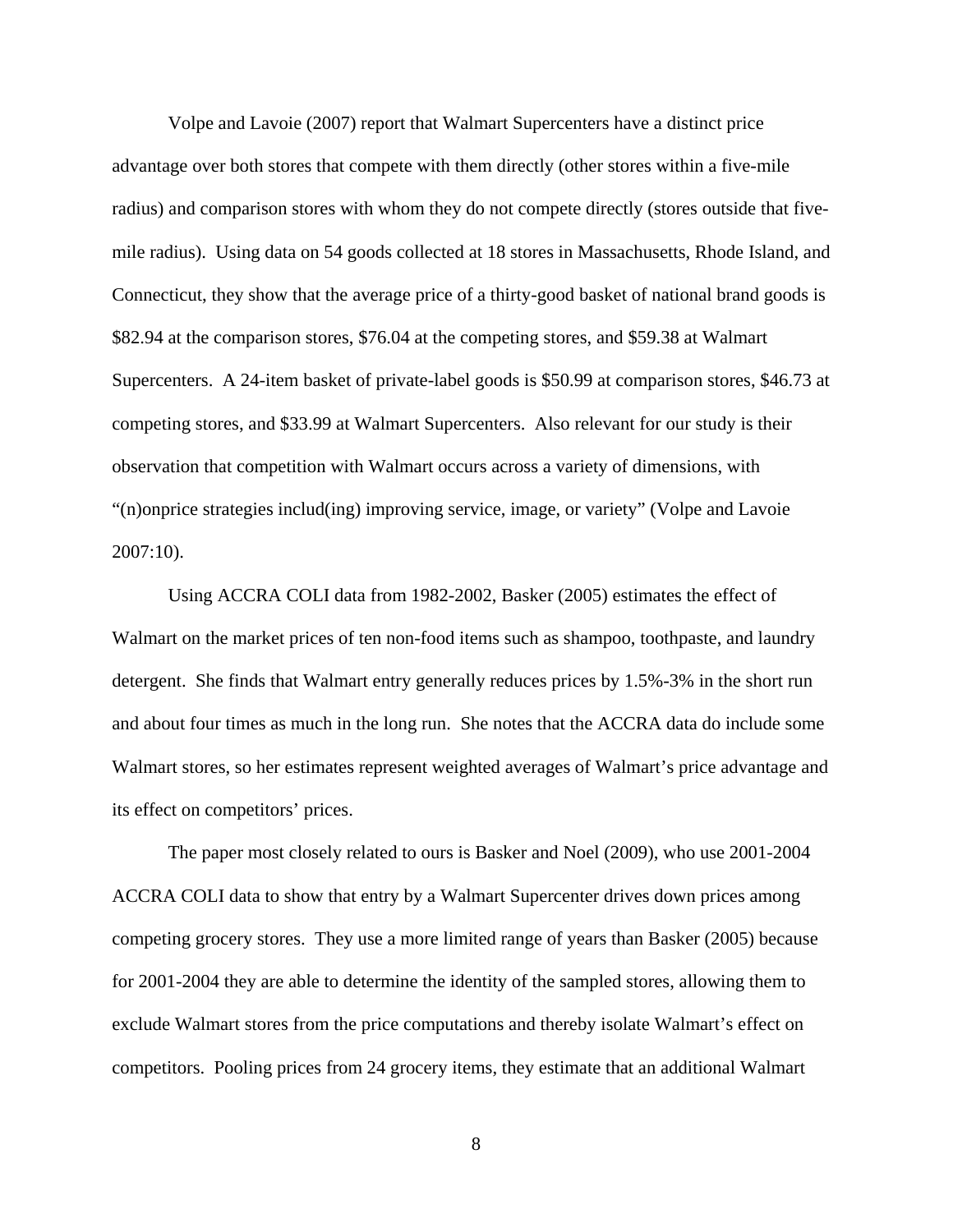Supercenter in a city reduce prices at incumbent retailers by 1-1.2%, with the largest changes occurring among smaller and lower-end grocers.

While credible estimates of the price effects of Walmart and Walmart Supercenters are therefore beginning to emerge, little is known about the effects of other big box chains.<sup>7</sup> Warehouse clubs, which offer steep discounts on goods purchased in bulk to customers who pay a small membership fee, represent a fundamental change in shopping technology and could plausibly have even more dramatic effects on competitors' prices than Walmart. On the other hand, incumbents could decide that warehouse clubs' price advantages are so large that competition along the price dimension is futile, leading them to compete by providing higher-end products or shopping experiences and raising prices.

## **Sam's Club and Costco: Differences**

Warehouse clubs are important because they represent another step in a series of changes in shopping technology. The key differences between mass merchandisers like Walmart and grocery stores is that stores like Walmart carry more product categories with less variation within each category (Fox et al. 2004:S36). This is even truer for warehouse clubs. In contrast to conventional supermarkets and mass merchandisers, they carry a relatively limited selection of name-brand or house-brand goods (e.g. Member's Mark at Sam's Club and Kirkland's at Costco). Supermarkets tend at times to carry brands in great variety while superstores tend to carry brands in more limited varieties. Warehouse clubs are more likely to carry an even less diversified product line: they may carry only one brand of spaghetti sauce, for example.<sup>8</sup>

 $<sup>7</sup>$  In one study, Barber and Tietje (2004) studied entry by a Home Depot and found that one of the incumbent</sup> hardware stores raised prices on some of its goods in response. This paper is discussed by Betancourt (2004:36ff).  $8$  Bates (1977 [2002]) offers an early discussion of the warehouse club format.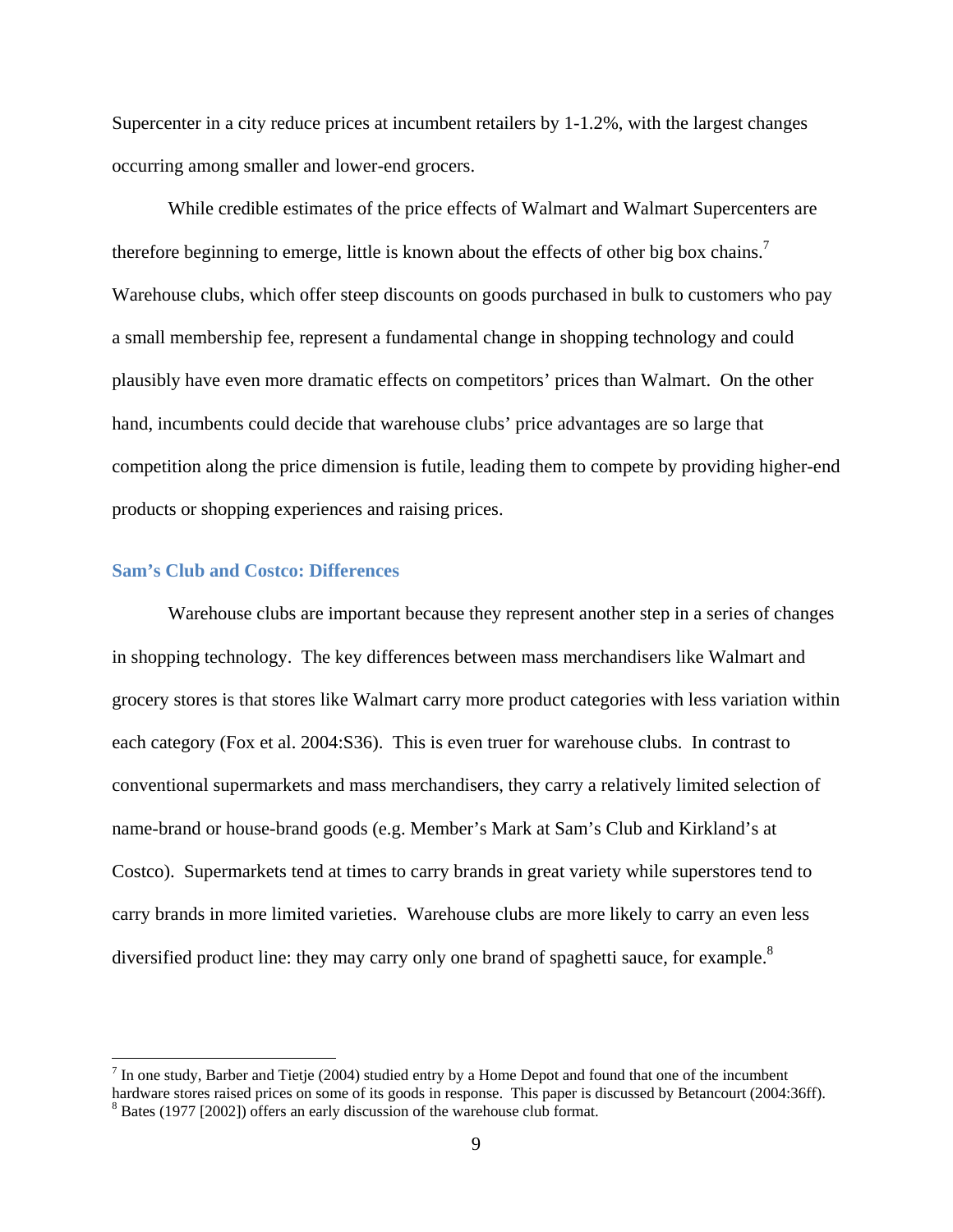While all warehouse clubs share these general features, notable distinctions exist within the warehouse club category. In particular, the two leading chains – Sam's Club and Costco – differ with respect to their customer base.<sup>9</sup> Sam's Club has historically targeted small businesses, as evidenced by their former slogan "We're in Business for Small Business", while Costco has focused more heavily on individual consumers. According to their 2009 10k form, Wal-Mart's "focus for Sam's Club is to provide exceptional value on brand-name merchandise at 'members only' prices for both business and personal use" (p. 3). Costco, by contrast, "operate[s] membership warehouses based on the concept that offering our members low prices on a limited selection of nationally branded and selected private-label products in a wide range of merchandise categories will produce high sales volumes and rapid inventory turnover" (Costco 2009 10-K, p. 3). The different focuses are also evident in Walmart's 2009 annual report, which devotes a paragraph to Sam's Club's focus on supplying small businesses.<sup>10</sup>

According to the store's website, Sam's offers Advantage Membership, Advantage Plus membership (which offers access to more discounts and greater cash back rewards on the affiliated credit card), Business Membership, and Business Plus membership. According to Costco's website, one can be a Gold Star Member, a Business Member, or an Executive Member. Business membership and Gold Star membership both cost \$50 while Executive membership costs \$100. At Sam's Club, Business membership costs \$35, Advantage membership costs \$40, and both of the "plus" memberships cost \$100 as of mid-2010.<sup>11</sup> Sam's

 $9^9$  BJ's Wholesale Club, which operates primarily on the east coast, is another important player in the warehouse club market. For reasons discussed in the data section, we do not include BJ's in our empirical analysis and therefore do not discuss it here either.<br><sup>10</sup> http://walmartstores.com/sites/AnnualReport/2009/sams club.html, accessed July 14, 2010.

 $11$  Information found at https://www.samsclub.com/sams/checkout/membership/purchaseMembership.jsp and http://shop.costco.com/membership/join-costco, both accessed July 14, 2010.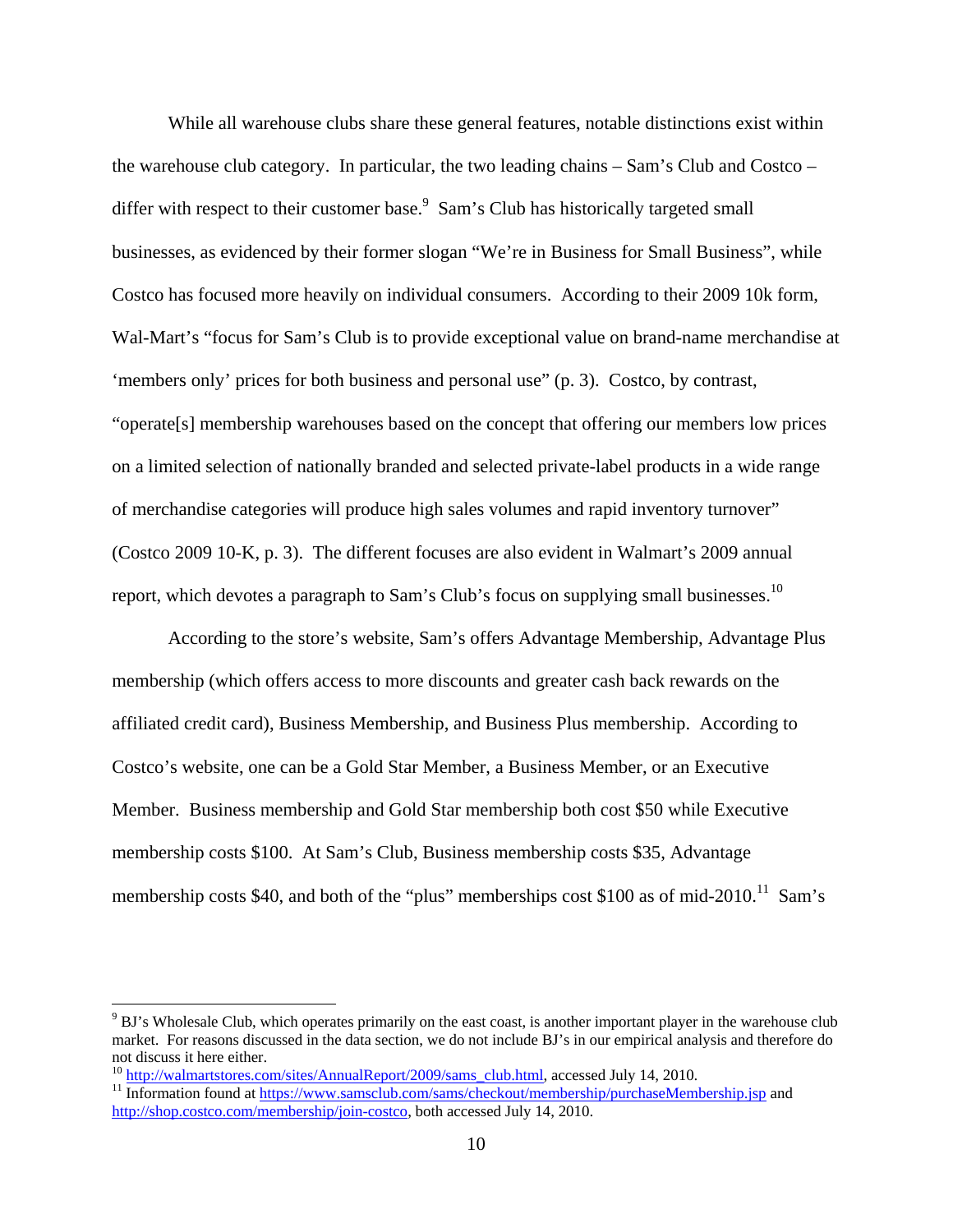offers extended hours for business members, while Costco does not.<sup>12</sup> Sam's Club also offers detailed services for small businesses on a dedicated website.<sup>13</sup>

 Table 1 compares Costco and Sam's Club sales by category for 2009. The categories are not strictly comparable as the two stores use slightly different terminology and slightly different definitions. For Costco, for example, "Food" is the sum of their category "Food" (21%), which is defined as "including dry and institutionally packaged foods," and their category "Fresh Food" (12%), which is defined as "including meat, bakery, deli, and produce." Sam's Club defines their category "Food" as "including dairy, meat, bakery, deli, produce, dry, chilled, and frozen packaged foods."14 The data should be interpreted with caution, but they suggest that Sam's Club gets a much greater percentage of its sales from "Sundries," which it defines as "including snack foods, tobacco, alcoholic and nonalcoholic beverages, paper goods, laundry and home care and other consumables" and which Costco defines as "including candy, snack foods, tobacco, alcoholic and nonalcoholic beverages and cleaning and institutional supplies." Hardlines and softlines—called "hardgoods" and "softgoods" for Sam's Club—provide a greater percentage of Costco's sales than Sam's Club's. Costco's hardline goods "includ[e] major appliances, electronics, health and beauty aids, hardware, office supplies, garden and patio, sporting goods, furniture, and automotive supplies" while Sam's Club's hardgoods "includ[e] home improvement, electronics, office supplies, outdoor living, grills, gardening, and furniture." Costco's softlines "includ[e] apparel, domestics, jewelry, housewares, media, home furnishings,

 $12$  Anecdotal evidence—a conversation with a store associate at the customer service desk at Sam's Club—also supports the notion that Sam's Club caters mostly to small businesses while Costco caters mostly to families.<br><sup>13</sup>http://www3.samsclub.com/smallbusiness, accessed December 31, 2010.

<sup>&</sup>lt;sup>14</sup> The fact that Costco includes a separate category for "Fresh Food" suggests a different clientele. In an informal conversation between one of the authors and an employee at one of the stores, the associate said that Sam's Club serves small businesses while Costco's target customers are middle-class families. An employee of a store that competes with both Sam's Club and Costco pointed out that store design, convenience, and customer service are important elements of his firm's competitive strategy. Finally, an example is also suggestive. A friend of one of the authors once asked his six-year-old son where he wanted to go for breakfast after church. The child's reply: "Costco."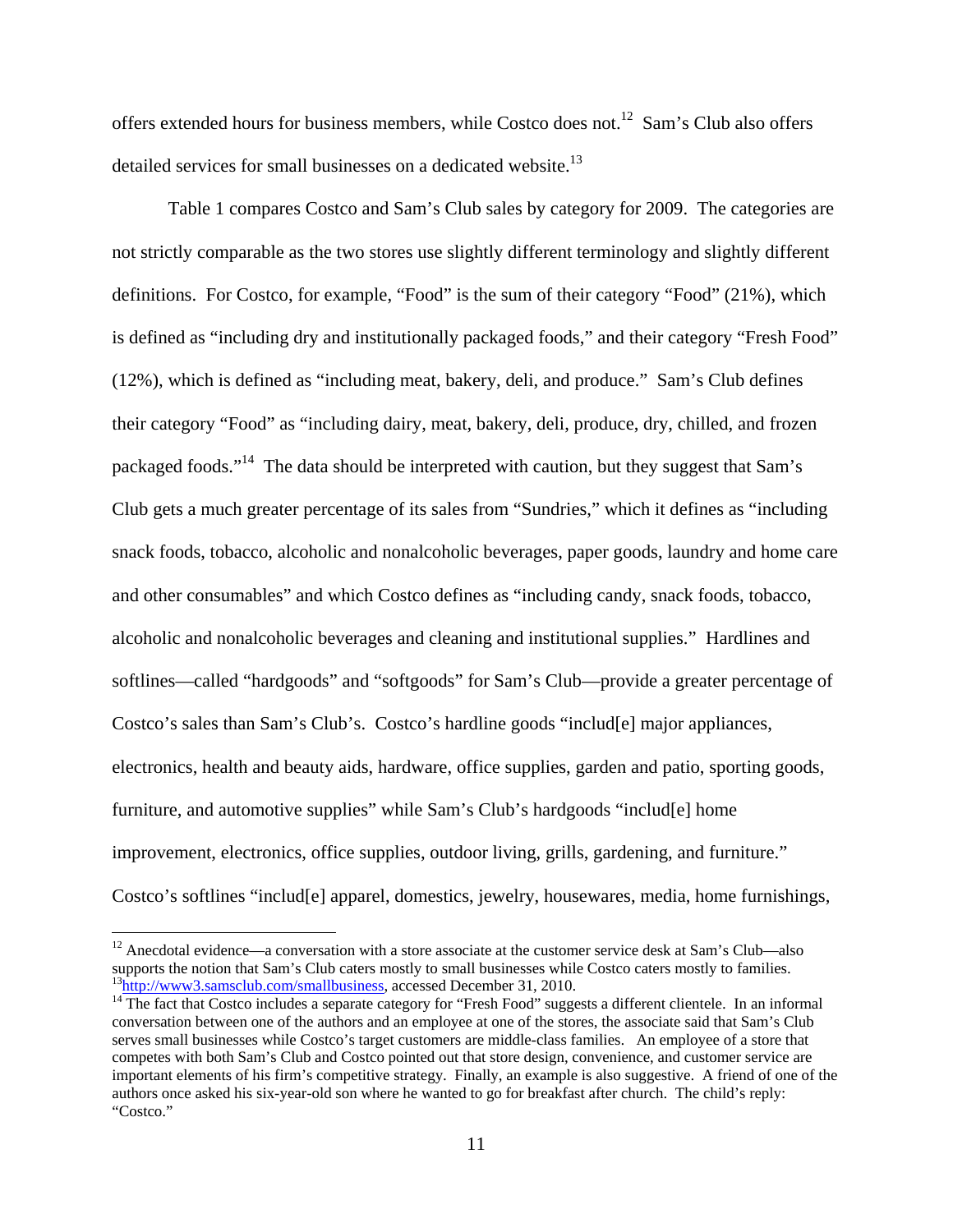cameras, and small appliances" while Sam's Club's "softgoods" includ[e] apparel, jewelry, housewares, mattresses, and small appliances."

#### **DATA**

Following Basker (2005b) and Basker and Noel (2009), we use price data from the Council for Community and Economic Research's (C2ER) ACCRA COLI. Through local chambers of commerce, the ACCRA COLI computes quarterly market prices for a wide range of grocery, energy, transportation, housing, health care, and other items by surveying retailers in between 274 and 334 small geographic areas. For simplicity, we refer to each area as a "city" throughout the rest of the paper, although some are actually multiple cities (i.e. Barre-Montpelier, VT) or entire counties. As a robustness check we later show that the results are not sensitive to dropping the multiple cities and counties from the sample.

We examine the effects of Costco, Sam's Club, and Walmart Supercenter on the prices of the 23 grocery items the ACCRA COLI reported consistently during our sample period. These products, which we describe in Table 2, span a variety of different categories: starches, fruits and vegetables, meats, beverages, additives, and non-food items. We also conduct a falsification exercise that tests for "effects" of these stores on the prices of 9 non-grocery items described in Table 3 that big box retailers do not typically sell.<sup>15</sup>

Whether warehouse clubs and Supercenters are among the stores surveyed in the ACCRA COLI is critical to the interpretation of the results. As noted by Basker and Noel (2009:982), the sampling instructions specifically excluded membership clubs such as Costco and Sam's Club,

<sup>&</sup>lt;sup>15</sup>Note that some warehouse clubs have tire and auto centers while Walmart Supercenters increasingly have hair salons, so the falsification tests are perhaps not perfect for these particular items. Excluding them does not, however, affect our results. Note also that we do not use the energy and housing prices in the falsification analysis as they are less obviously comparable to grocery prices than the prices for the other non-grocery items. Including them also does not affect the results.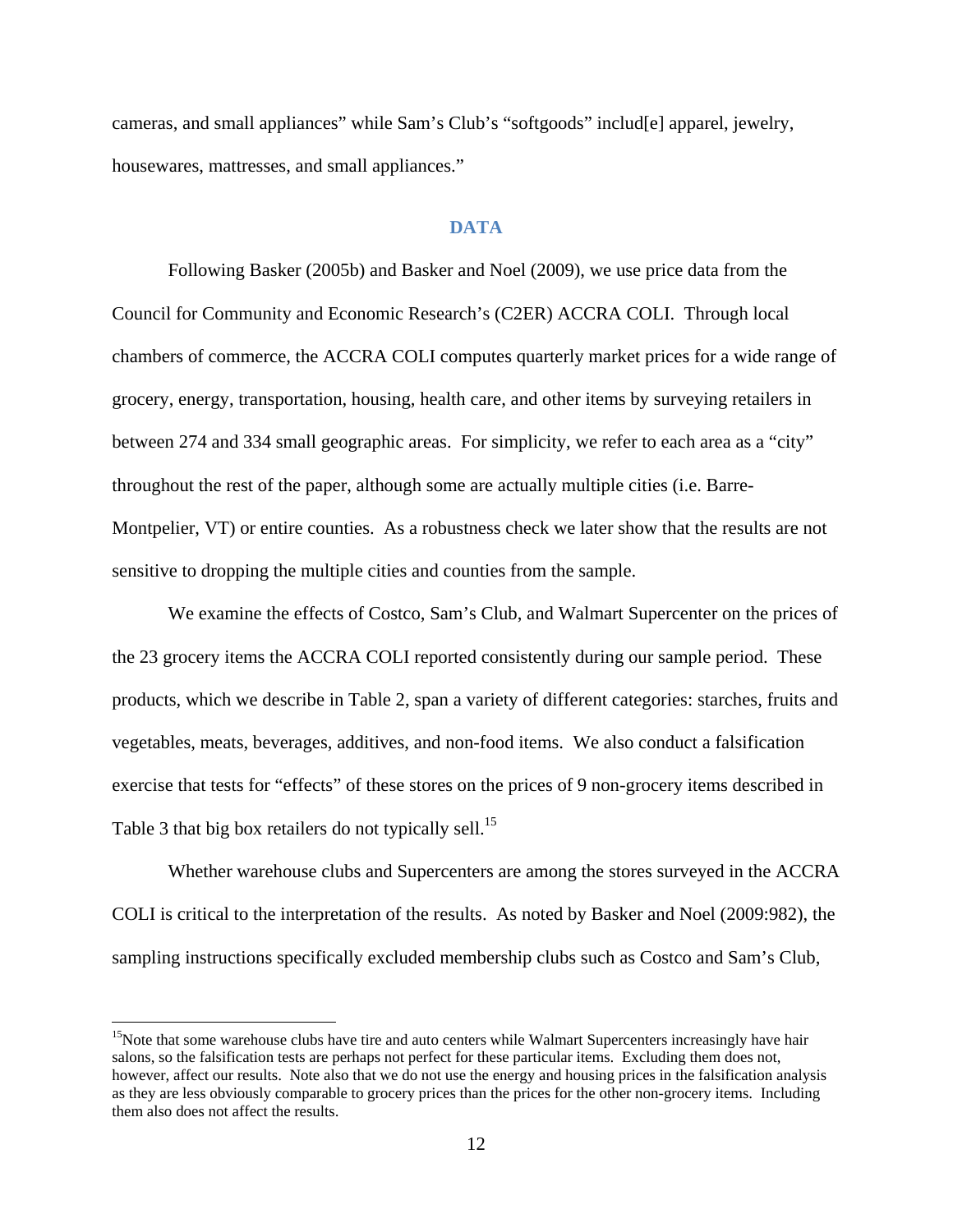so any estimated effect of these stores represents a response by competing grocers. The instructions also discouraged the inclusion of Walmart Supercenters, saying that discount retailers should not be sampled "unless upper-income professionals and executives really shop there" (ACCRA 2000:1.3). However, Basker and Noel (2009:982) report that 14% of grocery prices were nonetheless collected at Supercenters. Our estimated effect of Supercenters therefore represents a weighted average of their price advantage and their effect on competitors. Both because interpretation of the results is less clear for Supercenters and because prior research has already estimated Supercenters' competitive effects, we emphasize the results for Costco and Sam's Club in this paper. Including Supercenters as a control variable is still critical, however, since Sam's Clubs and Walmarts are often located together.

We merge the ACCRA COLI price data with a newly-constructed database of big box retailer and distribution center locations. Costco, Sam's Club, and BJ's Wholesale Club data through May of 2003 were collected by Austan Goolsbee and Chad Syverson and generously shared by Chad Syverson. We updated these warehouse club data through the end of 2008 using the store locators on Costco.com and bjs.com, along with Sam's Club opening dates since 2003 provided by Walmart Stores, Inc. We assembled Costco, Sam's Club, and BJ's Wholesale Club distribution center locations and opening years by first searching Google Maps to find the locations, and then contacting the distribution centers and local chambers of commerce to determine entry years. Though our database therefore contains all three leading warehouse club chains, we do not use the BJ's Wholesale Club information in this paper since only one of the cities in our matched sample experienced BJ's Wholesale Club entry during the sample period. Walmart Supercenter, discount store, distribution center, and food distribution center entry dates and locations through January of 2006 were graciously provided online by Thomas Holmes and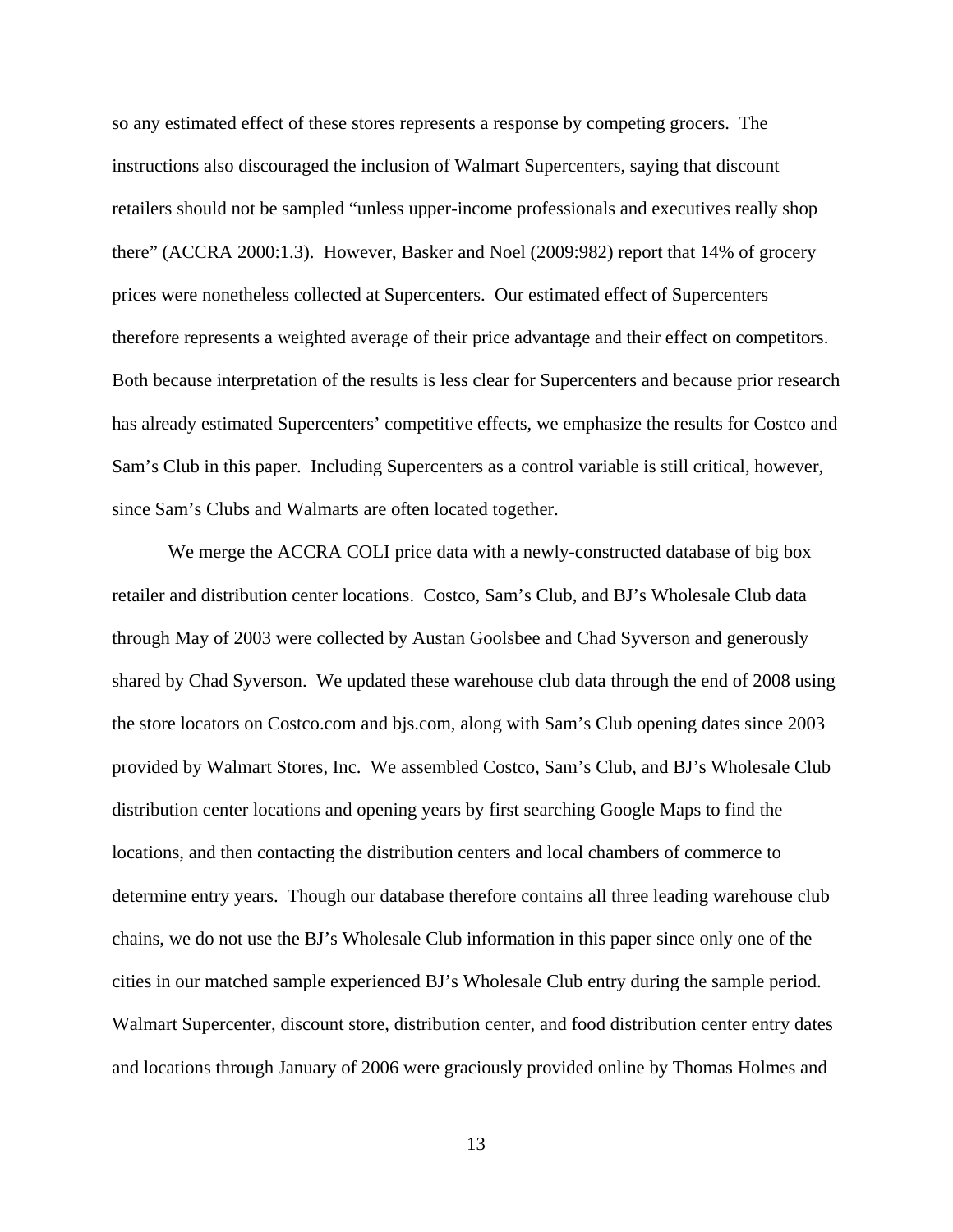used in Holmes (2008).<sup>16</sup> We updated these Walmart data through the end of 2007 using the store locators on Walmart.com along with press releases containing store and distribution center opening dates.

We also include other city- and county-level characteristics as controls in some regressions. City population and land area from 2000 and median household income from 1999 come from the U.S. Census Bureau, accessed via Statistical Warehouse. The number of grocery stores and warehouse clubs or supercenters besides our stores of interest in each county (comparable city-level data are not available) are taken from the 1992, 1997, and 2002 Censuses of Retail Trade and imputed for the remaining years through linear interpolations and extrapolations.

 We construct our sample by matching the annual store, distribution center, and control variables to fourth quarter ACCRA prices from 1994 to 2006. We use only one quarter per year as for some stores and distribution centers we know the year but not the month of entry. Given this limitation, the fourth quarter is the most natural choice in order to maximize the probability that new stores in a particular year open before the prices are recorded. As a robustness check we later show the results are similar if we instead match first quarter prices to store locations from the end of the previous year. We exclude years before 1994 because in 1993 Costco merged with Price Club while Walmart acquired PACE Wholesale Club; a large number of Costcos and Sam's Clubs therefore opened in 1993 and 1994 that were not actually new warehouse clubs. The ACCRA COLI cities varied somewhat over time; we include the 289 cities surveyed in over half of the 13 years. Our sample consists of 70,604 product-city-yearlevel observations for the main analysis and 27,657 for the falsification exercise.

<sup>16</sup> See http://www.econ.umn.edu/~holmes/data/WalMart/index.html.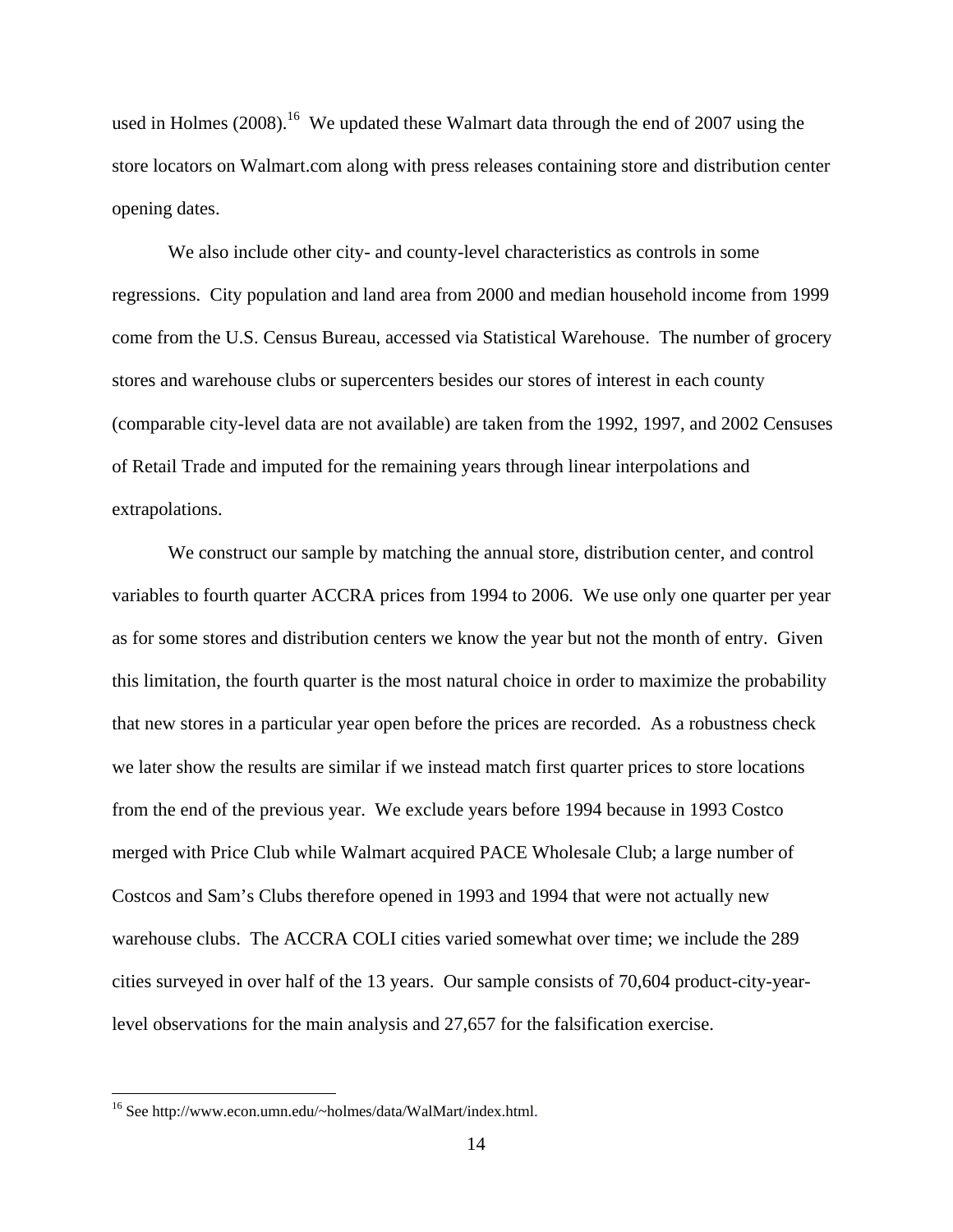Tables 2-4 present the descriptive statistics for the variables used in the empirical analysis. The sample mean grocery item price is \$2.37, with average prices for the individual products ranging from \$0.59 per pound of bananas to \$7.99 per pound of T-bone steak. The average sample city has 0.2 Costcos, 0.7 Sam's Clubs, and 0.7 Walmart Supercenters and a population of about 200,000.

#### **EMPIRICAL ANALYSIS**

Our empirical analysis proceeds as follows. We begin by estimating the average effects of Costcos, Sam's Clubs, and Supercenters on the price of grocery items. Motivated by approaches used in the literature, we develop a baseline fixed effects model that we validate through a falsification test. We then evaluate the sensitivity of our baseline results through a wide range of robustness checks. Next, we examine the timing of the effect by including leads and lags, the former of which provides an additional test for endogeneity bias. Finally, we explore the possibility of heterogeneity on the bases of product and market characteristics.

## **Baseline Model and Falsification Test**

Basker and Noel (2009) estimate the effect of Walmart Supercenter entry on competitors' grocery prices using ACCRA COLI data from the third quarters of 2001-2004. Their preferred specification regresses the natural log of price on the number of Walmart Supercenters in the city along with city and product-by-year fixed effects. They also estimate cross-sectional, long difference, and (in their appendix) instrumental variables models, but they favor the fixed effects specification based on its utilization of all available information and its passage of a falsification test. Our baseline model adopts Basker and Noel's (2009) fixed effects approach but adds Costco, Sam's Club, and the annual lag of the log of price. We include lagged price because Basker (2005b) documented the stickiness of price shocks in her earlier analysis of the effect of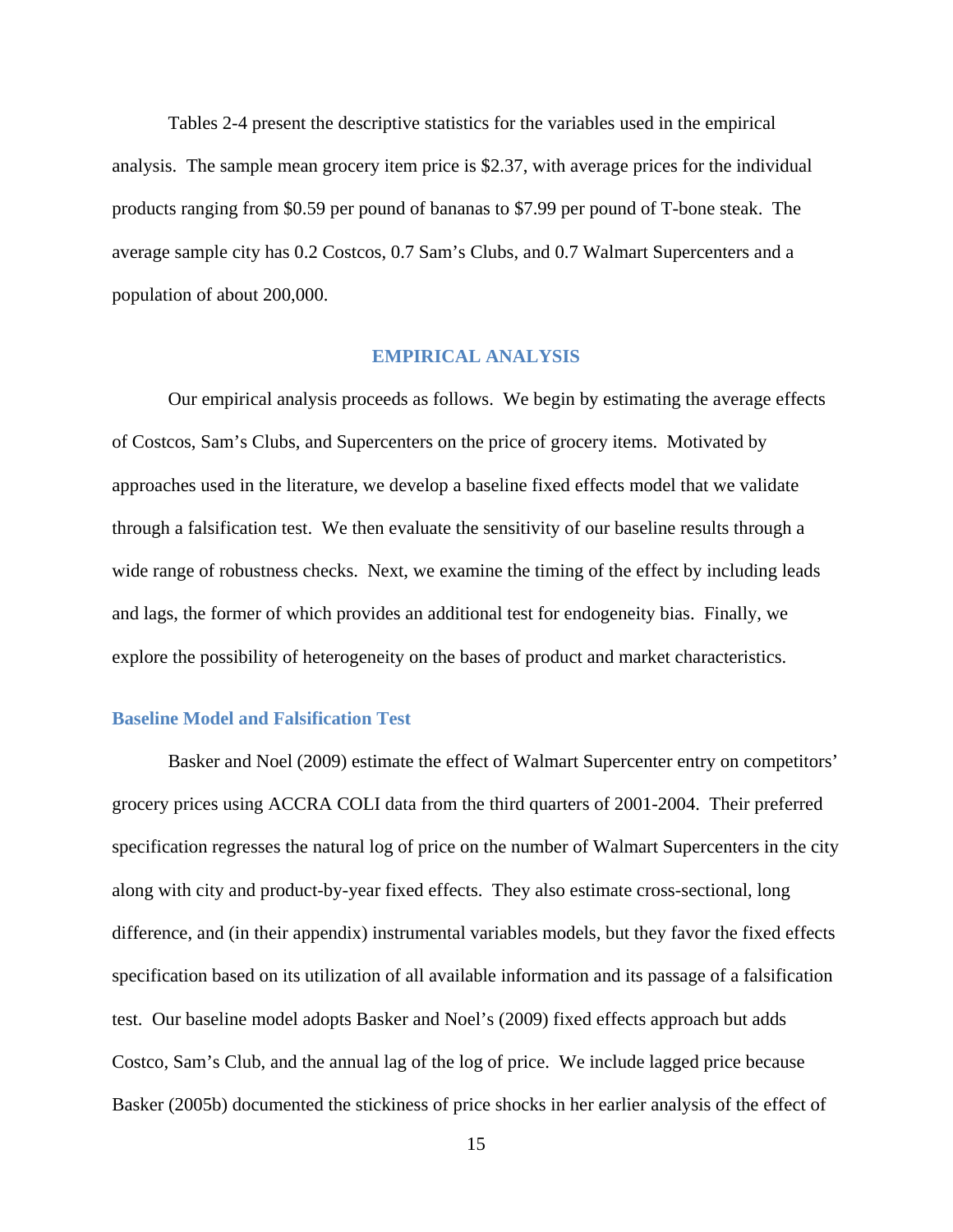Walmart on ACCRA COLI prices; presumably Basker and Noel (2009) did not also include lagged price because of the short duration of their panel. Our regression equation is

$$
p_{ict} = \beta_0 + \beta_1 cost \cdot c_{ct} + \beta_2 sams_{ct} + \beta_3 swm_{ct} + \beta_4 p_{ic,t-1} + \sum_c \alpha_c city_c
$$
  
+ 
$$
\sum_{it} \theta_{it} product_i \tau_t + \varepsilon_{ict}.
$$
 (4)

where  $p_{ict}$  is the price (in 2006 dollars) of product *i* in city *c* in year *t*;  $costc_{ct}$ ,  $sams_{ct}$ , and swm<sub>ct</sub> indicate the number of Costcos, Sam's Clubs, and Walmart Supercenters in city *c* in year  $t$ ;  $p_{i}$ <sub> $t$ </sub> is the lagged product price; and the summation terms reflect city fixed effects and product-by-year fixed effects. Standard errors are heteroskedasticity-robust and adjusted for clustering at the city level. $17$ 

 The dynamic model (4) allows for the estimation of both short- and long-run effects. The short run effects of Costcos, Sam's Clubs, and Supercenters are given by  $\beta_1$ ,  $\beta_2$ , and  $\beta_3$ . Computing long-run effects requires considering that a store that entered prior to the current year impacts contemporaneous price not only through contemporaneous number of stores but also through lagged price. If, for instance, a new Costco enters, the immediate effect on price is  $\beta_1$ , the additional effect the following year is  $\beta_1\beta_4$ , the additional effect the year after is  $\beta_1\beta_4^2$ , then  $\beta_1 \beta_4^3$ , and so on. The total long-run effect of Costco is therefore given by the following geometric series:

$$
\sum_{t=0}^{\infty} \beta_1 \beta_4^t = \frac{\beta_1}{(1 - \beta_4)}
$$
(5)

<sup>&</sup>lt;sup>17</sup> OLS coefficient estimators in models with lagged dependent variables can be inconsistent if the errors are serially correlated (Keele and Kelly 2006). We tested for serial correlation by compressing the data into a two-dimensional panel by computing average product prices in each city in each year, running an analogous regression to equation (4), and then performing the Arrelano-Bond test using the Stata module "abar" (Roodman 2004). The test found only weak evidence of first-order autocorrelation (significant at only the 5% level despite the large sample size). When the extent of the autocorrelation is small, the bias is negligible in large samples (Keele and Kelly 2006). We therefore estimate the model using OLS, and later conduct robustness checks to rule out the possibility that serial correlation is driving our conclusions.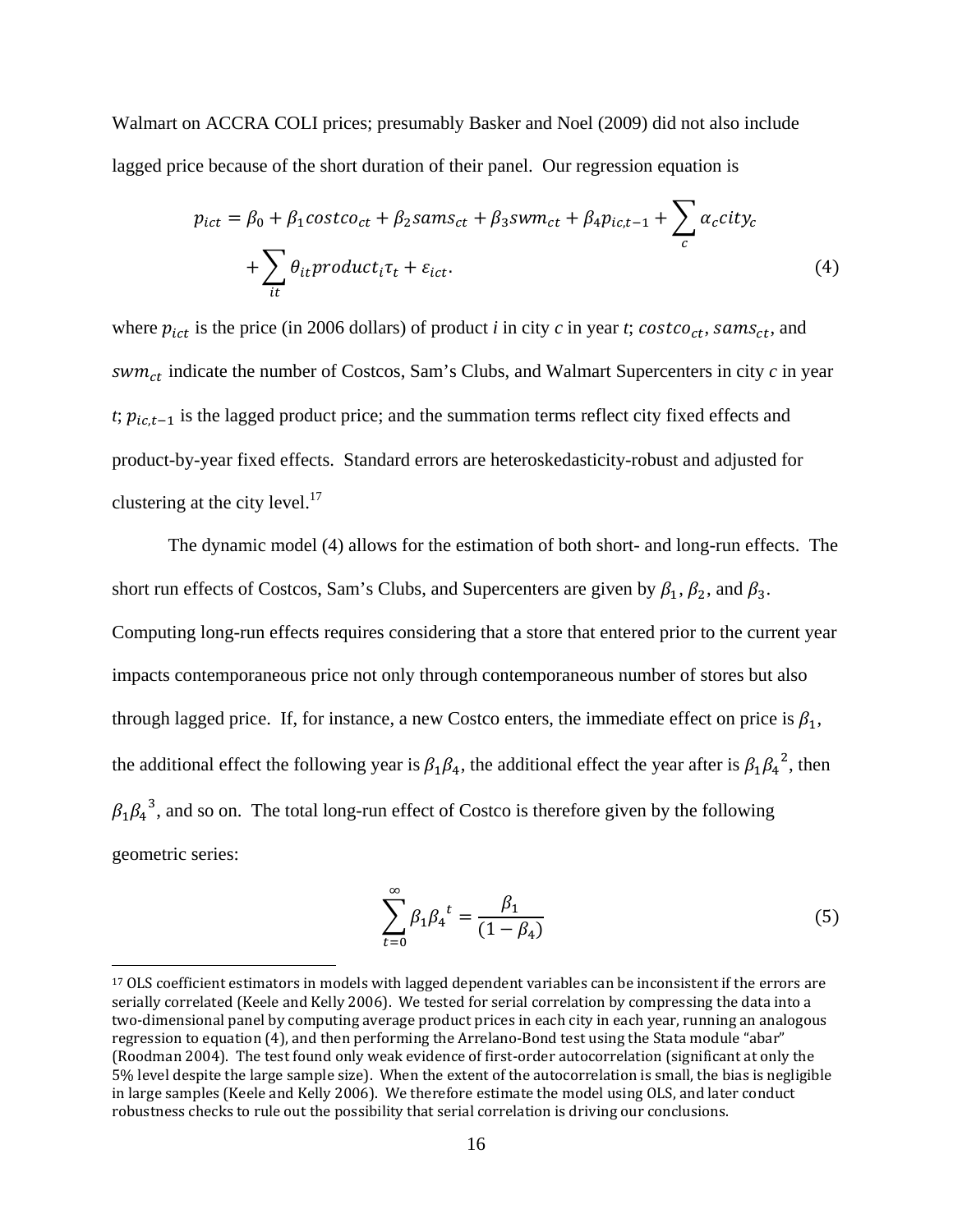The long-run effects of Sam's Club and Walmart Supercenter can also be computed by replacing  $\beta_1$  with  $\beta_2$  and  $\beta_3$ .<sup>18</sup>

The key identifying assumption in regression equation (4) is that changes over time in unobservable city-level characteristics affecting prices are uncorrelated with changes in Costco, Sam's Club, and Supercenter presence. This assumption would be violated if, for instance, a positive demand shock both increases a city's grocery prices and makes it more attractive to big box retailers. Basker and Noel (2009) provide evidence to support the strict exogeneity assumption in fixed effects regressions with Supercenters from 2001-2004, but it is not clear that this generalizes to regressions with three stores and a longer time period. We therefore conduct a falsification test where we re-estimate equation (4) using non-grocery instead of grocery prices as the dependent variable. Since Costcos, Sam's Clubs, and Supercenters generally do not sell substitutes for the non-grocery items, a finding that any of these stores "affect" the prices of nongrocery items could be attributed to endogeneity bias, thereby calling into question the ability of the model to reveal causal effects on grocery prices.

We report the results for the baseline regression and falsification test in Tables 5. A new Costco is associated with a statistically significant increase in grocery prices of 1.4% in the short run and 2.7% in the long run. The effect of Sam's Club, however, is small and insignificant. Walmart Supercenters reduce prices by a statistically significant 0.9% in the short run and 1.7% in the long run. Our Supercenter estimates are in line with those obtained by Basker and Noel (2009). We take this as evidence that, even though our ACCRA COLI data do not allow for the exclusion of Walmarts from the stores used to compute market prices, our estimates for Supercenters mostly reflect a competitive effect rather than Walmart's price advantage. Importantly, the falsification test estimates small and insignificant effects of all three stores,

<sup>&</sup>lt;sup>18</sup> See Basker (2005b) for further discussion of the derivation of long-run effects in this context.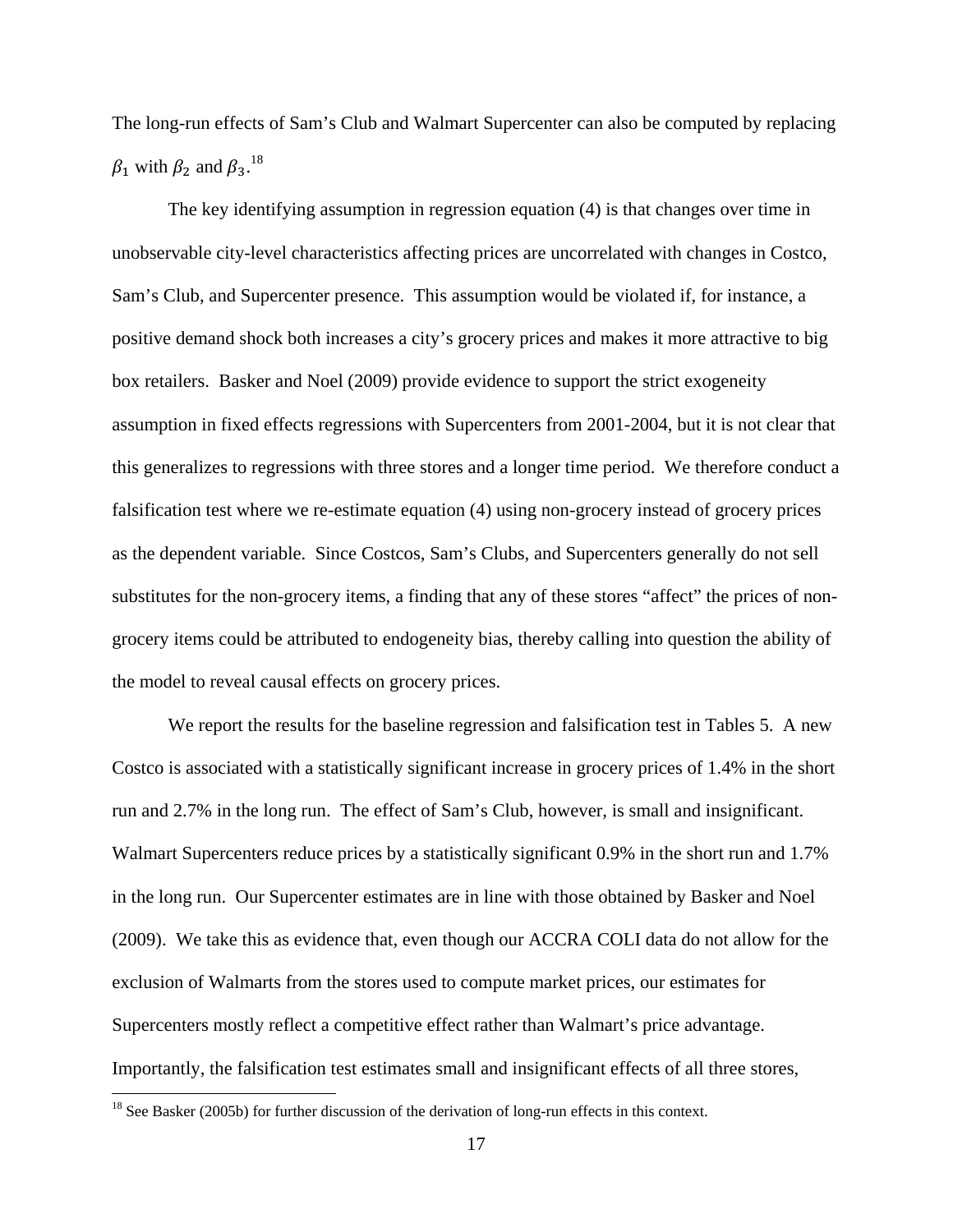providing preliminary evidence to support the baseline model. We next further test the validity of this specification by subjecting it to a number of robustness checks.

## **Robustness Checks**

In this section we evaluate the sensitivity of the results from our preferred regression. Our robustness checks fall into five categories: additional control variables, alternate specifications for the store variables, other methods of sample construction, longer lags of price, and instrumental variables.

In Panel A of Table 6 we report the results from re-estimating equation (4) including four different sets of control variables. First, we add interactions of each of the year fixed effects with city population. This addresses potential endogeneity bias from highly populated cities both experiencing differential price shocks and being more (or less) likely to attract big box retailers. Next, we add interactions of the year fixed effects with median city income to capture differential trends in price between high and low income areas. Third, we control for the countylevel numbers of grocery stores and warehouse clubs or supercenters (besides our stores of interest) to help verify that our estimates reflect the effects of Costco, Sam's Club, and Walmart rather than overall retail structure.<sup>19</sup> This also addresses the possibility that the effects may be partly due to grocers going out of business when faced with competition from big box retailers. Finally, we consider a more general approach to modeling differential trends by including cityspecific time trends, created by interacting each of the city fixed effects with linear year. In all

 $19$  In unreported regressions, we also added the number of Walmart discount stores to the model. Walmart discount stores do not contain a full grocery section but do sell a limited range of (typically processed) foods, so it is conceivable that they could affect market prices for some grocery items. We found it difficult to jointly identify the effects of discount stores and Walmart Supercenters, as the vast majority of changes in discount store presence in our sample reflected a conversion from a discount store to a Supercenter rather than a new discount store. We therefore do not report the results, though the estimates for Costco and Sam's Club remain similar.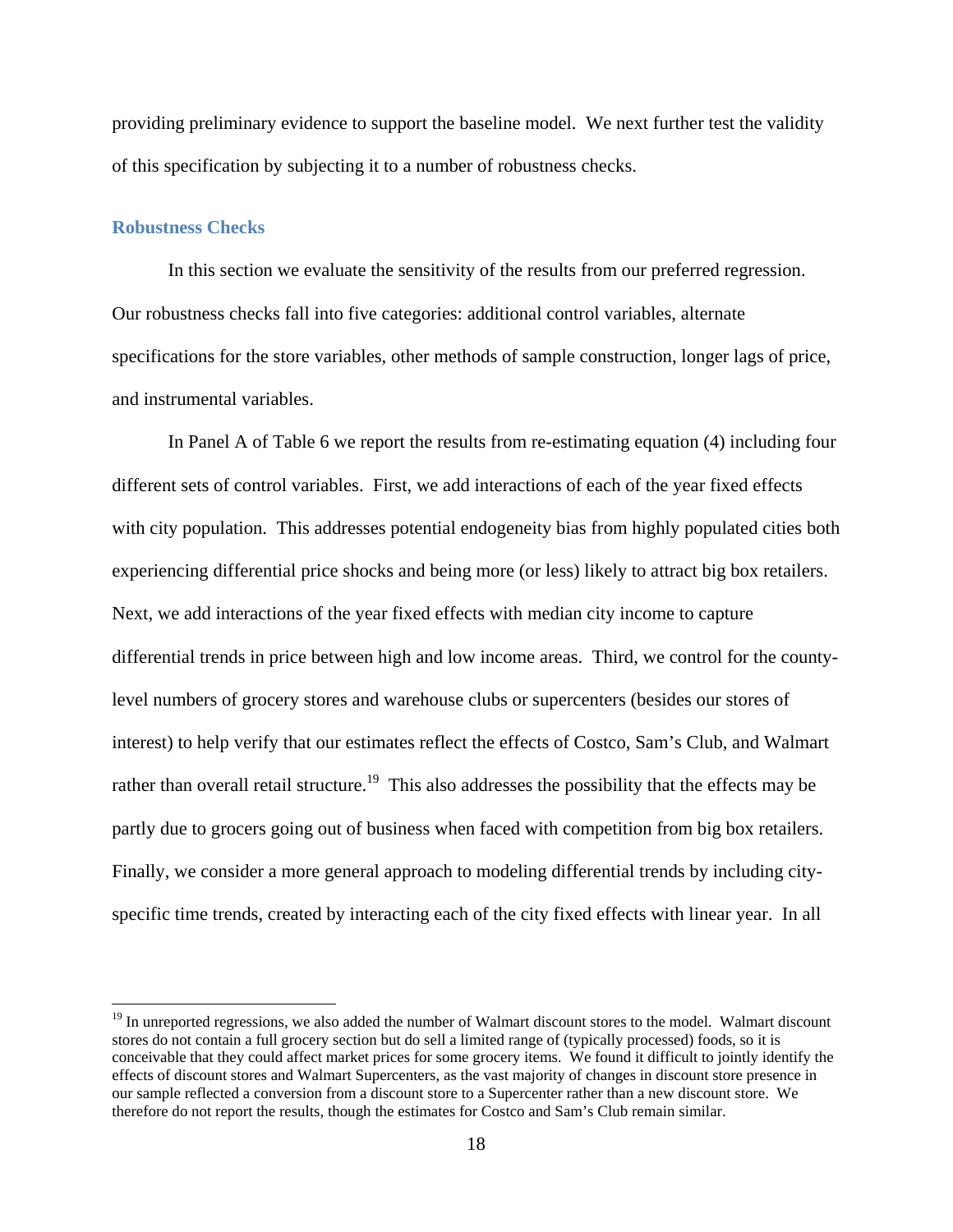four regressions, the estimated short- and long-run effects for each of the three stores remain virtually identical.

Panel B presents results from various alternative specifications for the Costco, Sam's Club, and Supercenter variables. These include the number of stores per 100,000 residents or 100 square miles in the city, binary variables reflecting the presence of at least one store in the city, and the number of stores in the county rather than the city. The first three reflect other measures used in the Walmart literature, while the fourth could potentially alter the results to the extent that big box retailers in outlying parts of a county draw customers away from grocery stores within the city limits. As shown in the summary statistics in Table 4, the distributions for the store variables vary considerably depending on which specification is used, so the coefficient estimates are not comparable to those from the baseline model. However, we observe the same general pattern regarding signs and significance. Costcos consistently increase grocery prices, while Walmart Supercenters consistently reduce them. The effect of Sam's Club remains small and statistically significant in the first three rows of Panel B. Using the county-level market definition, Sam's Clubs appear at first to increase prices – however, as we show in the next row this association disappears if county-specific time trends are added.

 In Panel C, we show that the results are also robust to different sample construction rules. Recall that cities move in and out of the ACCRA COLI sample over time, and that we use an unbalanced panel of the cities included in over half of the sample years. In the first row, we restrict the sample to those cities present in every year. This eliminates almost 2/3 of the sample and therefore increases the standard errors, but the coefficient estimates remain similar. The next two robustness checks drop the multiple cities and counties from the sample and use the first quarter of the following year (1995-2007) rather than the fourth quarter of the current year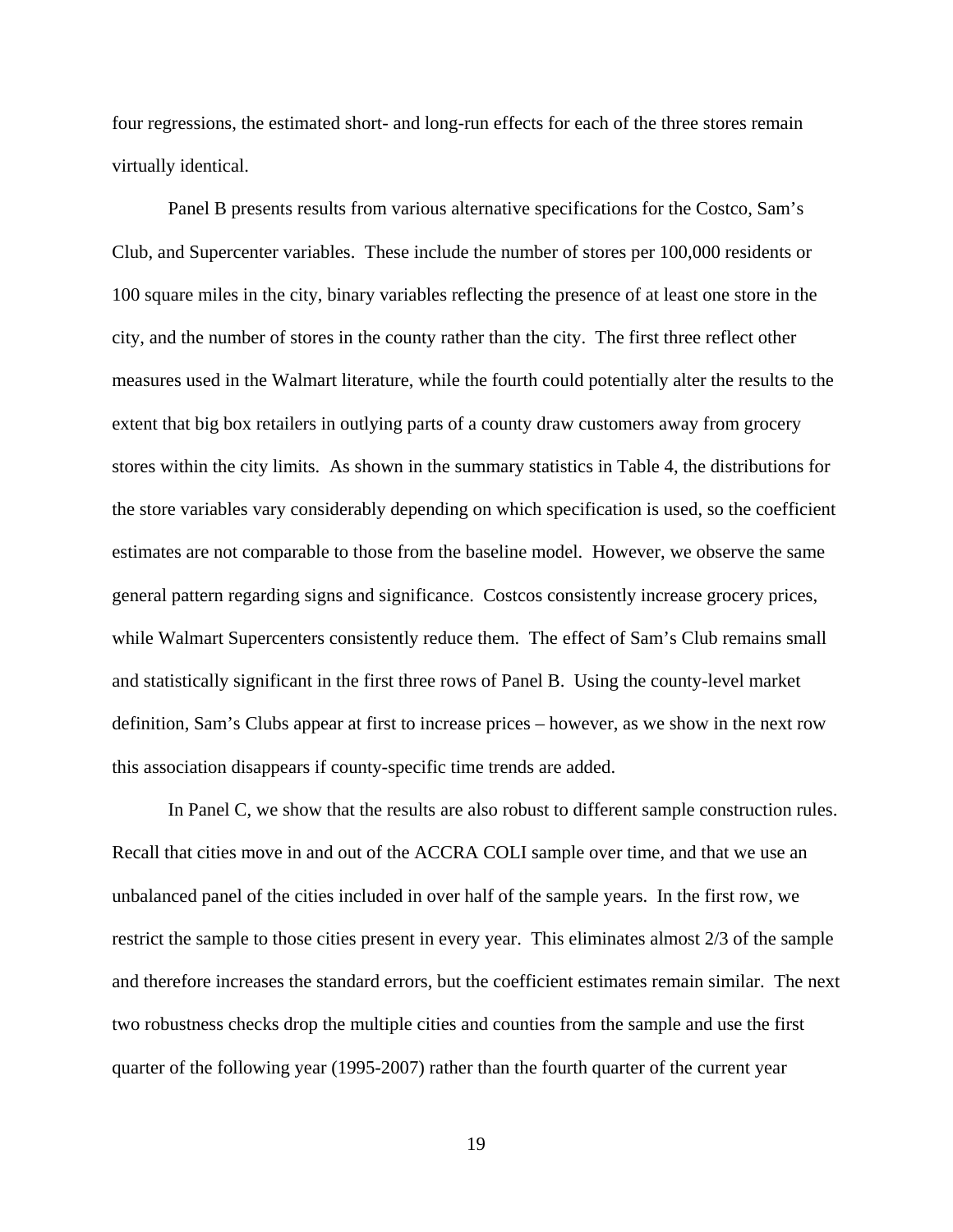(1994-2006). Finally, we consider a more drastic change to the sample: instead of pooling the products, we compress the available information into one observation per city per year by computing both simple and weighted (by the shares given in the ACCRA COLI) average prices for the basket of grocery items. In all cases, the point estimates remain virtually identical.

 The first three regressions reported in Panel D replace the lagged grocery price variable with longer lags of 2, 3, and 4 years and show that the results remain similar. These robustness checks address the concerns that serial correlation in the error term or measurement error in the price data may bias the coefficient estimator for lagged price, and that some of the bias could spill over into the coefficient estimators for the store variables. The correlation between unobservables that affect contemporaneous and lagged price should weaken with longer lags, so the fact that the results are not sensitive to lag length helps to alleviate this concern. The fourth row of Panel D drops lagged price completely. In this specification, the estimated short- and long-run effects are constrained to be the same and are represented by the coefficient estimates. Dropping lagged price does not affect the conclusions reached.

 We close this section by considering an entirely different identification strategy. Instead of attempting to control for the sources of endogeneity bias through city fixed effects, we attempt to purge the bias by using distance from the nearest Costco, Sam's Club, and Walmart food distribution centers (and their squares) as instruments for the three endogenous variables.<sup>20</sup> Distance to the nearest distribution center affects operating costs and therefore provides a source of variation in a city's store presence that is potentially uncorrelated with demand-side characteristics influencing price levels. A concern with this approach, however, is that distribution center and store presence may be jointly determined – a corporation may decide to

 $20$  We considered a number of functional forms and the quadratic specification maximized the first-stage F statistics. The conclusions reached are generally not sensitive to the functional form used.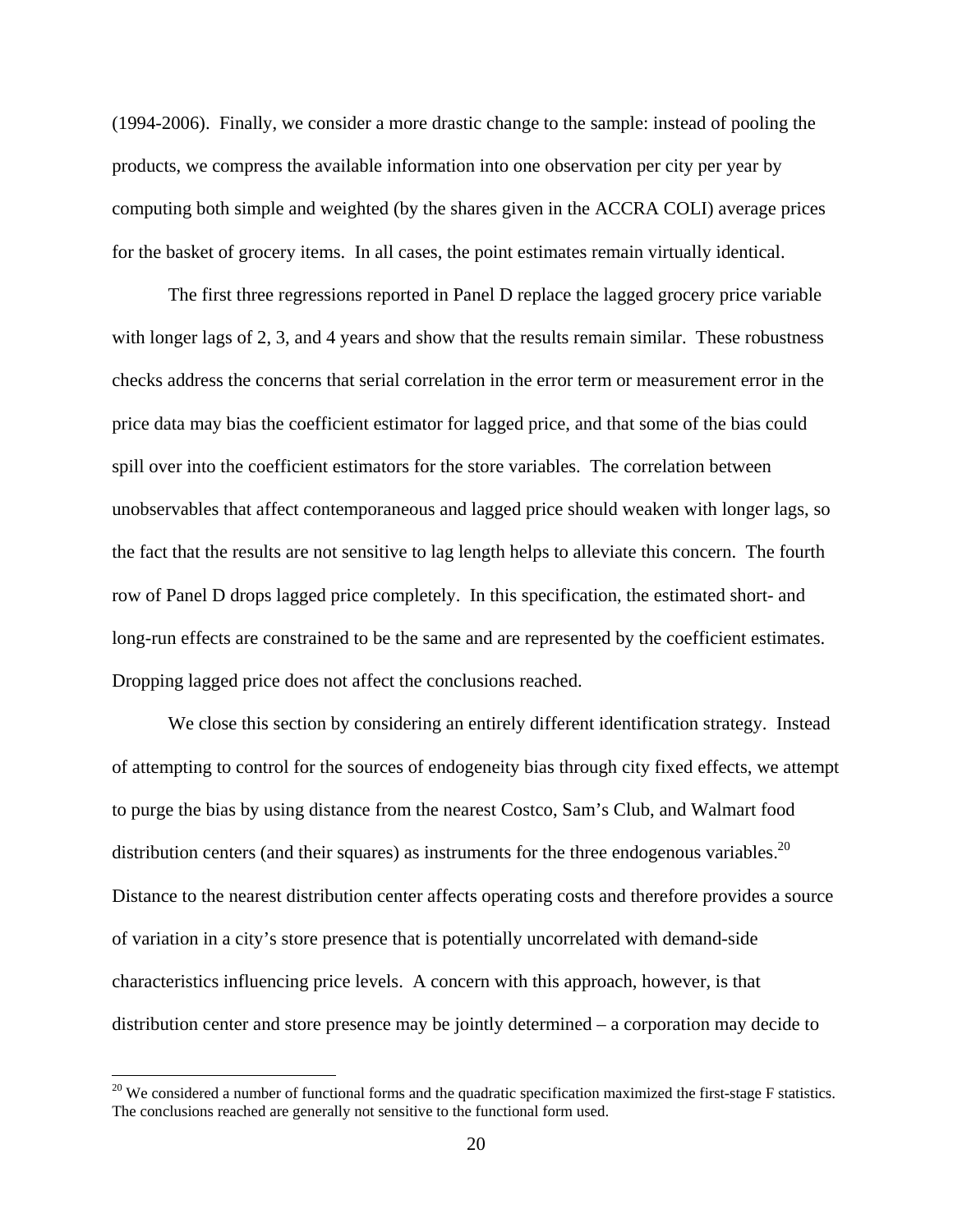open a series of stores in a potentially profitable area along with a distribution center to service those stores. Another limitation is that there is not enough variation over time in cities' distances from distribution centers for the IV estimates to be meaningfully precise in models with city fixed effects; we therefore do not include fixed effects in the reported IV regressions. Because of these limitations, we prefer to use the IV analysis as a supplemental robustness check rather than as our main approach.

 Panel E reports the IV results, with the F statistics from tests of the joint significance of the instruments in the first-stage regressions in brackets. The second row adds population, population density, and median income as controls in an attempt to compensate somewhat for the lack of city fixed effects. In both regressions, the usual pattern emerges: Costcos significantly increase grocery prices, Supercenters significantly decrease them, and Sam's Clubs have no statistically detectable effect. The estimates for Costcos and Supercenters are larger than in the baseline regressions, though adding the control variables attenuates them slightly. The IV estimators do not perform as well as the baseline fixed effects estimators in falsification tests, however, so we consider the fixed effects results more reliable. Specifically, if we estimate the IV model with controls using non-grocery prices as the dependent variable, Costco's short-run "effect" is a significant 1.5%. The difference between Costco's short-run impacts on grocery and non-grocery prices – which is perhaps better reflective of its true causal effect – is therefore 1.9%, well within the 95% confidence interval from our preferred fixed effects specification.

#### **Timing**

 We next examine timing by adding leads and lags of the three stores. A finding that lagged Costco, Sam's Club, and Supercenter presence impact grocery prices conditional on current presence of these stores and lagged grocery prices would provide evidence that the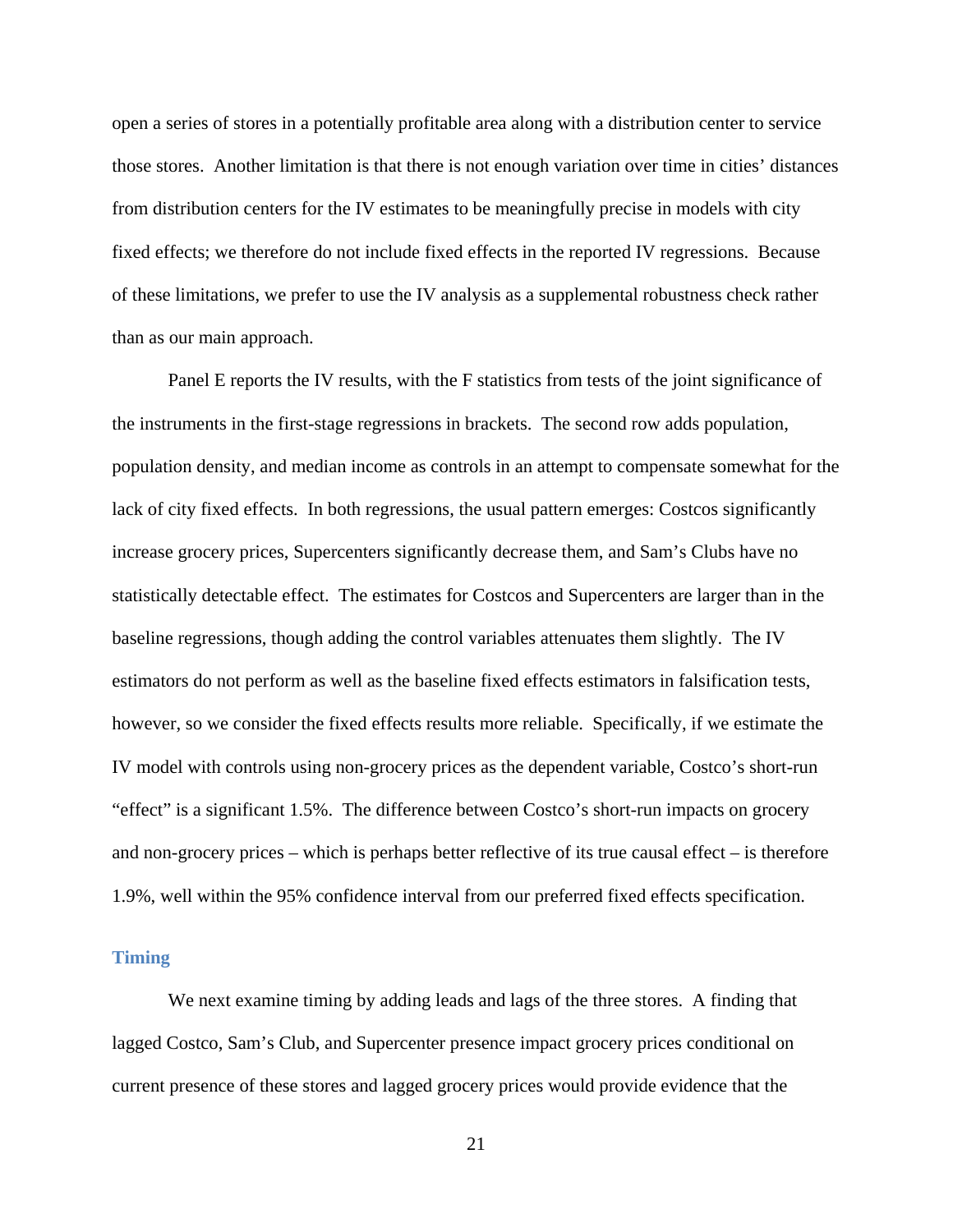timing of the effect is less smooth than the relationship given by equation (5). If the leads of Costco, Sam's Club, and Supercenters impact grocery prices and cause the estimated effects of contemporaneous stores to change, this would suggest the associations estimated in the preceding sections do not reflect causal effects – price levels are likely determining store entry instead of the other way around.

 Table 7 presents results from regressions including one, two, or three year lags of each of the three stores, while Table 8 includes one, two, or three year leads. In unreported regressions we verified the conclusions reached are similar with longer lags or leads or with lags and leads included together. We find no evidence that the results from the preceding sections either misspecify the timing of the effect or reflect reverse causality. The lags for Costco, Sam's Club, and Supercenters are statistically insignificant in all cases and including them has little effect on the coefficient estimates for contemporaneous stores. The leads of Costco presence are insignificant and make virtually no difference in the estimate for current Costco presence. The leads for Sam's Clubs are significant in two regressions, but in all cases the conclusion of a small and statistically insignificant association between contemporaneous Sam's Clubs and grocery prices persists. Future Supercenters are weakly significant in one of the three regressions and insignificant in the other two, while in all three the estimated effect of current Supercenters remains similar.

#### **Heterogeneity by Product**

 All regressions to this point have assumed the impacts of Costcos, Sam's Clubs, and Supercenters are the same across different products and markets. We relax this assumption in the final two sections of the empirical analysis, by examining first whether the effects are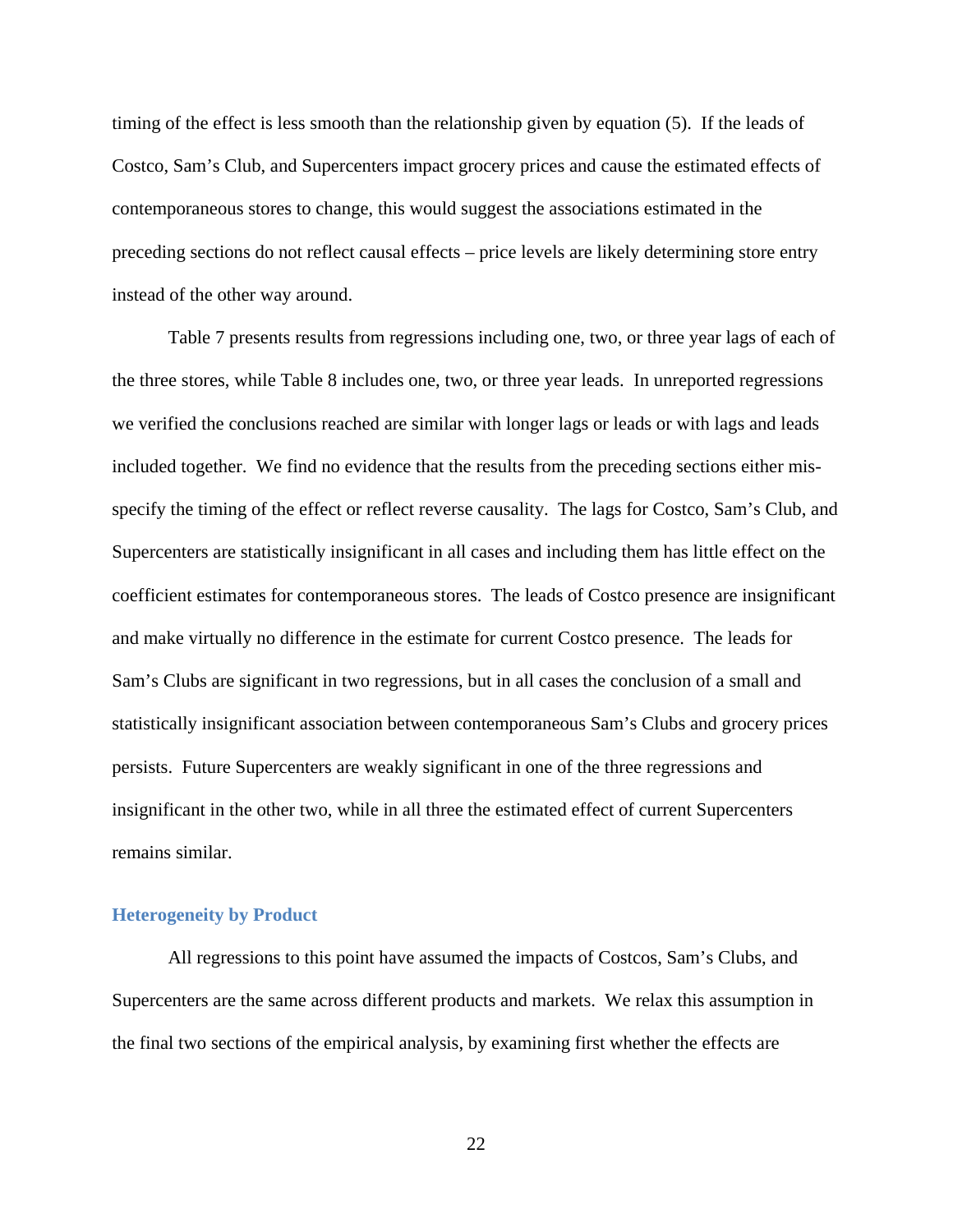different for different products and then whether they depend on the size and retail landscape of the market.

 We begin by stratifying the sample into product categories. First we split the sample into six categories representing starches, fruits/vegetables, meats, drinks, food additives, and nonfood items, as classified in Table 2. We next divide the sample into products for which the ACCRA COLI specifies the brand to be sampled (cereal, peas, peaches, sausage, tuna, coffee, soft drink, shortening, parmesan cheese, margarine, tissue, and dishwasher detergent) and those for which it does not (bread, lettuce, bananas, potatoes, corn, steak, beef, chicken, eggs, milk, and sugar). This categorization could potentially help explain the finding that competitors compete with Costco by raising prices instead of lowering them: if grocery stores respond to Costco entry by offering higher quality products, the price increase should be stronger among products for which the brand is not specified and therefore quality is not fixed.

 Table 9 presents the results. In all eight categories, Costco increases prices, Supercenters decrease prices, and Sam's Club has no statistically detectable effect. There are, however, some important differences in the magnitudes. Costco's effect is strongest for fruits/vegetables, meats, and drinks, while Supercenters' effects are strongest for starches and fruits/vegetables. Costco leads to slightly greater price increases for items where the brand is not specified, although a positive effect remains even when the brand is specified. These results suggest that competition along the product quality dimension explains some but far from all of Costco's effect.

 Table 10 stratifies on a finer level and presents regression results for each of the products separately. Though these estimates are relatively imprecise because of the small sample size, some interesting findings emerge. Costco's largest effect is on lettuce – an item where quality is especially variable – and it is also significant in the regressions for peas, corn, beef, eggs, tuna,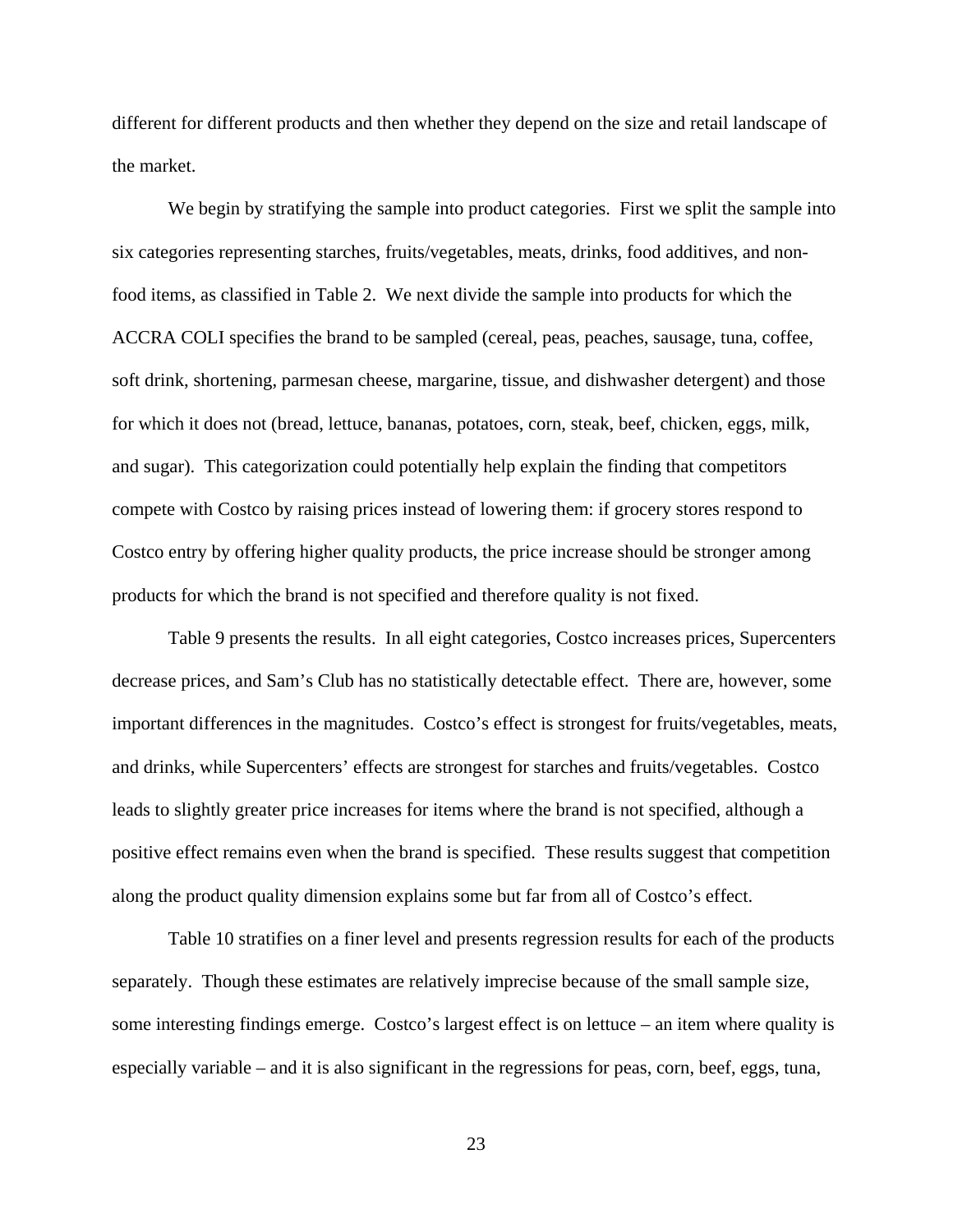coffee, soft drinks, milk, sugar, parmesan, and detergent. Though Sam's Club is insignificant for most products, consistent with the pooled results, it does lead to large and significant increases in the prices of potatoes and beef and a significant decrease in the price of shortening. Supercenters are statistically significant in every regression but lead to the largest price reductions (2% or more in the short run) for bread, potatoes, and corn.

#### **Heterogeneity by Market Characteristics**

 We close our analysis by examining if the effects of new Costcos, Sam's Clubs, and Supercenters differ depending on how many of them are already in the city, the city's population, or the number of grocery stores in the county per 100,000 residents. The competitive effect of Costco entry, for instance, may weaken with the number of Costcos already in the market if the new store steals business from existing Costcos as well as competing grocery stores. Additional warehouse clubs or Supercenters might also exert less competitive pressure in large cities where they represent a smaller shock to the market. Finally, big box retailers could have either stronger or weaker competitive effects in cities with high grocery store densities. On one hand, grocery stores in underserved areas may not need to make significant changes after warehouse clubs or Supercenters enter in order to continue earning comfortable margins. In this case, the competitive effect would increase with grocery store density. Alternatively, in fiercely competitive markets grocers may already be doing everything they can to differentiate products and target particular types of consumers, in which case the competitive effect would decrease with grocery store density.

 We test for nonlinearity in the effects of Costcos, Sam's Clubs, and Supercenters by reestimating our baseline regression (4) adding the squares of the three stores. In Table 11 we use these estimates to predict the effects of the first, second, third, and fourth stores to enter the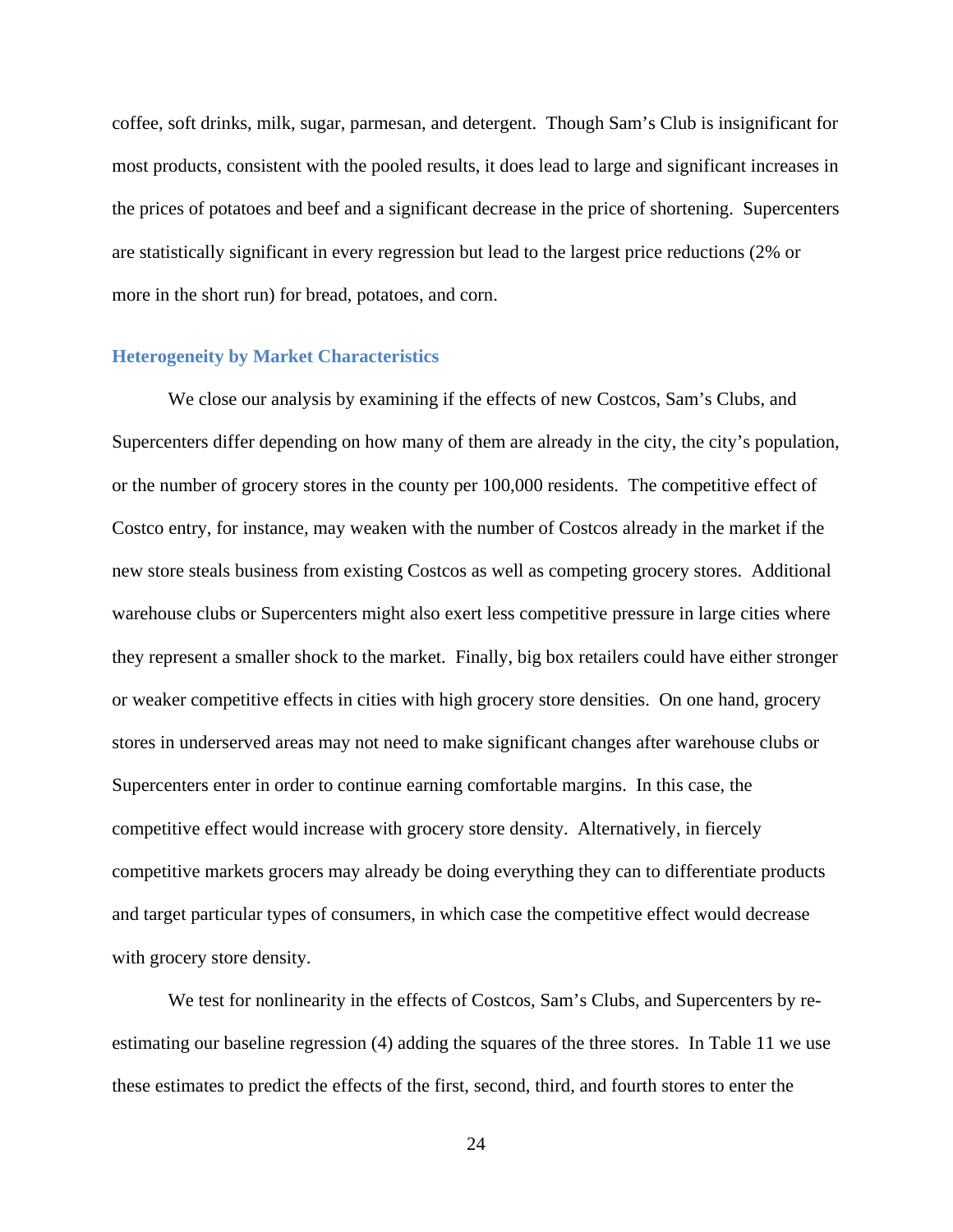average city. (We stop at four as that is the maximum number of Costcos in our sample.) We also report the coefficient estimates in the table notes. Costcos have a relatively constant effect across the distribution, while the price reductions from Supercenters become weaker with each store. The first Sam's Club to enter a city leads to a small and marginally significant increase in prices, with further stores having no statistically detectable effect.

 We test for heterogeneity on the basis of population by adding interactions of each store with city population to equation (4) and obtaining new estimates. Based on these estimates, we plot in Figures 1-3 the short- and long-run effects of Costcos, Sam's Clubs, and Supercenters on prices across the population distribution (up to approximately the  $95<sup>th</sup>$  percentile of 1,000,000). On each figure, the thick solid line represents the estimated short-run effect and the thin solid lines represent the upper and lower bounds of its 95% confidence interval. Similarly, the thick dashed line shows the estimated long-run effect while the thin dashed lines give the upper and lower bounds of its 95% confidence interval. Figure 1 shows that Costco increases competitors' prices most sharply in less populated areas. In the smallest cities Costco increases prices by about 1.5% in the short run and 2.8% in the long run. This effect gradually diminishes as population increases, eventually becoming statistically insignificant at a population of about 350,000. In Figure 2, the impact of Sam's Club appears to slightly rise across the population distribution, but at no point is either the short- or long-run effect statistically different from zero. Figure 3 shows that competitors in the smallest cities reduce prices by 1.3% in the short run and 2.5% in the long run in response to Supercenter entry. The effect diminishes as city population increases but remains significant throughout most of the distribution.

 Finally, we examine heterogeneity on the basis of grocery store density by adding grocery stores per 100,000 residents as well as its interaction with each of the three store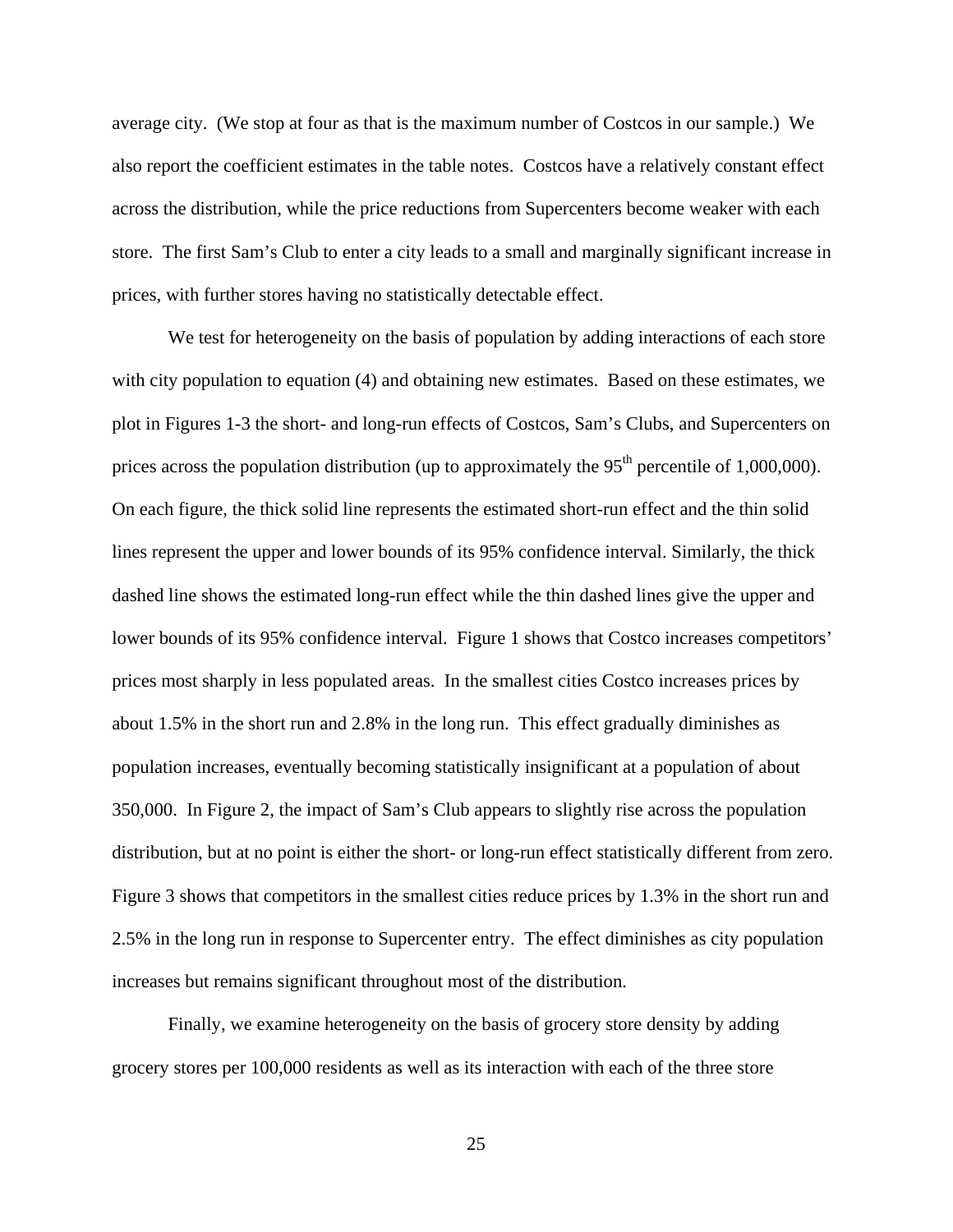variables to regression equation (4). We display the results (up to the  $95<sup>th</sup>$  percentile of 130 grocery stores per 100,000 residents) in Figures 4-6. Figure 4 shows that grocers increase prices more dramatically when Costco enters markets that are already saturated with grocery stores. The short and long run effects both become significant at about 28 grocery stores and level off at 1.8% and 3.4%, respectively, at over 100 grocery stores. The impact of Sam's Club also increases with grocery store density, as shown in Figure 5, but is never significant in either the short or long run. Figure 6 shows that Supercenters' competitive effects also strengthen in more saturated markets, becoming significant at just over 20 grocery stores and eventually reaching a reduction of 1.4% in the short run and 2.7% in the long run.

#### **CONCLUSION**

Research by Basker and Noel (2009) has shown that competing grocers lower prices in response to competition from Walmart Supercenters. We provide evidence of very different responses to competition from warehouse clubs. Using a panel of cities from the ACCRA COLI and a dynamic fixed effects model, we find that Costco entry actually results in higher prices among incumbent grocers, while competition from Sam's Club has no statistically detectable effect. We conducted a variety of tests to increase our confidence that these relationships are causal, including a falsification test with non-grocery items; the addition of control variables, city-specific time trends, and leads of store presence; and the consideration of an instrumental variables strategy. We also examined heterogeneity on the bases of product type, order of store entry, and market population and grocery store density. Costco's effect is strongest for items for which the brand is not specified, and in sparsely populated cities with competitive grocery markets.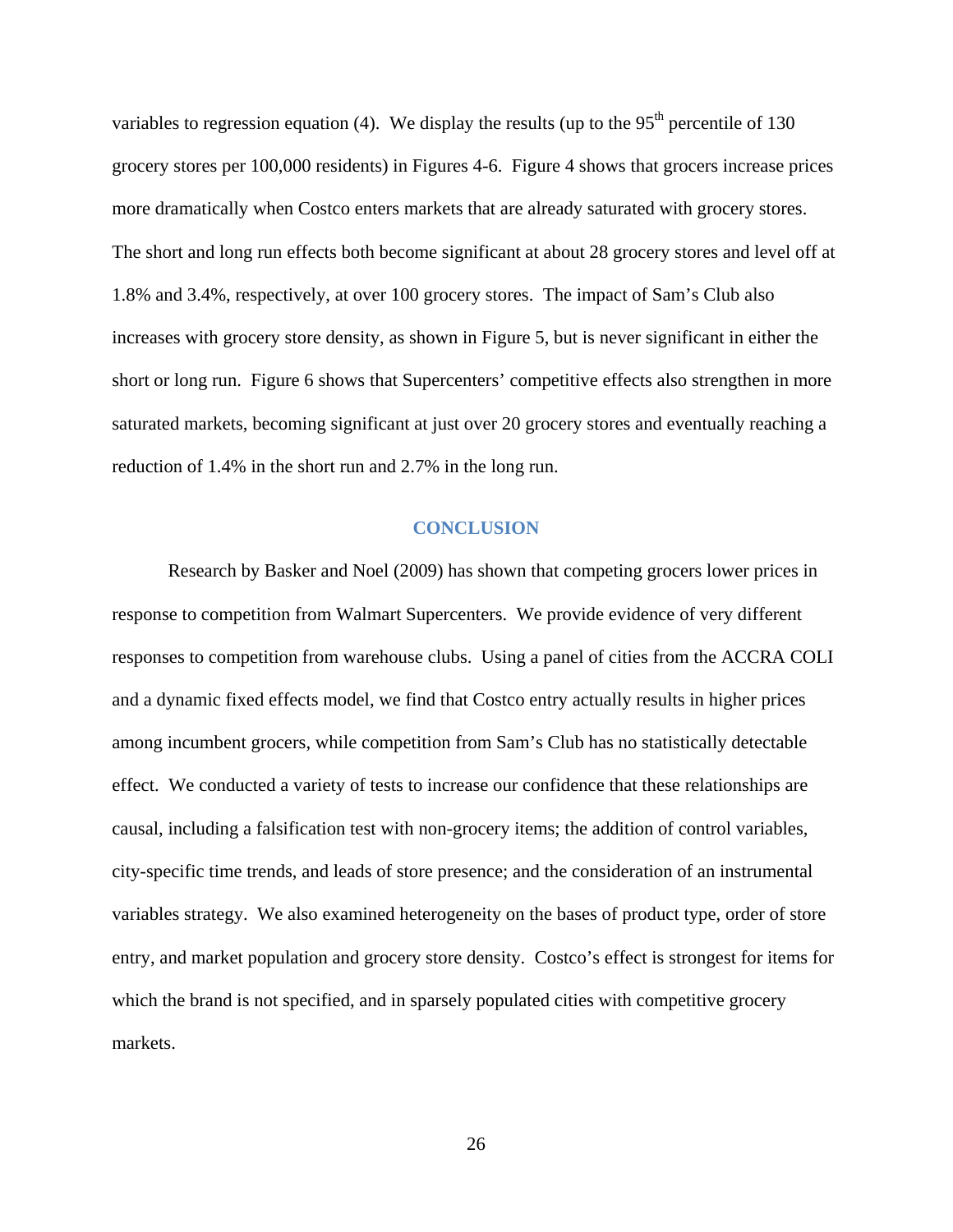Our results are consistent with work by Ellickson (2004, 2007) showing that firms compete on the basis of quality. They also illustrate how firms' entrepreneurial and managerial decisions are multi-dimensional. Grocery stores may elect not to compete with deep-discount membership warehouses on the price dimension, instead focusing on the less price-sensitive consumers and providing a higher quality shopping experience, higher-end products, or greater convenience.

More broadly, our work shows that not all big box chains are created equal. The big box retail literature has focused almost exclusively on Walmart, examining its effects on a wide range of outcomes including prices, labor market outcomes, small business activity, time use, obesity, and social and cultural indicators. Our finding that Costco and Sam's Club have very different effects on competitors' prices than Walmart Supercenters point to the need for future research to look beyond Walmart when examining how the proliferation of big box retailers in recent decades has impacted communities.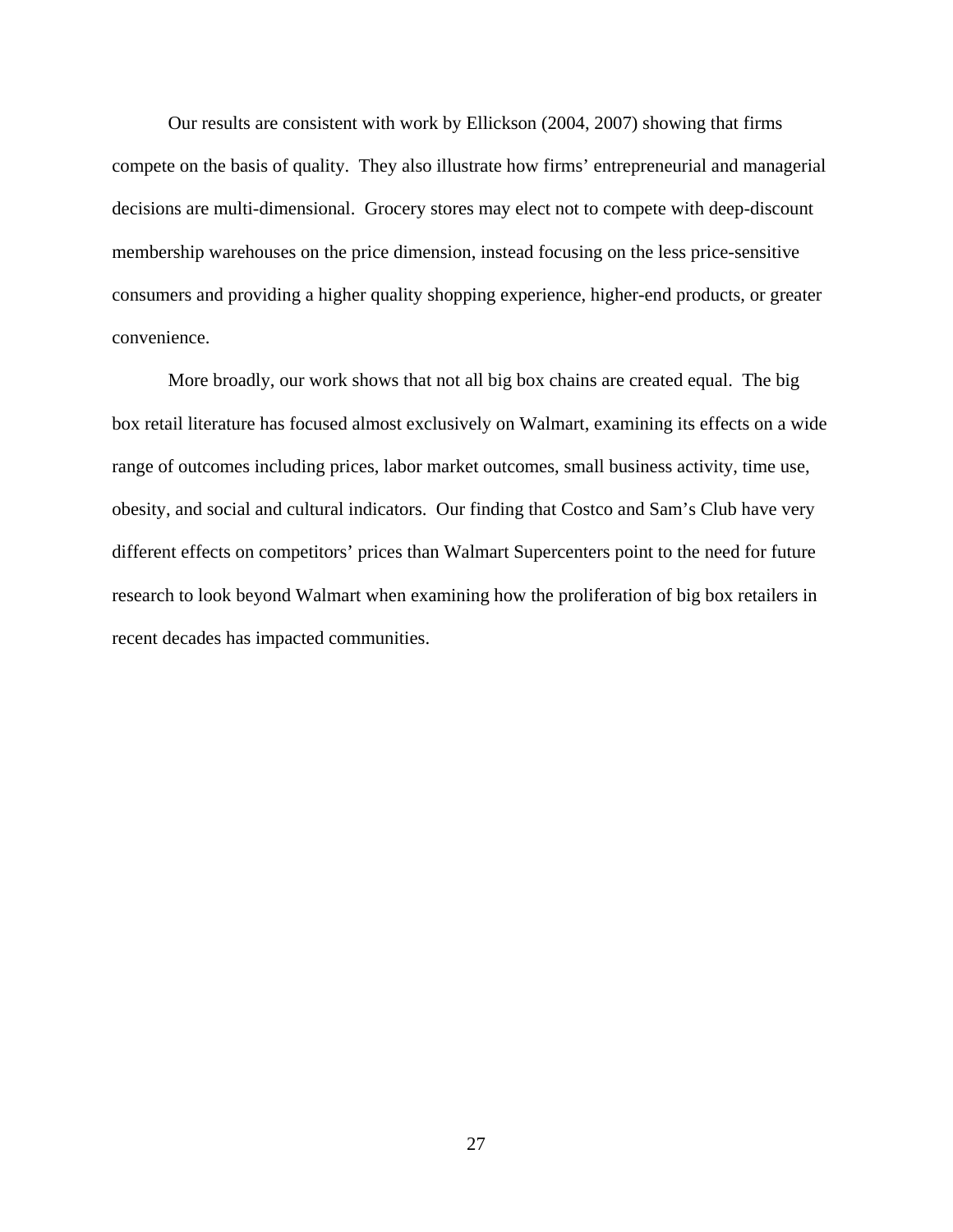#### **REFERENCES**

- American Chamber of Commerce Research Association (2000). ACCRA Cost of Living Index Manual.
- Barber, Clifford and Brian Tietje (2004). "A Distribution Services Approach for Developing Effective Competitive Strategies Against 'Big Box' Retailers," *Journal of Retailing and Consumer Services*, 11: 98-107.
- Basker, Emek (2005a). "Job Creation or Destruction? Labor-Market Effects of Wal-Mart Expansion," *Review of Economics and Statistics*, 87: 174-183.
- Basker, Emek (2005b). "Selling a Cheaper Mousetrap: Wal-Mart's Effect on Retail Prices," *Journal of Urban Economics*, 58: 203-229.
- Basker, Emek (2006). "When Good Instruments Go Bad: A Reply to Neumark, Zhang, and Ciccarella," University of Missouri Department of Economics Working Paper 07-06.
- Basker, Emek and Michael Noel (2009). "The Evolving Food Chain: Competitive Effects of Wal-Mart's Entry into the Supermarket Industry." *Journal of Economics and Management Strategy*, 18: 977-1009.
- Bates, Albert (1977). "Warehouse Retailing: A Revolutionary Force in Distribution?" *California Management Review*, 20: 74-80. Reprinted in Anne Findlay and Leigh Sparks, eds. (2002), *Retailing: Critical Concepts, v. III: Retail Practices and Operations*. London: Routledge, pp. 3-13.
- Betancourt, Roger (2004). *The Economics of Retailing and Distribution*. Northampton, MA: Edward Elgar Publishing, Inc.
- Boudreaux, Donald (1994). "Schumpeter and Kirzner on Competition and Equilibrium," in Peter Boettke and David Prychitko, eds. *The Market Process: Essays in Contemporary*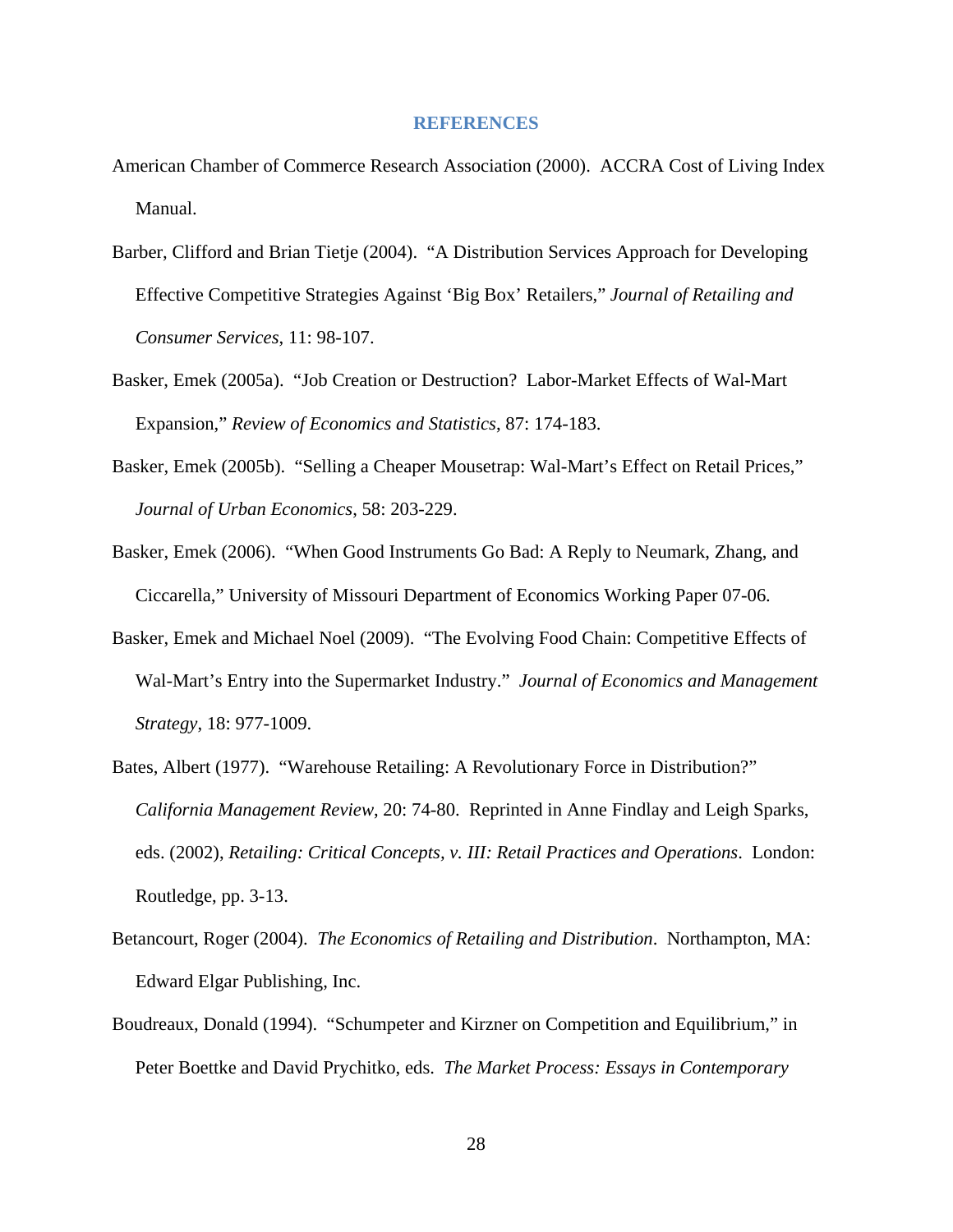*Austrian Economics*. Edward Elgar.

- Carden, Art and Charles Courtemanche (2009). "Wal-Mart, Leisure, and Culture," *Contemporary Economic Policy*, 27: 450-461.
- Carden, Art, Charles Courtemanche and Jeremy Meiners (2009a). "Does Wal-Mart Reduce Social Capital?" *Public Choice*, 138: 109-136.
- Carden, Art, Charles Courtemanche, and Jeremy Meiners (2009b). "Painting the Town Red? Wal-Mart and Values," *Business and Politics*, 11: Article 5.
- Courtemanche, Charles and Art Carden (2011). "Supersizing Supercenters? The Impact of Walmart Supercenters on Body Mass Index and Obesity," *Journal of Urban Economics*, 69(2): 165-181.
- Dube, Arindrajit., T. William Lester and Barry Eidlin (2007). "Firm Entry and Wages: Impact of Wal-Mart Growth on Earnings throughout the Retail Sector," Institute of Industrial Relations Working Paper No. iirwps-126-05.
- Ellickson, Paul (2006). "Quality Competition in Retailing: A Structural Analysis," *International Journal of Industrial Organization*, 24(3): 521-540.
- Ellickson, Paul (2007). "Does Sutton Apply to Supermarkets?" *RAND Journal of Economics*, 38(1): 43-59.
- Fox, Edward, Alan Montgomery and Leonard Lodish (2004). "Consumer Shopping and Spending Across Retail Formats," *Journal of Business*, 77: S25-S60.
- Goetz, Stephan and Anil Rupasingha (2006). "Wal-Mart and Social Capital," *American Journal of Agricultural Economics*, 88: 1304-1310
- Goetz, Stephan and Hema Swaminathan (2006). "Wal-Mart and County-Wide Poverty," *Social Science Quarterly*, 87: 211-226.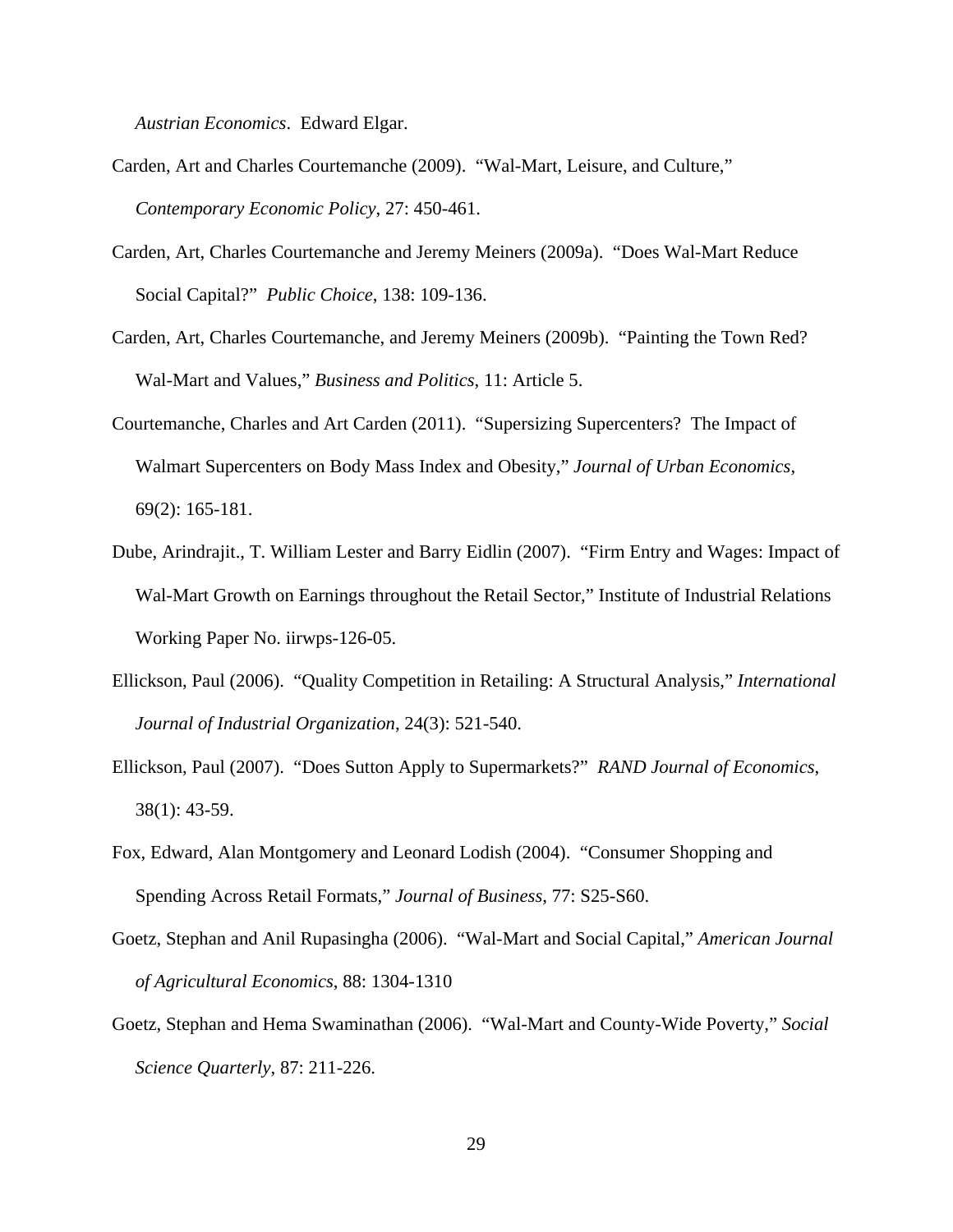- Hicks, Michael (2007). "Job Turnover and Wages in the Retail Sector: The Influence of Walmart," *Journal of Private Enterprise*, 22: 137-159.
- Harper, David (2003). *Foundations of Entrepreneurship and Economic Development*. London: Routledge.
- Hausman, Jerry and Ephraim Leibtag (2007). "Consumer Benefits from Increased Competition in Shopping Outlets: Measuring the Effect of Wal-Mart," *Journal of Applied Econometrics*, 22: 1157-1177.
- Hausman, Jerry and Ephraim Leibtag (2009). "CPI Bias from Supercenters: Does the BLS Know that Wal-Mart Exists?" In W. Erwin Diewert and John S. Greenlees, and Charles R.
- Hulten, eds. *Price Index Concepts and Measurement*. Pp. 203-231. Chicago: University of Chicago Press and NBER.
- Hayek, Friedrich (1848). *Individualism and Economic Order*. Chicago: University of Chicago Press.
- Hollander, Stanley (1960). "The Wheel of Retailing." *Journal of Marketing*, 25: 37-42.
- Keele, Luke and Nathan Kelly (2006). "Dynamic Models for Dynamic Theories: The Ins and Outs of Lagged Dependent Variable Models." *Political Analysis*, 14(2): 186-205.
- Kirzner, Israel (1973). *Competition and Entrepreneurship*. Chicago: University of Chicago Press.
- Klein, Peter (2010). *The Capitalist and the Entrepreneur: Essays on Organizations and Markets*. Auburn, AL: Ludwig von Mises Institute.
- Neumark, David, Junfu Zhang, and Stephen Ciccarella (2008). "The Effects of Wal-Mart on Local Labor Markets," *Journal of Urban Economics*, 63: 405-430.

Roodman, David (2004). "ABAR: Stata Module to Perform Arellano-Bond Test for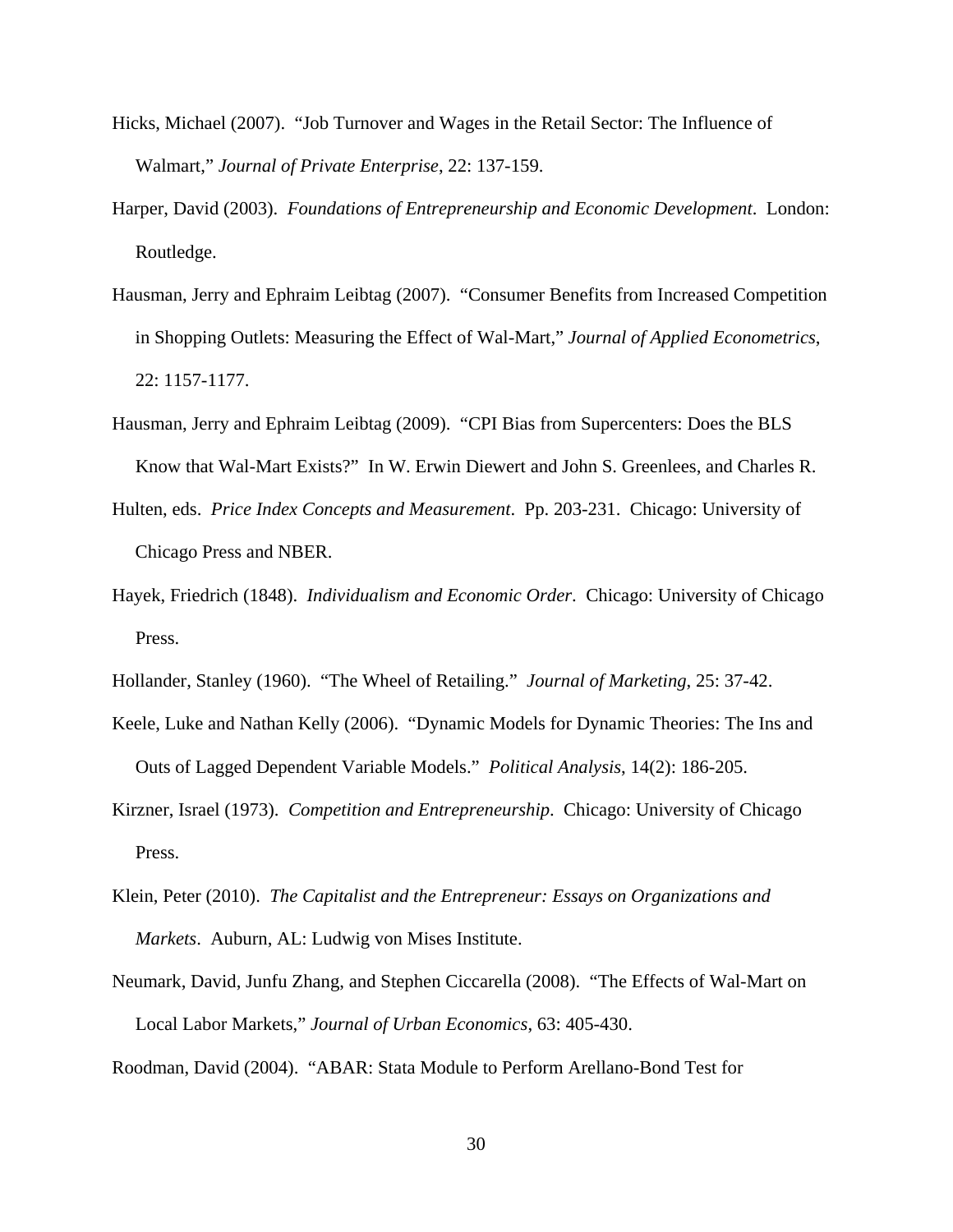Autocorrelation." Boston College Department of Economics Statistical Software Components, Number S437501.

Schumpeter, Joseph (1950). *Capitalism, Socialism, and Democracy*. New York: Harper & Row.

- Sobel, Russell and Andrea Dean (2008). "Has Wal-Mart Buried Mom and Pop? The Impact of Wal-Mart on Self Employment and Small Establishments in the United States," *Economic Inquiry*, 46: 676-695.
- Volpe III, Richard and Nathalie Lavoie (2007). "The Impact of Wal-Mart Supercenters on Grocery Prices in New England," *Review of Agricultural Economics*, 30: 4-26.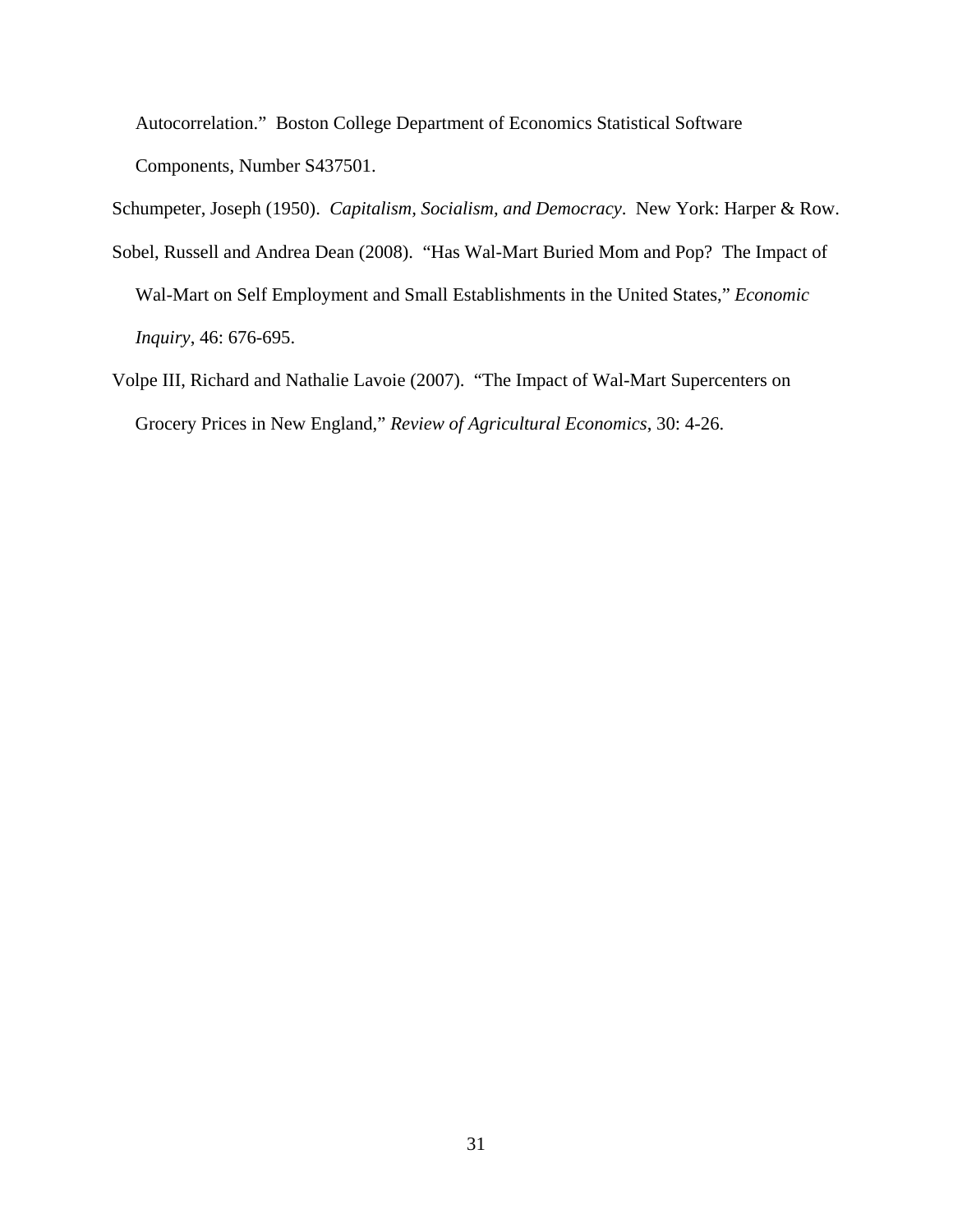# **Table 1 – Costco and Sam's Club Sales By Category, 2009**

|                    | Costco | Sam's Club |
|--------------------|--------|------------|
| Sundries           | 23%    | 37%        |
| <b>Hardlines</b>   | 19%    | 16%        |
| Softlines          | 10%    | 5%         |
| Food               | 33%    | 30%        |
| Services/Anciliary | 15%    | 12%        |

Sources: Wal-Mart Stores 2009 10-K, p. 10; Costco 2009 Annual Report, p. 9. Notes: Reports offer slightly different definitions of categories and use slightly different terminology. Costco food sales is the sum of "food" and "fresh food" percentages.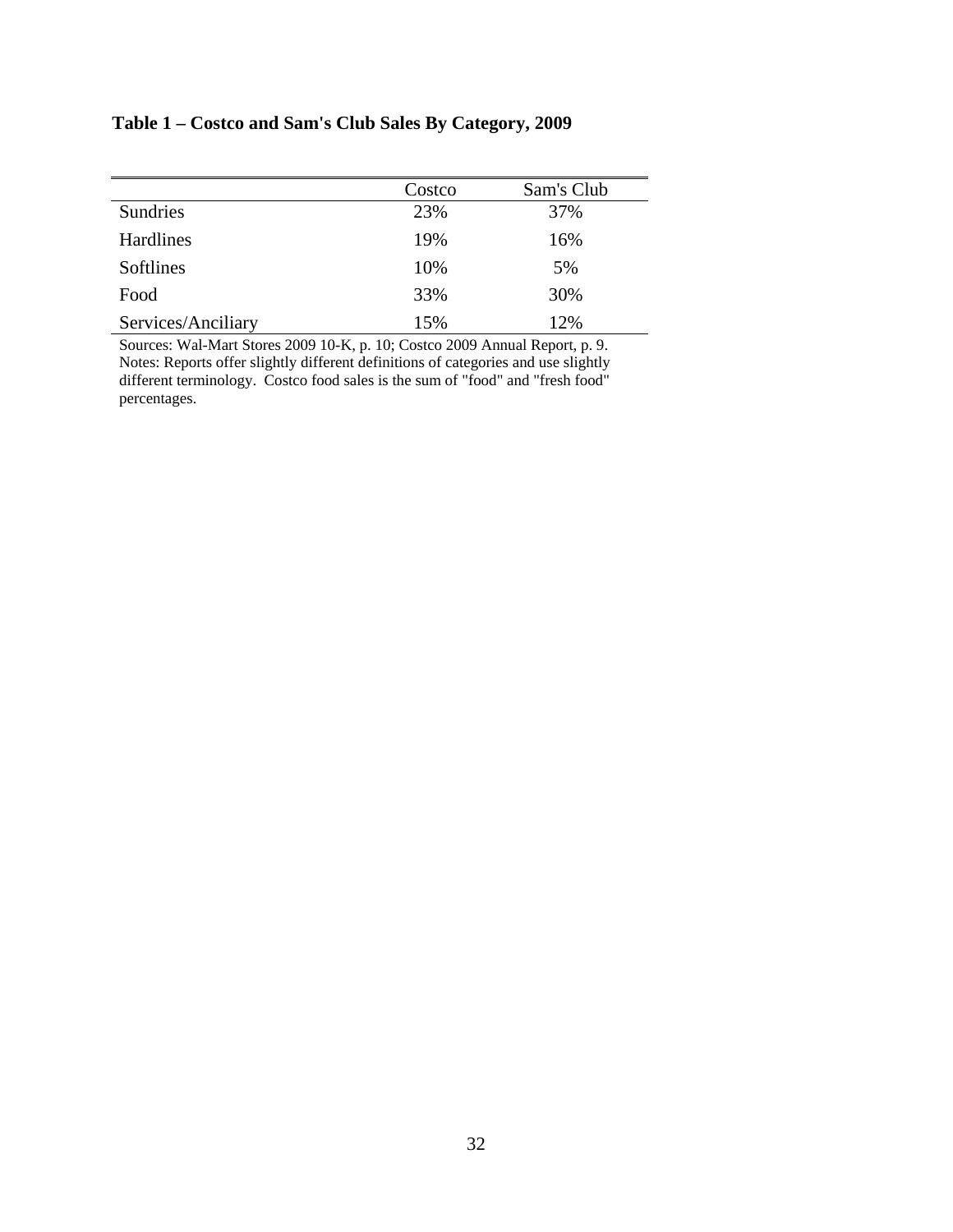| Category         | Variable          | Description                                                 | Mean (Std. Dev.) |
|------------------|-------------------|-------------------------------------------------------------|------------------|
| All Items Pooled |                   |                                                             | 2.371 (1.748)    |
| <b>Starches</b>  | <b>Bread</b>      | Per oz, white bread                                         | 1.130(0.230)     |
|                  | Cereal            | 18 oz box of corn flakes; Kellogg's or Post                 | 3.162(0.540)     |
|                  | Lettuce           | Head of iceberg                                             | 1.283(0.222)     |
|                  | <b>Bananas</b>    | Per lb                                                      | 0.593(0.111)     |
| Fruits and       | Potatoes          | 10 lb sack                                                  | 3.386 (0.910)    |
| Vegetables       | Peas              | 15 oz can, sweet; Del Monte or Green Giant                  | 0.858(0.148)     |
|                  | Peaches           | 29 oz halves or slices; Hunts, Del Monte, or<br>Libby's     | 1.957(0.220)     |
|                  | Corn              | 16 oz whole kernel frozen                                   | 1.326(0.238)     |
|                  | <b>Steak</b>      | Per lb, t-bone                                              | 7.986 (1.284)    |
|                  | Beef              | Per lb, ground                                              | 2.060(0.475)     |
|                  | Chicken           | Per lb, whole uncut                                         | 1.164(0.204)     |
| Meats            | Sausage           | 1 lb. package; Jimmy Dean or Owen                           | 3.829 (0.697)    |
|                  | Eggs              | Dozen large, grade A or AA                                  | 1.196(0.305)     |
|                  | Tuna              | 6 oz chunk of light tuna; Starkist or Chicken of<br>the Sea | 0.859(0.166)     |
|                  | Coffee            | 11.5 oz can; Maxwell House, Hills Brothers, or<br>Folgers   | 3.588 (0.840)    |
| <b>Beverages</b> | <b>Soft Drink</b> | 2 liter bottle; Coca Cola                                   | 1.437(0.214)     |
|                  | Milk              | Half-gallon, whole                                          | 2.068(0.259)     |
|                  | Sugar             | 4 lb cane or beat                                           | 1.940(0.253)     |
| <b>Additives</b> | Shortening        | 3 lb can; Crisco                                            | 3.691(0.426)     |
|                  | Parmesan          | 8 oz canister of grated parmesan cheese; Kraft              | 4.346(0.675)     |
|                  | Margarine         | 1 lb sticks, Blue Bonnet or Parkay                          | 0.913(0.207)     |
|                  | <b>Tissue</b>     | Box of 175; Kleenex                                         | 1.607(0.225)     |
| Non-Foods        | Detergent         | 75 oz dishwashing powder; Cascade                           | 4.161 (0.808)    |

**Table 2 – Grocery Item Prices (in 2006 dollars)**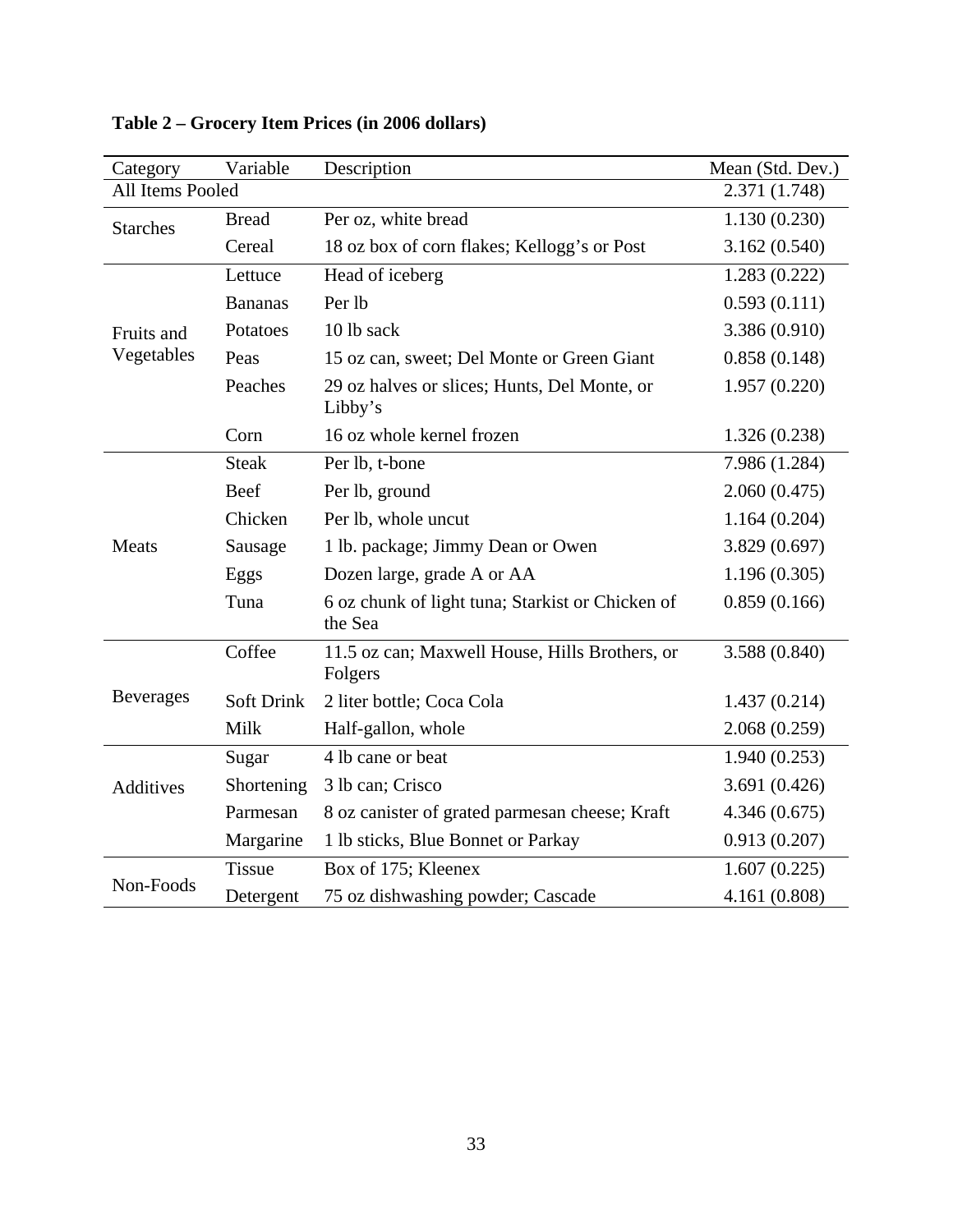| Variable         | Description                                                                          | Mean (Std. Dev.) |
|------------------|--------------------------------------------------------------------------------------|------------------|
| All Items Pooled |                                                                                      | 18.367 (14.790)  |
| Phone            | Private residential line, basic monthly rate, fees and taxes                         | 26.573 (4.742)   |
| Tire Balance     | Average price to computer or spin balance, one front<br>wheel                        | 9.450 (1.414)    |
| Haircut          | Men's barber shop haircut, no styling                                                | 11.880 (2.029)   |
| Salon            | Woman's shampoo, trim, and blow dry                                                  | 29.137 (6.281)   |
| Dry Cleaning     | Man's two-piece suit                                                                 | 9.402(1.362)     |
| Washer           | Home service call, clothes washing machine; minimum<br>labor charge, excluding parts | 51.256 (8.957)   |
| Newspaper        | Daily and Sunday home delivery, large-city newspaper,<br>monthly rate                | 16.191 (3.712)   |
| Movie            | First-run, indoor, evening, no discount                                              | 8.110 (0.870)    |
| Bowling          | Price per line (game), Saturday evening non-league rate                              | 3.324(0.667)     |

**Table 3 – Non-Grocery Item Prices (in 2006 dollars)**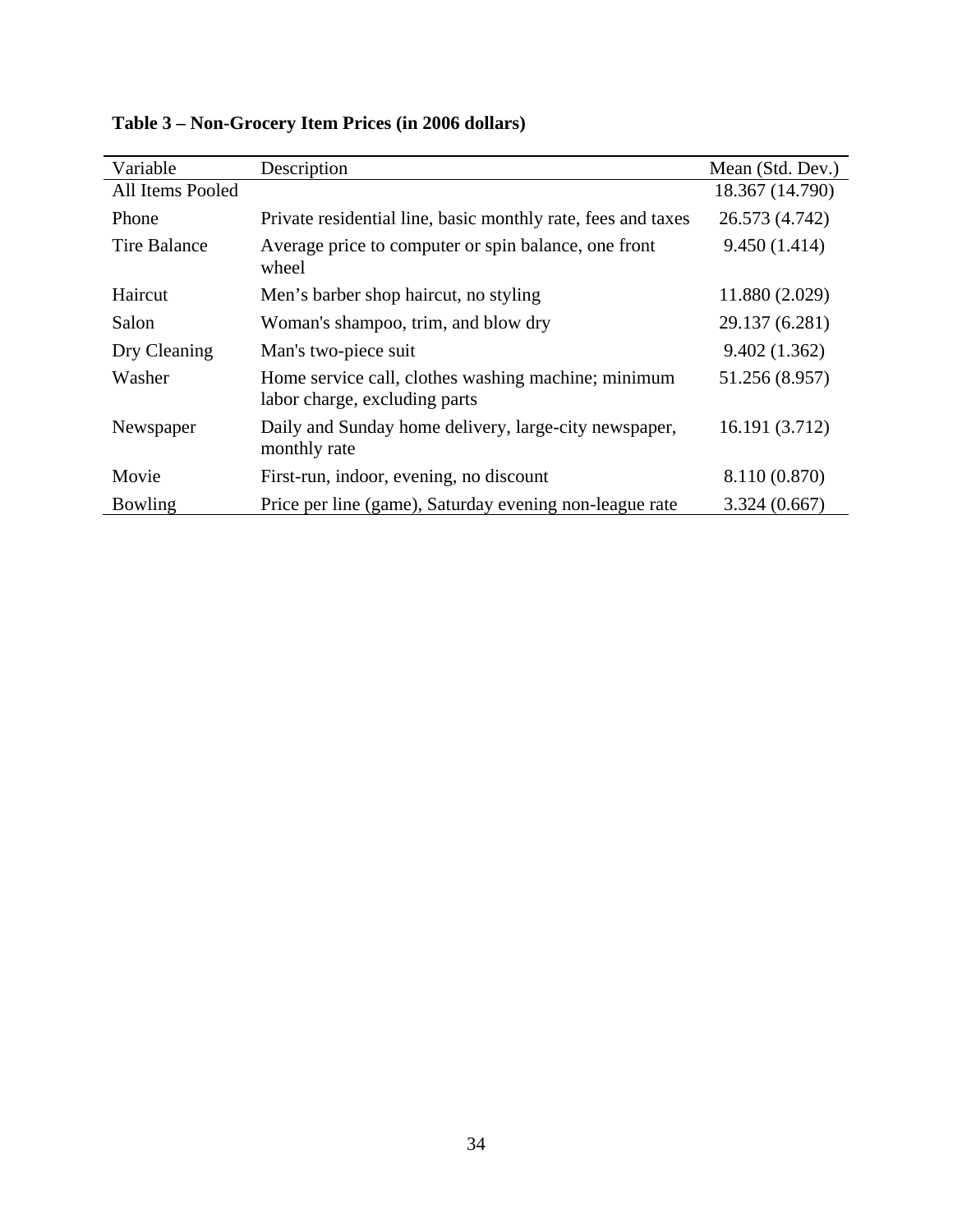| Variable                        | Description                                                                                                                             | Mean (Std. Dev.)  |
|---------------------------------|-----------------------------------------------------------------------------------------------------------------------------------------|-------------------|
| Costcos                         | Number of Costcos in the city                                                                                                           | 0.183(0.509)      |
|                                 | Costcos per 100,000 residents in the city                                                                                               | 0.127(0.557)      |
|                                 | Costcos per 100 square miles in the city                                                                                                | 0.355(1.598)      |
|                                 | Binary variable for any Costcos in the city                                                                                             | 0.143(0.350)      |
|                                 | Number of Costcos in the county                                                                                                         | 0.367(1.344)      |
| Sam's Clubs                     | Number of Sam's Clubs in the city                                                                                                       | 0.706(0.965)      |
|                                 | Sam's Clubs in the per 100,000 residents in the city                                                                                    | 0.608(0.884)      |
|                                 | Sam's Clubs per 100 square miles in the city                                                                                            | 1.254(2.035)      |
|                                 | Binary variable for any Sam's Clubs in the city                                                                                         | 0.529(0.499)      |
|                                 | Number of Sam's Clubs in the county                                                                                                     | 0.932(1.333)      |
| Supercenters                    | Number of Walmart Supercenters in the city                                                                                              | 0.730(1.119)      |
|                                 | Supercenters per 100,000 residents in the city                                                                                          | 1.041(1.835)      |
|                                 | Supercenters per 100 square miles in the city                                                                                           | 1.790(3.194)      |
|                                 | Binary variable for any Supercenters in the city                                                                                        | 0.447(0.497)      |
|                                 | Number of Supercenters in the county                                                                                                    | 1.073(1.845)      |
| <b>Discount Stores</b>          | Number of Walmart discount stores in the city                                                                                           | 0.923(1.200)      |
| Costco DC                       | Miles to nearest Costco distribution center                                                                                             | 499.817 (334.292) |
| Sam's DC                        | Miles to nearest Sam's Club distribution center                                                                                         | 260.890 (184.949) |
| Supercenter DC                  | Miles to nearest Walmart food distribution center                                                                                       | 297.910 (319.851) |
| Population                      | City population (units of 100,000)                                                                                                      | 2.253(6.335)      |
| Land                            | City land area (units of 100 square miles)                                                                                              | 104.505 (192.651) |
| Income                          | City median household income (units of 10,000)                                                                                          | 3.469(0.672)      |
| <b>Grocery Stores</b>           | Number of grocery stores in the county                                                                                                  | 77.152 (173.277)  |
| Warehouse<br>clubs/supercenters | Number of warehouse clubs or supercenters in the<br>county (after subtracting Costcos, Sam's Clubs, and<br><b>Walmart Supercenters)</b> | 0.943(1.970)      |

**Table 4 – Store, Distribution Center, and Control Variables**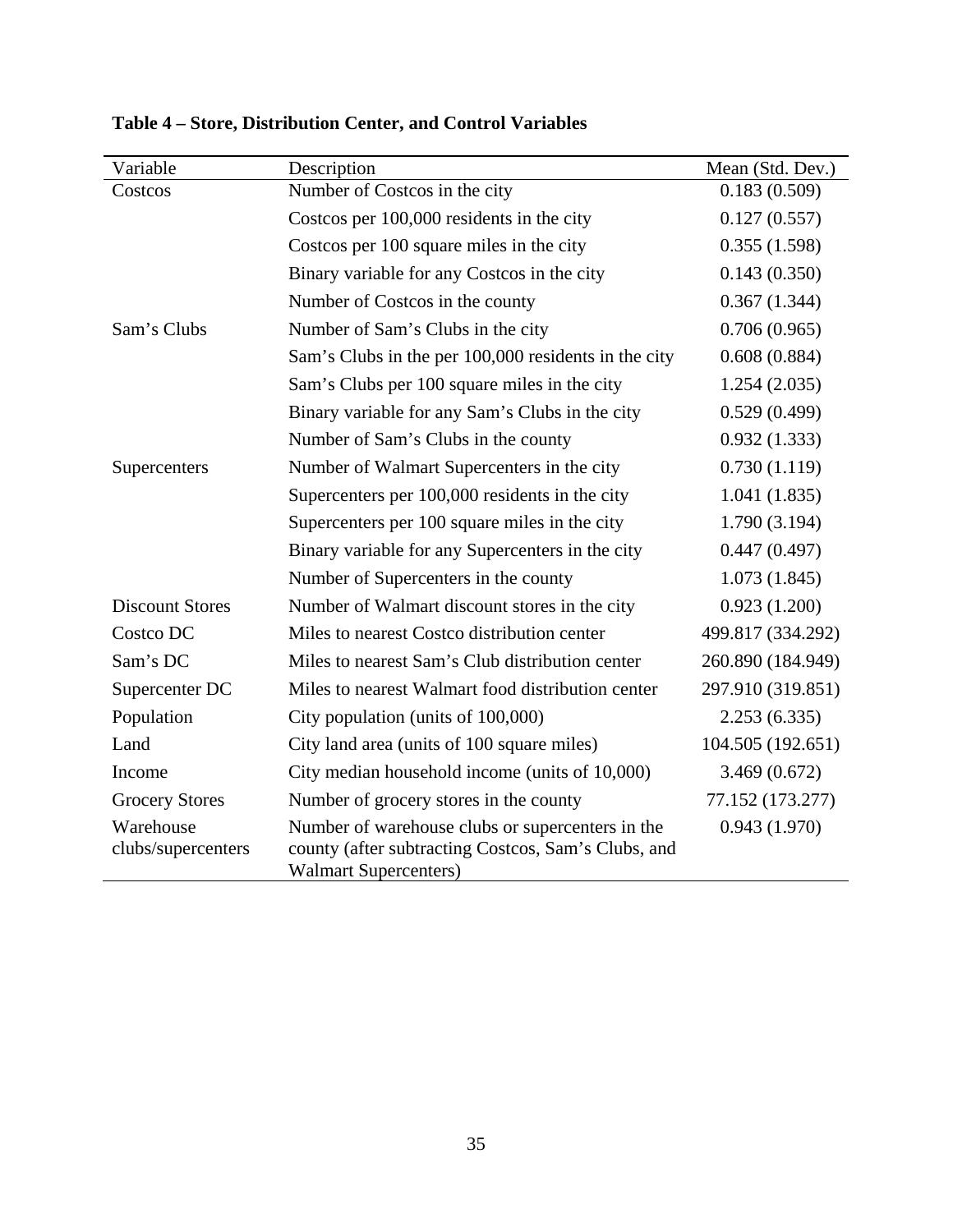|              |                         | <b>Effect on Grocery Prices</b> | <b>Effect on Non-Grocery</b> |
|--------------|-------------------------|---------------------------------|------------------------------|
|              |                         |                                 | Prices                       |
| Costcos      | <b>Short-Run Effect</b> | $0.014(0.004)$ ***              | 0.004(0.003)                 |
|              | Long-Run Effect         | $0.027(0.008)$ ***              | 0.011(0.008)                 |
| Sam's Clubs  | <b>Short-Run Effect</b> | 0.003(0.004)                    | 0.004(0.004)                 |
|              | Long-Run Effect         | 0.006(0.007)                    | 0.010(0.012)                 |
| Supercenters | Short-Run Effect        | $-0.009(0.001)$ ***             | $-0.0007(0.001)$             |
|              | Long-Run Effect         | $-0.017(0.003)$ ***             | $-0.002(0.004)$              |
| Lagged Price |                         | $0.472(0.009)$ ***              | $0.636(0.013)$ ***           |
| Observations |                         | 70604                           | 27657                        |

# **Table 5 – Baseline Results and Falsification Test**

Notes: Standard errors, which are heteroskedasticity-robust and clustered by city, are in parentheses. \*\*\* indicates statistically significant at the 1% level; \*\* 5% level; \* 10% level. The "short-run effects" are the coefficient estimates for the store variables; the "long-run effects" are the coefficient estimates for the store variables divided by one minus the coefficient estimate for lagged price. All regressions include product\*year and city fixed effects.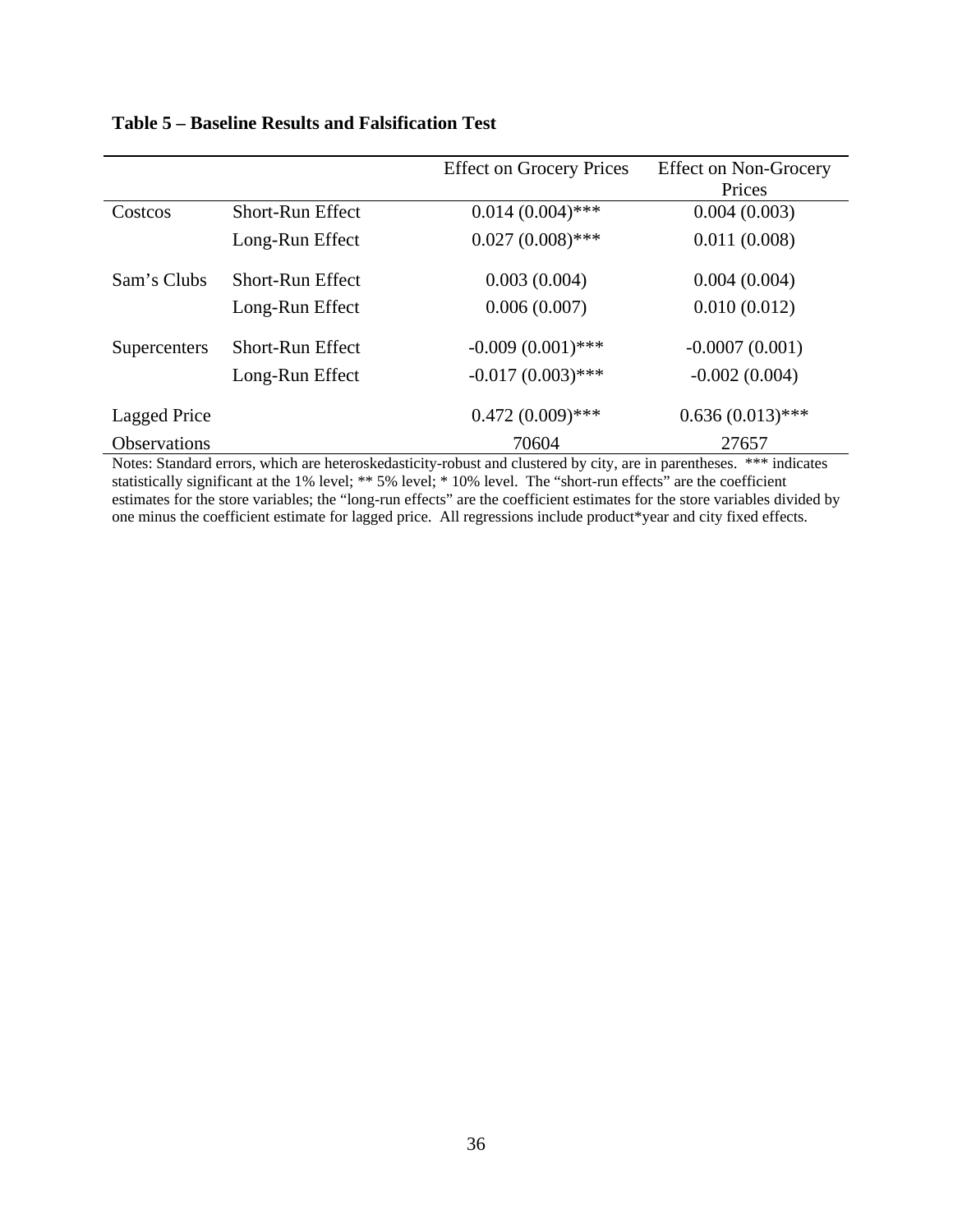#### **Table 6 – Robustness Checks**

|                    |                                   |            | Costcos    |            | Sam's Clubs |              | Supercenters |
|--------------------|-----------------------------------|------------|------------|------------|-------------|--------------|--------------|
|                    |                                   | Short-Run  | Long-Run   | Short-Run  | Long-Run    | Short-Run    | Long-Run     |
| Panel A:           | Population*year                   | $0.012***$ | $0.023***$ | 0.003      | 0.006       | $-0.009***$  | $-0.017***$  |
| Add                | Income*year                       | $0.012***$ | $0.023***$ | 0.003      | 0.007       | $-0.009***$  | $-0.017***$  |
| Controls           | <b>Additional stores</b>          | $0.013***$ | $0.025***$ | 0.004      | 0.008       | $-0.009***$  | $-0.017***$  |
|                    | Linear city trends                | $0.014*$   | $0.025*$   | $-0.006$   | $-0.010$    | $-0.010***$  | $-0.018***$  |
| Panel B:           | Per 100,000 capita                | $0.008***$ | $0.015***$ | $-0.0002$  | $-0.0004$   | $-0.006***$  | $-0.011***$  |
| Alternate          | Per 100 square miles              | $0.008**$  | $0.015**$  | 0.004      | 0.007       | $-0.007***$  | $-0.014***$  |
| Store<br>Variables | <b>Binary</b>                     | 0.009      | 0.016      | 0.006      | 0.011       | $-0.021***$  | $-0.041***$  |
|                    | County-level                      | $0.009***$ | $0.017***$ | $0.008***$ | $0.014***$  | $-0.006***$  | $-0.011***$  |
|                    | County-level; add county trends   | $0.009*$   | $0.017*$   | $-0.002$   | $-0.003$    | $-0.006***$  | $-0.012***$  |
| Panel C:           | Balanced panel $(n=26519)$        | 0.011      | 0.022      | $-0.0001$  | $-0.0002$   | $-0.007$ *** | $-0.014***$  |
| Alternate          | Single cities only $(n=60628)$    | $0.012**$  | $0.022**$  | 0.005      | 0.010       | $-0.009***$  | $-0.016***$  |
| Samples            | $1st$ quarter (n=69276)           | $0.011***$ | $0.020***$ | 0.007      | 0.013       | $0.011***$   | $-0.017***$  |
|                    | Basket; simple average (n=3061)   | $0.013***$ | $0.023***$ | 0.005      | 0.008       | $-0.009***$  | $-0.014***$  |
|                    | Basket; weighted average (n=3061) | $0.013***$ | $0.022***$ | 0.004      | 0.006       | $-0.008***$  | $-0.014***$  |
| Panel D:           | Price in t-2                      | $0.018***$ | $0.029***$ | 0.004      | 0.007       | $-0.012***$  | $-0.019***$  |
| Longer             | Price in t-3                      | $0.017***$ | $0.027***$ | 0.006      | 0.009       | $-0.013***$  | $-0.020***$  |
| Lags of<br>Price   | Price in t-4                      | $0.017***$ | $0.025***$ | 0.007      | 0.010       | $-0.015***$  | $-0.021***$  |
|                    | No lagged price                   | $0.025***$ | $0.025***$ | 0.009      | 0.009       | $-0.014***$  | $-0.014***$  |
| Panel E:           | <b>Baseline</b>                   | $0.038***$ | $0.080***$ | 0.013      | 0.028       | $-0.059***$  | $-0.124***$  |
| IV                 |                                   | [7.63]     |            | [14.48]    |             | [16.45]      |              |
|                    | Add population, density, and      | $0.034**$  | $0.071**$  | 0.003      | 0.006       | $-0.043**$   | $-0.089**$   |
|                    | income                            | [7.72]     |            | [11.46]    |             | [4.93]       |              |

All regressions include product x year fixed effects, city fixed effects, and lagged price. In Panel E, the first stage F statistics are in brackets. Standard errors are suppressed to save space; they are available upon request. See other notes for Table 5.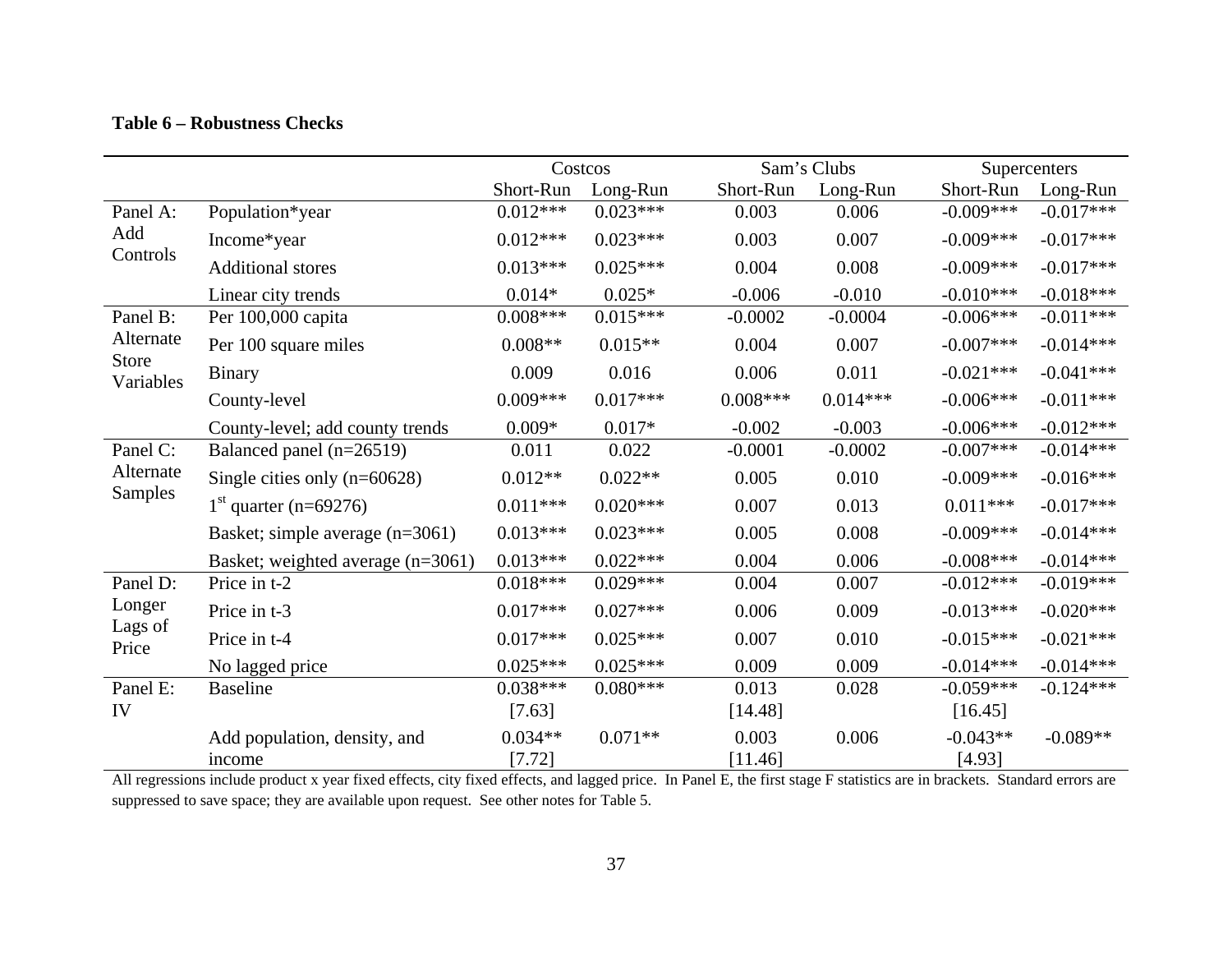# **Table 7 – Lags**

|                     |                              | One Year Lag        | Two Year Lag        | Three Year Lag      |
|---------------------|------------------------------|---------------------|---------------------|---------------------|
| Costcos             | <b>Coefficient Estimate</b>  | $0.014(0.007)$ **   | $0.013(0.006)$ **   | $0.013(0.006)$ **   |
|                     | Coefficient Estimate for Lag | $-0.0001(0.006)$    | 0.004(0.005)        | $-0.003(0.006)$     |
| Sam's Clubs         | Coefficient Estimate         | $-0.003(0.005)$     | $-0.004(0.005)$     | $-0.003(0.005)$     |
|                     | Coefficient Estimate for Lag | 0.008(0.006)        | 0.008(0.005)        | 0.006(0.005)        |
| Supercenters        | <b>Coefficient Estimate</b>  | $-0.011(0.003)$ *** | $-0.010(0.002)$ *** | $-0.009(0.002)$ *** |
|                     | Coefficient Estimate for Lag | 0.002(0.003)        | $-0.0003(0.002)$    | $-0.00004(0.002)$   |
| Lagged Price        |                              | $0.467(0.009)$ ***  | $0.460(0.010)$ ***  | $0.456(0.010)$ ***  |
| <b>Observations</b> |                              | 65662               | 60487               | 55038               |

See notes for Table 5.

#### **Table 8 – Leads**

|                                      | One Year Lead       | Two Year Lead       | Three Year Lead     |
|--------------------------------------|---------------------|---------------------|---------------------|
| <b>Coefficient Estimate</b>          | $0.012(0.006)*$     | $0.015(0.005)$ ***  | $0.017(0.005)$ ***  |
| <b>Coefficient Estimate for Lead</b> | 0.004(0.005)        | $-0.0006(0.004)$    | 0.0002(0.004)       |
| Coefficient Estimate                 | $-0.0006(0.006)$    | 0.0007(0.004)       | 0.003(0.005)        |
| <b>Coefficient Estimate for Lead</b> | 0.005(0.005)        | $0.008(0.004)$ **   | $0.008(0.004)$ **   |
| <b>Coefficient Estimate</b>          | $-0.006(0.002)$ *** | $-0.008(0.002)$ *** | $-0.011(0.002)$ *** |
| Coefficient Estimate for Lead        | $-0.003(0.002)*$    | $-0.002(0.002)$     | $-0.001(0.001)$     |
|                                      | $0.472(0.009)$ ***  | $0.471(0.009)$ ***  | $0.481(0.009)$ ***  |
|                                      | 70674               | 65798               | 60646               |
|                                      |                     |                     |                     |

See notes for Table 5.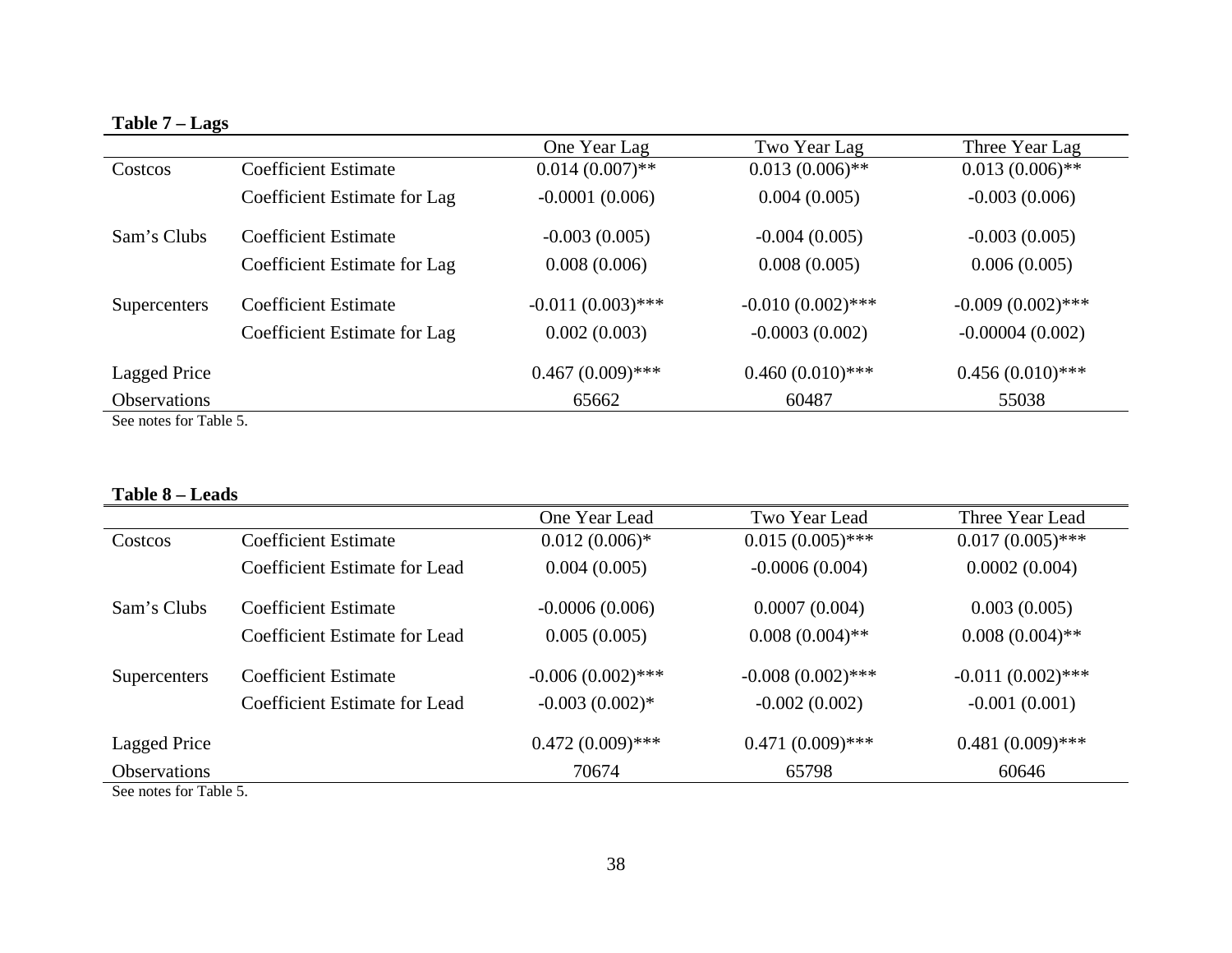# **Table 9– Product Categories**

|                               | <b>Costcos</b> |            |           | Sam's Clubs |              | Supercenters |  |
|-------------------------------|----------------|------------|-----------|-------------|--------------|--------------|--|
|                               | Short-Run      | Long-Run   | Short-Run | Long-Run    | Short-Run    | Long-Run     |  |
| Starches $(n=6146)$           | 0.011          | 0.018      | 0.010     | 0.016       | $-0.017***$  | $-0.027***$  |  |
| Fruits/Vegetables $(n=18438)$ | $0.021***$     | $0.037***$ | 0.007     | 0.012       | $-0.013***$  | $-0.022***$  |  |
| Meats $(n=18433)$             | $0.016***$     | $0.028***$ | 0.004     | 0.007       | $-0.009***$  | $-0.015***$  |  |
| Drinks $(n=9219)$             | $0.017***$     | $0.034***$ | 0.002     | 0.004       | $-0.006***$  | $-0.011***$  |  |
| Additives $(n=12292)$         | $0.010*$       | $0.017*$   | $-0.0007$ | $-0.001$    | $-0.007$ *** | $-0.012***$  |  |
| Non-Food Items $(n=6146)$     | 0.008          | 0.010      | 0.004     | 0.006       | $-0.008$ *** | $-0.011***$  |  |
| Brand Specified (n=36871)     | $0.013***$     | $0.023***$ | 0.004     | 0.007       | $-0.008$ *** | $-0.015***$  |  |
| Brand Not Specified (n=33803) | $0.017***$     | $0.031***$ | 0.003     | 0.006       | $-0.011***$  | $-0.019***$  |  |

All regressions include product x year fixed effects, city fixed effects, and lagged price. Standard errors are suppressed to save space; they are available upon request. See other notes for Table 5.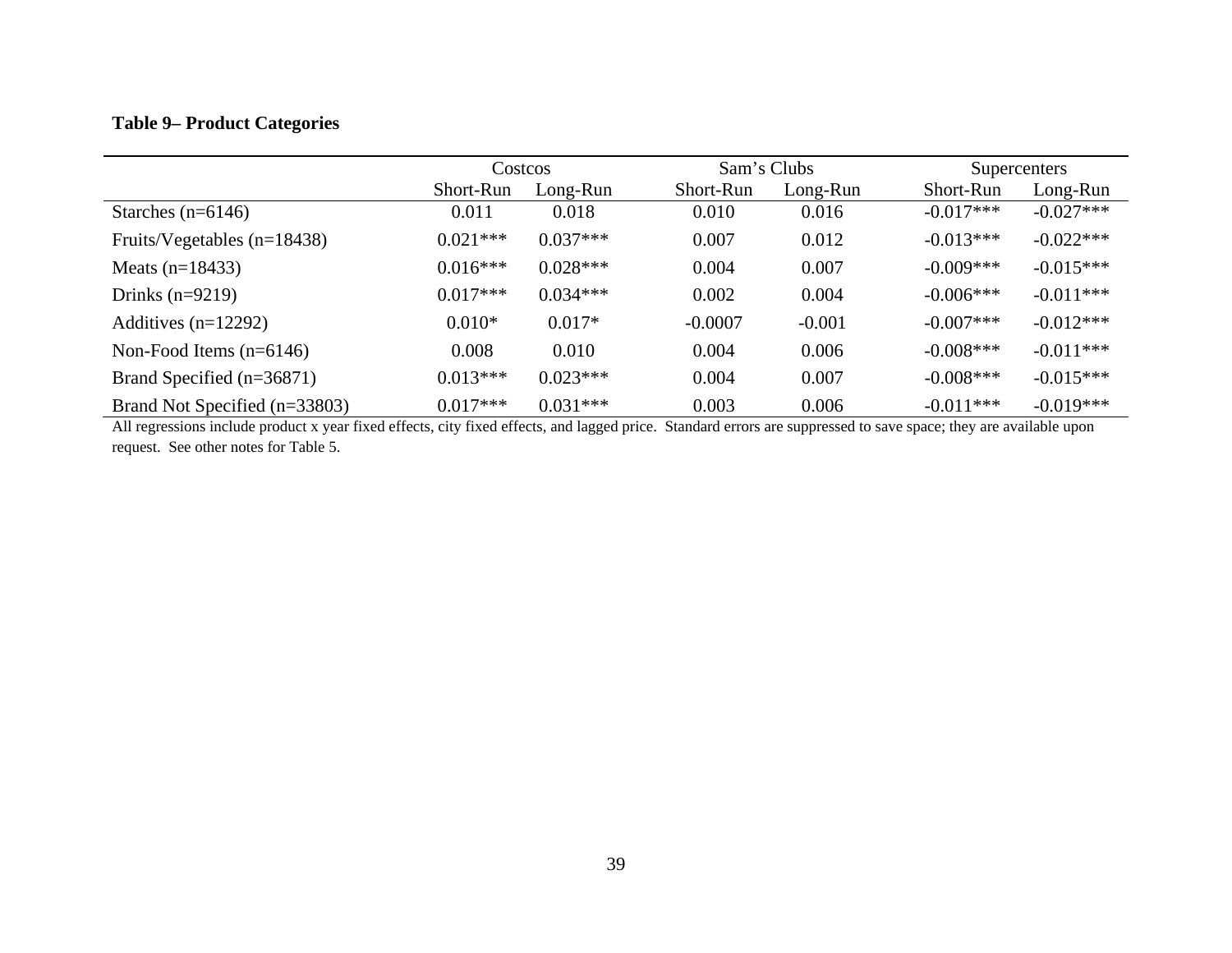|                   |            | Costcos    |            | Sam's Clubs | Supercenters |             |
|-------------------|------------|------------|------------|-------------|--------------|-------------|
|                   | Short-Run  | Long-Run   | Short-Run  | Long-Run    | Short-Run    | Long-Run    |
| <b>Bread</b>      | 0.007      | 0.008      | 0.012      | 0.015       | $-0.023***$  | $-0.028***$ |
| Cereal            | 0.021      | 0.028      | 0.017      | 0.023       | $-0.018***$  | $-0.024***$ |
| Lettuce           | $0.060***$ | $0.066***$ | 0.007      | 0.008       | $-0.017***$  | $-0.026***$ |
| <b>Bananas</b>    | 0.012      | 0.013      | 0.008      | 0.008       | $-0.017***$  | $-0.018***$ |
| Potatoes          | 0.018      | 0.019      | $0.048***$ | $0.050***$  | $-0.020***$  | $-0.020***$ |
| Peas              | $0.032**$  | $0.038**$  | 0.012      | $0.014**$   | $-0.017***$  | $0.020***$  |
| Peaches           | 0.013      | 0.018      | 0.011      | 0.016       | $-0.005*$    | $-0.007*$   |
| Corn              | $0.040***$ | $0.049***$ | $-0.011$   | $-0.013$    | $-0.022***$  | $-0.027***$ |
| <b>Steak</b>      | 0.018      | 0.020      | 0.001      | 0.001       | $-0.009**$   | $-0.010**$  |
| <b>Beef</b>       | $0.025*$   | $0.028*$   | $0.035**$  | $0.040***$  | $-0.012**$   | $-0.013**$  |
| Chicken           | 0.024      | 0.027      | $-0.006$   | $-0.007$    | $-0.013***$  | $-0.015***$ |
| Sausage           | 0.017      | 0.018      | 0.008      | 0.009       | $-0.013***$  | $-0.014***$ |
| Eggs              | $0.035**$  | $0.038**$  | 0.007      | 0.007       | $-0.018***$  | $-0.019***$ |
| Tuna              | $0.027**$  | $0.032**$  | 0.003      | 0.004       | $-0.012***$  | $-0.014***$ |
| Coffee            | $0.026**$  | $0.031**$  | $-0.006$   | $-0.007$    | $-0.009***$  | $-0.011***$ |
| <b>Soft Drink</b> | $0.027**$  | $0.033**$  | 0.012      | 0.015       | $-0.008**$   | $-0.010**$  |
| Milk              | $0.016**$  | $0.023**$  | 0.009      | $0.013**$   | $-0.007**$   | $-0.009**$  |
| Sugar             | $0.017*$   | $0.019*$   | $-0.004$   | $-0.004*$   | $-0.006*$    | $-0.006*$   |
| Shortening        | 0.011      | 0.020      | $-0.011**$ | $-0.019**$  | $-0.004*$    | $-0.006*$   |
| Parmesan          | $0.019**$  | $0.029**$  | 0.008      | 0.011       | $-0.009***$  | $-0.013***$ |
| Margarine         | $-0.003$   | $-0.003$   | 0.013      | 0.016       | $-0.016***$  | $-0.019***$ |
| <b>Tissue</b>     | 0.001      | 0.002      | 0.011      | 0.013       | $-0.008$ *** | $-0.010***$ |
| Detergent         | $0.015*$   | $0.019*$   | $-0.00007$ | $-0.00008$  | $-0.009***$  | $-0.011***$ |

**Table 10 – Individual Products** 

All regressions have a sample size of 3073, except for sausage for which five observations are missing. All regressions include lagged price, product x year fixed effects, and city fixed effects. See other notes for Table 5.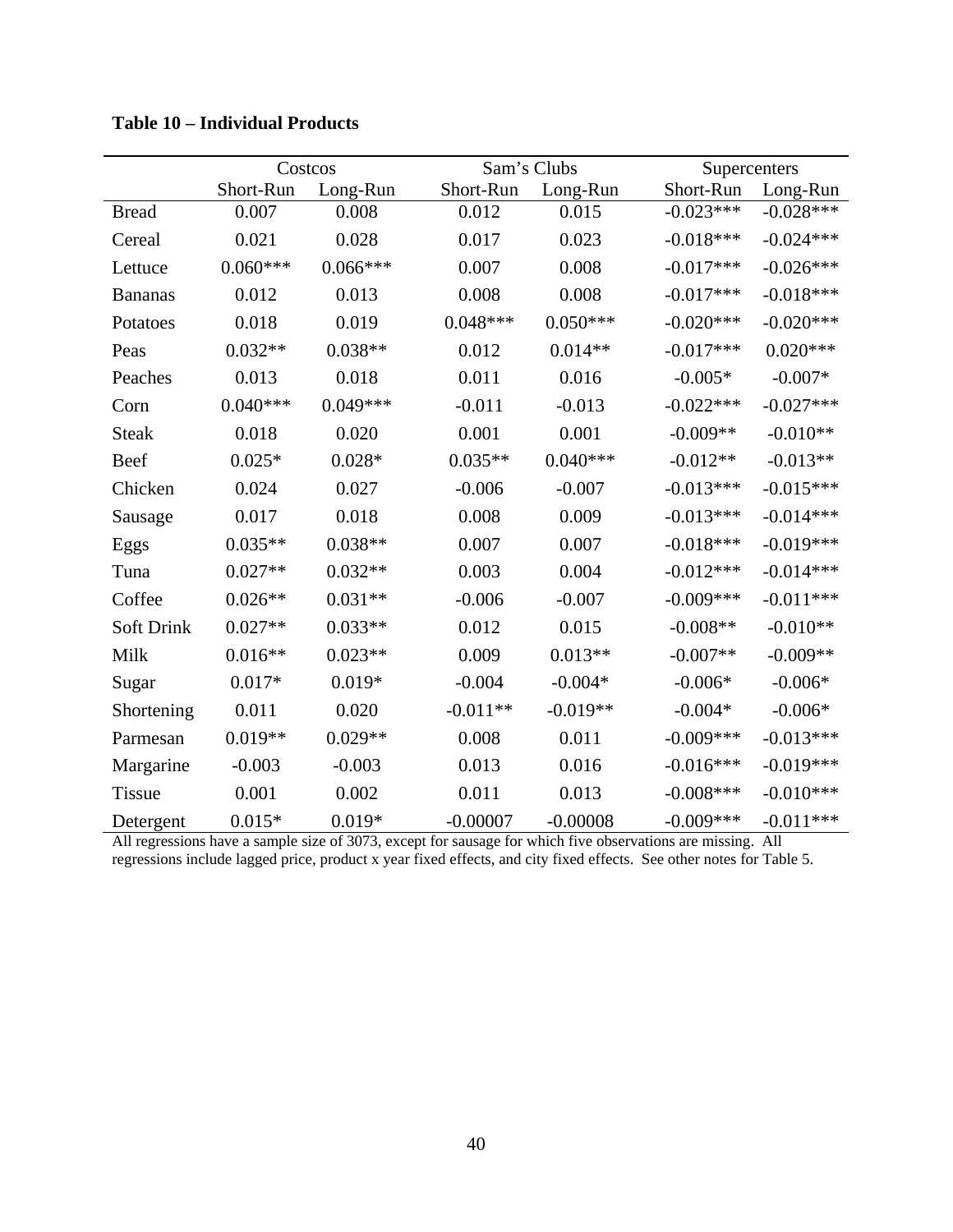**Table 11 – Heterogeneity by Order of Store** 

|           | Costcos   |           |                       | Sam's Clubs | Supercenters |             |  |
|-----------|-----------|-----------|-----------------------|-------------|--------------|-------------|--|
|           | Short-Run | Long-Run  | Short-Run<br>Long-Run |             | Short-Run    | Long-Run    |  |
| 1st Store | $0.012**$ | $0.023**$ | $0.008*$              | 0.015       | $-0.013***$  | $-0.025***$ |  |
| 2nd Store | $0.013**$ | $0.026**$ | 0.004                 | 0.008       | $-0.011***$  | $-0.021***$ |  |
| 3rd Store | $0.015*$  | $0.029*$  | 0.0003                | 0.0006      | $-0.009***$  | $-0.017***$ |  |
| 4th Store | 0.017     | 0.031     | $-0.003$              | 0.006       | $-0.006***$  | $-0.012***$ |  |

Estimates computed from regressions of ln(Price) on the number of stores and their squares, controlling for lagged price, product x year fixed effects, and city fixed effects. Standard errors are suppressed to save space; they are available upon request. See other notes for Table 5. Coefficient estimates (standard errors) for the store variables: Costco 0.012 (0.007), Costco<sup>2</sup> 0.0007 (0.002), Sam's 0.010 (0.004), Sam's<sup>2</sup> -0.002 (0.0005), Supercenters -0.015  $(0.002)$ , Supercenters<sup>2</sup> 0.001  $(0.0003)$ .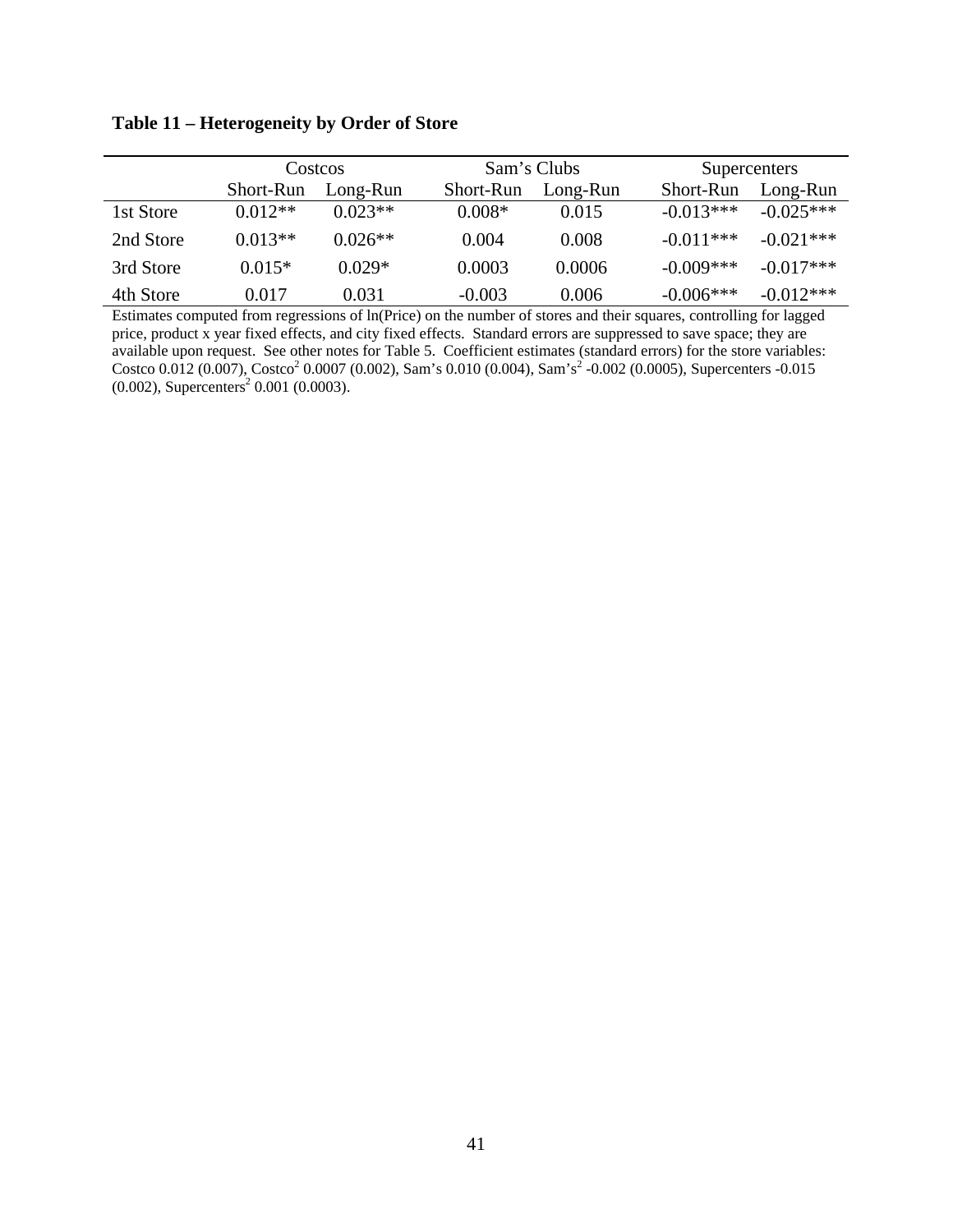

**Figure 1 – Marginal Effect of Costcos on ln(Price) by Population** 

Coefficient estimates (standard errors): Costcos 0.015 (0.007), Costcos\*population -0.0018 (0.0015), Costcos\*population<sup>2</sup> 0.00006 (0.00004).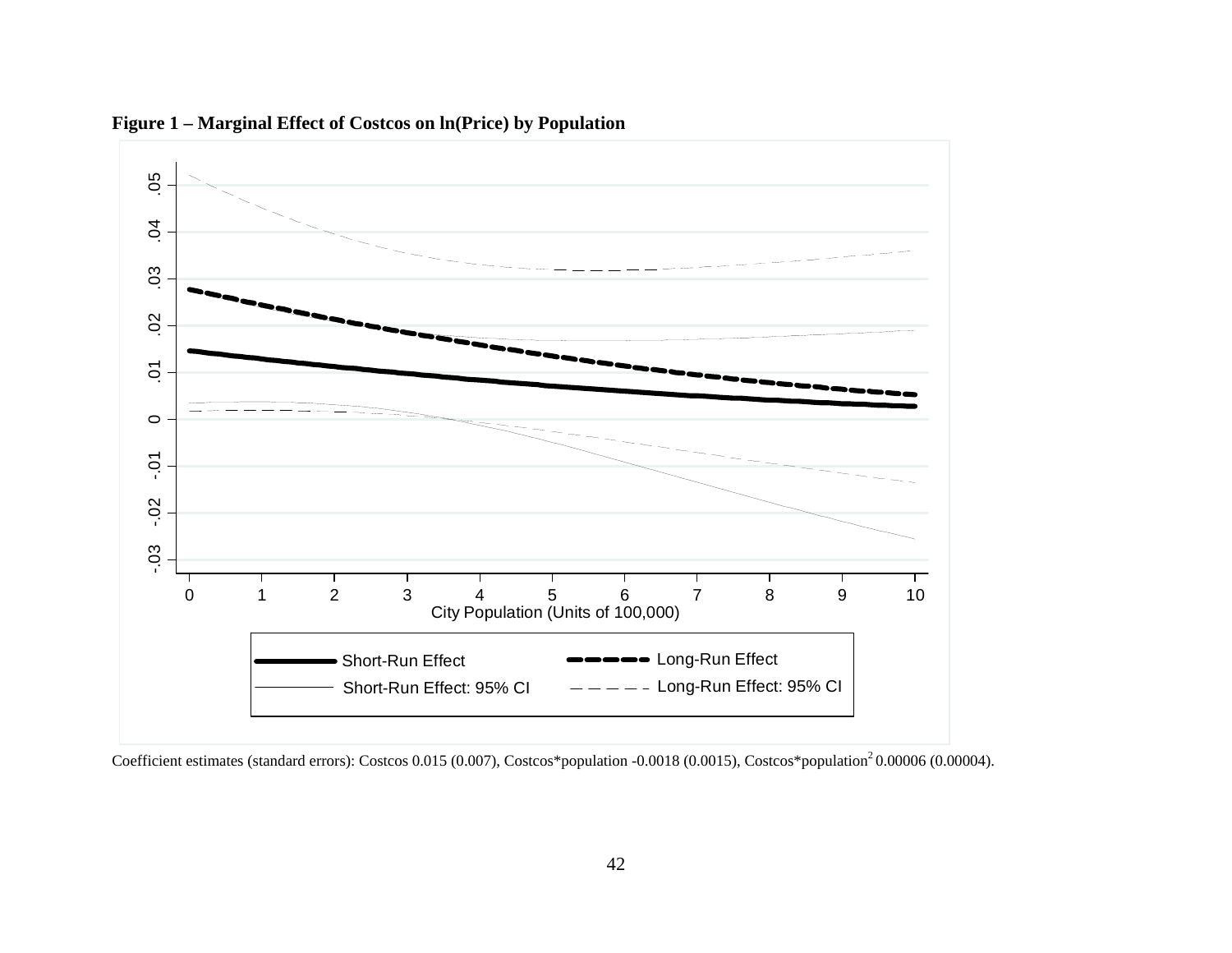

**Figure 2 – Marginal Effect of Sam's Clubs on ln(Price) by Population**

Coefficient estimates (standard errors): Sam's 0.001 (0.006), Sam's\*population 0.002 (0.002), Sam's\*population<sup>2</sup> -0.0001 (0.0001).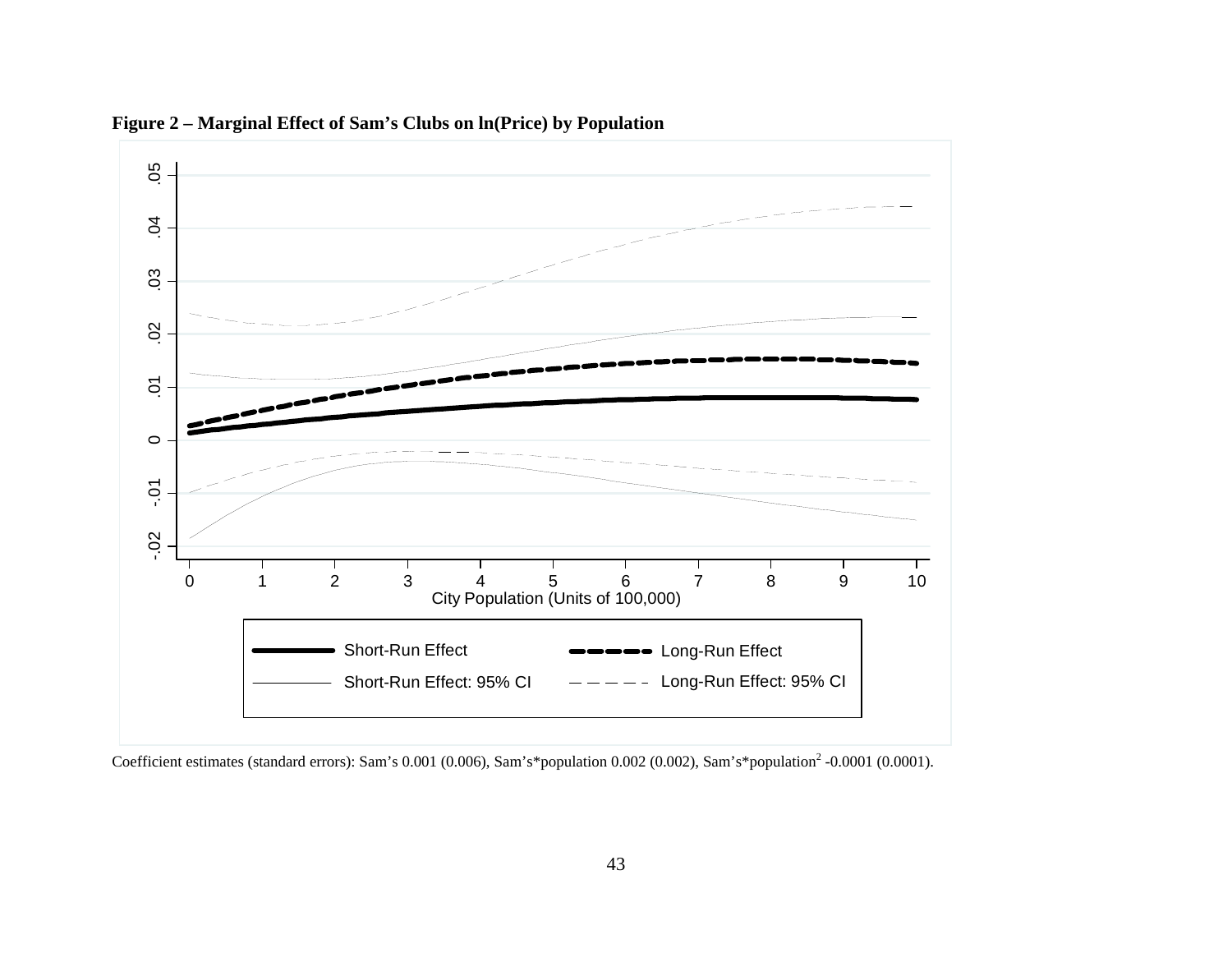

**Figure 3 – Marginal Effect of Walmart Supercenters on ln(Price) by Population** 

Coefficient estimates (standard errors): Supercenters -0.013 (0.002), Supercenters\*population 0.0015 (0.0007), Supercenters\*population2 -0.00006 (0.00004).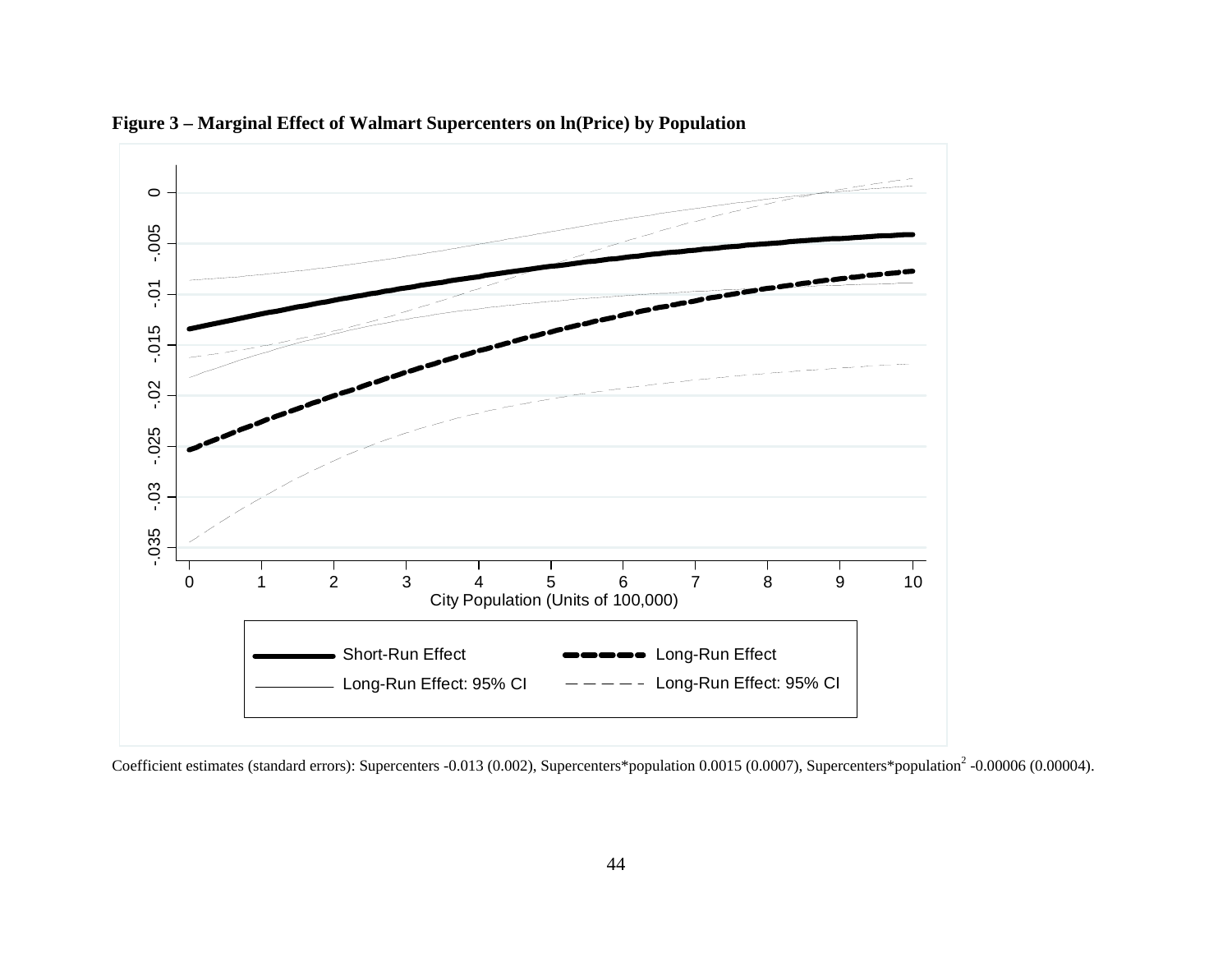

**Figure 4 – Marginal Effect of Costcos on ln(Price) by Grocery Store Density**

Coefficient estimates (standard errors): Costcos 0.004 (0.008), Costcos\*stores 0.0002 (0.0002), Costcos\*stores<sup>2</sup> -8.27e-7 (6.70e-7).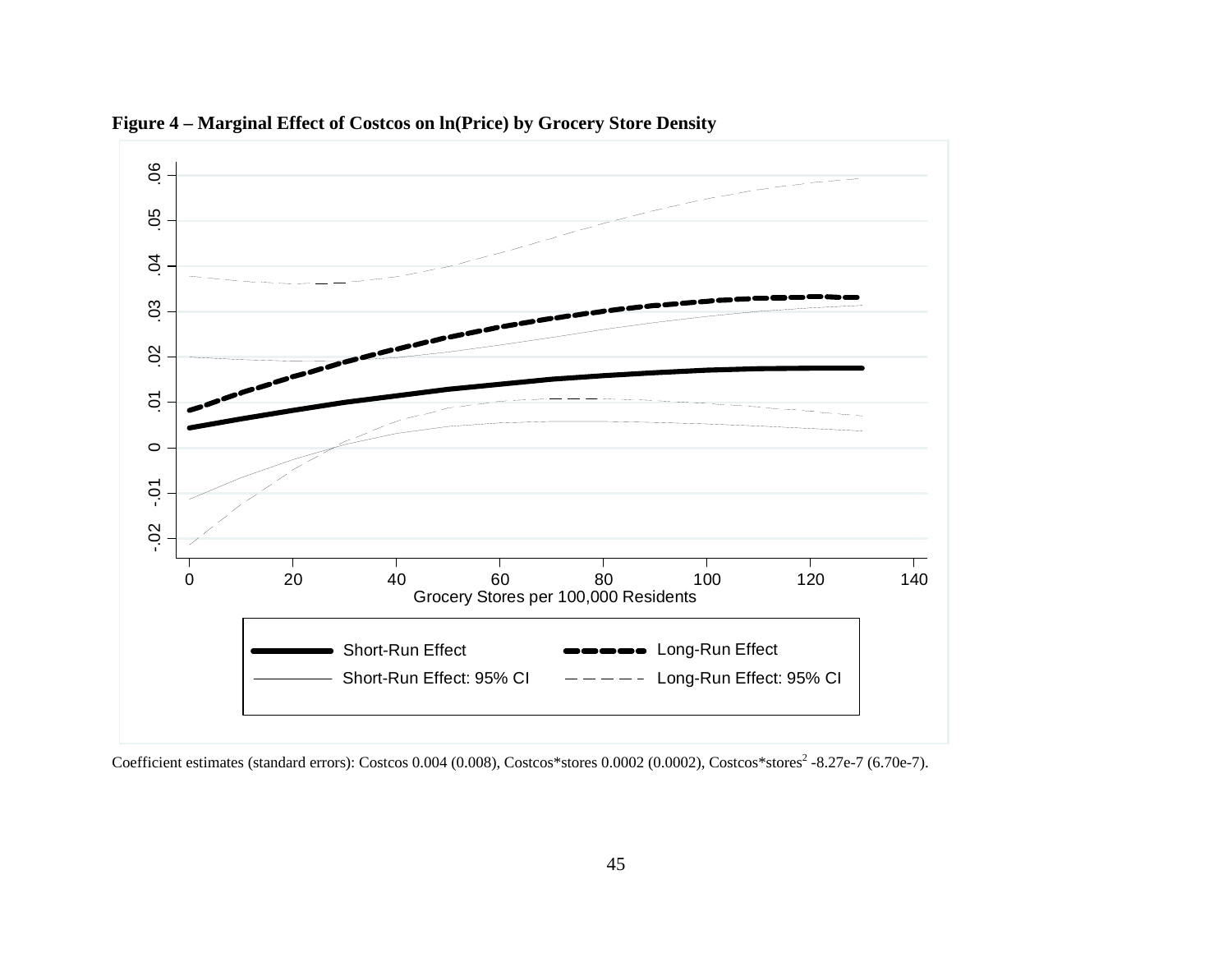

**Figure 5 – Marginal Effect of Sam's Clubs on ln(Price) by Grocery Store Density**

Coefficient estimates (standard errors): Sam's -0.003 (0.006), Sam's\*stores 0.0002 (0.0001), Sam's\*stores<sup>2</sup> -3.70e-7 (6.88e-7).